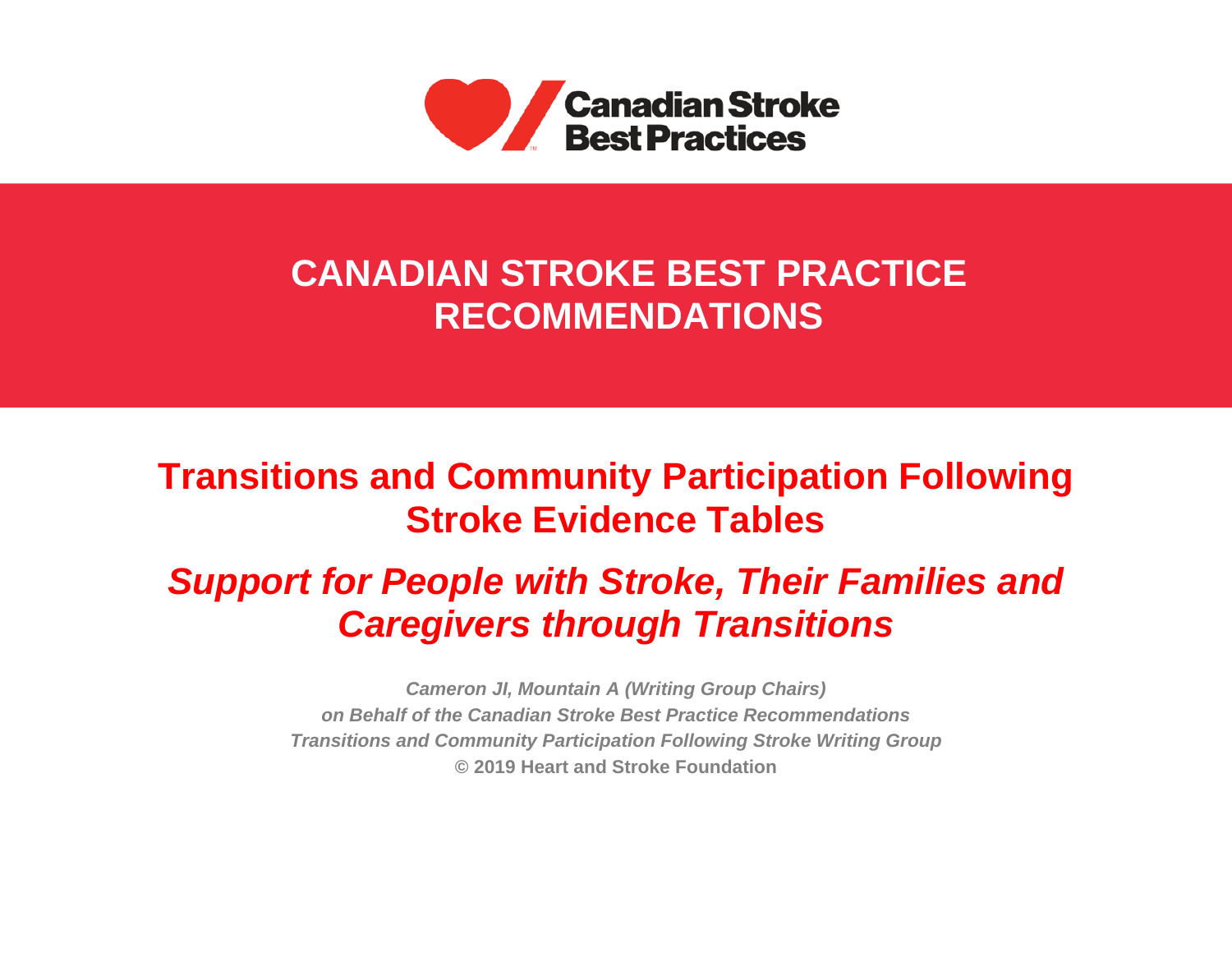### **Table of Contents**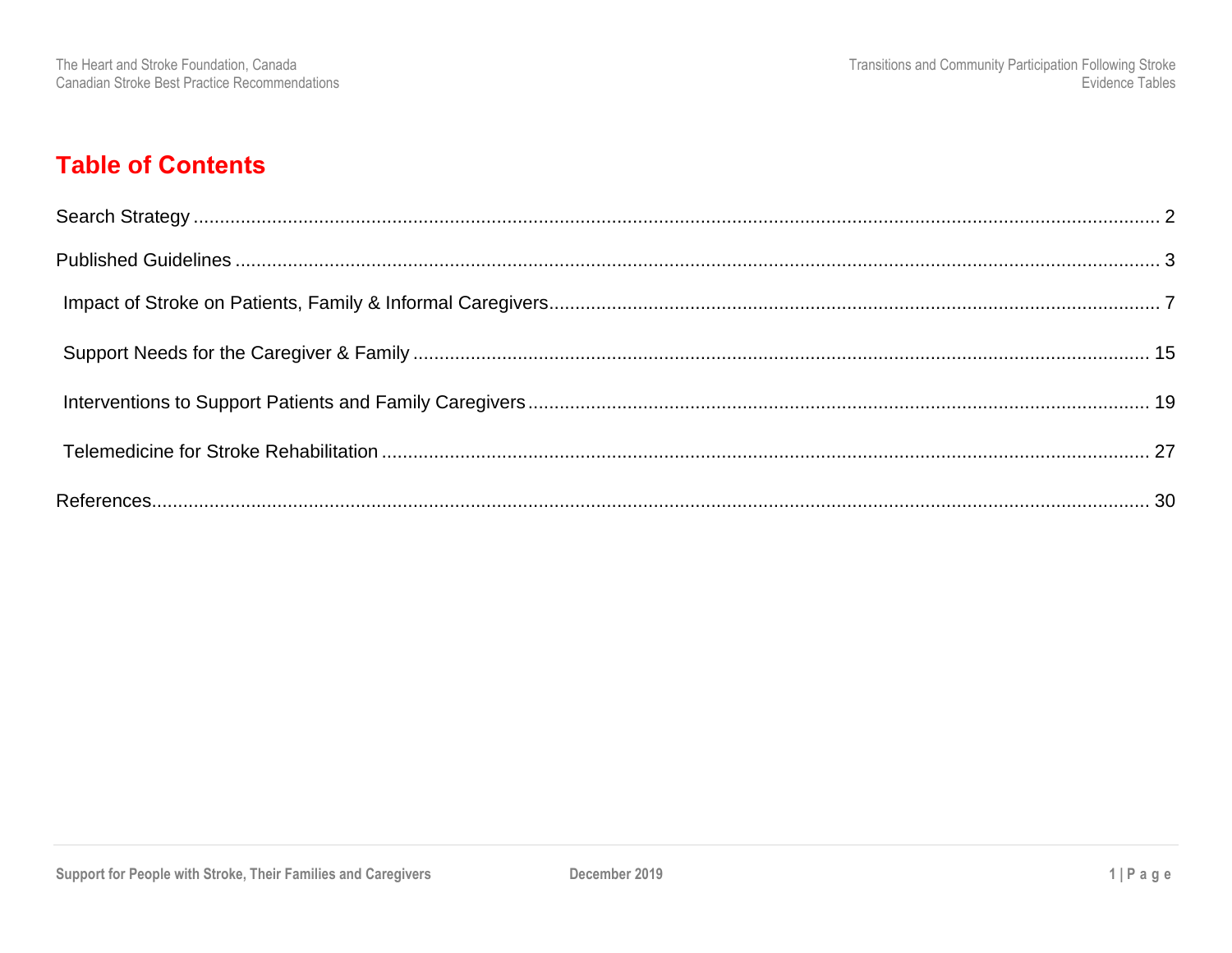### <span id="page-2-0"></span>**Search Strategy**



Cochrane, Medline, and CINAHL, Clinicaltrials.gov, and National Guideline Clearing House were search using medical subject. Titles and abstract of each article were reviewed for relevance. Bibliographies were reviewed to find additional relevant articles. Articles were excluded if they were: non-English, commentaries, case-studies, narrative, book chapters, editorials, non-systematic review, or conference abstracts. Additional searches for relevant best practice guidelines were completed and included in a separate section of the review. A total of 36 articles and 6 guidelines were included and were separated into separate categories designed to answer specific questions.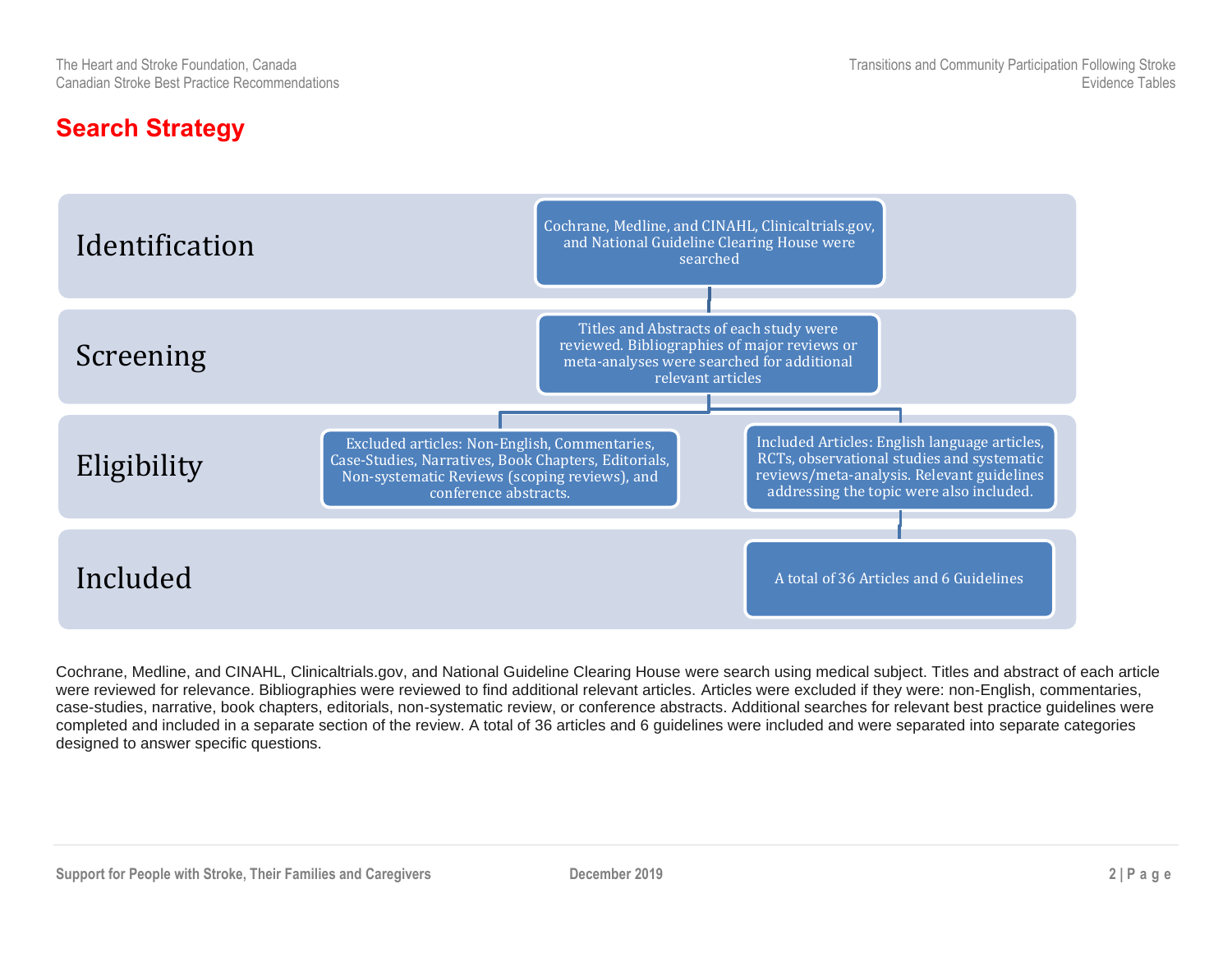### <span id="page-3-0"></span>**Published Guidelines**

| <b>Guideline</b>                                                                                                                                                                                                                                                                                                                                                   | <b>Recommendations</b>                                                                                                                                                                                                                                                                                                                                                                                                 |
|--------------------------------------------------------------------------------------------------------------------------------------------------------------------------------------------------------------------------------------------------------------------------------------------------------------------------------------------------------------------|------------------------------------------------------------------------------------------------------------------------------------------------------------------------------------------------------------------------------------------------------------------------------------------------------------------------------------------------------------------------------------------------------------------------|
| <b>Clinical Guidelines for Stroke Management</b><br>2017. Melbourne (Australia): National<br><b>Stroke Foundation.</b>                                                                                                                                                                                                                                             | Practice Statement Consensus-based recommendation<br>Hospital services should ensure that stroke survivors and their families/carers have the opportunity to identify and discuss<br>their postdischarge needs (including physical, emotional, social, recreational, financial and community support) with<br>relevant members of the interdisciplinary team.                                                          |
| National Clinical guidelines for stroke" 5th                                                                                                                                                                                                                                                                                                                       | 2.16.1(F)                                                                                                                                                                                                                                                                                                                                                                                                              |
| <b>Edition 2016; Intercollegiate Stroke</b><br><b>Working Party. Royal College of Physicians</b>                                                                                                                                                                                                                                                                   | After a person with stroke has returned to the home or care home setting, their carer should:<br>- have their need for information and support reassessed whenever there is a significant<br>change in circumstances (e.g. if the health of the carer or the person with stroke<br>changes);<br>- be reminded and assisted in how to seek further help and support.                                                    |
|                                                                                                                                                                                                                                                                                                                                                                    | 6.5.1 Recommendations (Commissioning long-term services)<br>Commissioners should ensure that, between health and social services and other agencies,<br>people with stroke can:<br>- receive the practical (e.g. housing, employment) and emotional support they need to live with long-term disability;                                                                                                               |
|                                                                                                                                                                                                                                                                                                                                                                    | - access suitable social and leisure activities outside their homes;<br>- receive maintenance interventions (e.g. provision of exercise programmes and peer support) to enhance and maintain<br>health and well-being.                                                                                                                                                                                                 |
|                                                                                                                                                                                                                                                                                                                                                                    | Commissioners in health and social care should ensure that the carers of people with stroke:<br>- are aware that their needs can be assessed separately;                                                                                                                                                                                                                                                               |
|                                                                                                                                                                                                                                                                                                                                                                    | - are able to access the advice, support and help they need;<br>- are provided with information, equipment and appropriate training (e.g. manual handling) to enable them to care for a<br>person with stroke;                                                                                                                                                                                                         |
|                                                                                                                                                                                                                                                                                                                                                                    | - have their need for information and support reassessed whenever there is a significant change in circumstances (e.g. if<br>the health of the carer or the person with stroke<br>changes).                                                                                                                                                                                                                            |
| Winstein CJ, Stein J, Arena R, Bates B,<br>Cherney LR, Cramer SC, Deruyter F, Eng<br>JJ, Fisher B, Harvey RL, Lang CE, MacKay-<br>Lyons M, Ottenbacher KJ, Pugh S, Reeves<br>MJ, Richards LG, Stiers W, Zorowitz RD; on<br>behalf of the American Heart Association<br><b>Stroke Council, Council on Cardiovascular</b><br>and Stroke Nursing, Council on Clinical | It may be useful for the family/caregiver to be an integral component of stroke rehabilitation. Class IIb; LOE A<br>It may be reasonable that family/caregiver support include some or all of the following on a regular basis: Class IIb, LOE A<br>Education<br>$\bullet$<br>Training<br>$\bullet$<br>Counseling<br>$\bullet$<br>Development of a support structure<br>$\bullet$<br>Financial assistance<br>$\bullet$ |
| <b>Cardiology, and Council on Quality of Care</b><br>and Outcomes Research.                                                                                                                                                                                                                                                                                        | It may be useful to have the family/caregiver involved in decision making and treatment planning as early as possible and<br>throughout the duration of the rehabilitation process. Class IIb, LOE B                                                                                                                                                                                                                   |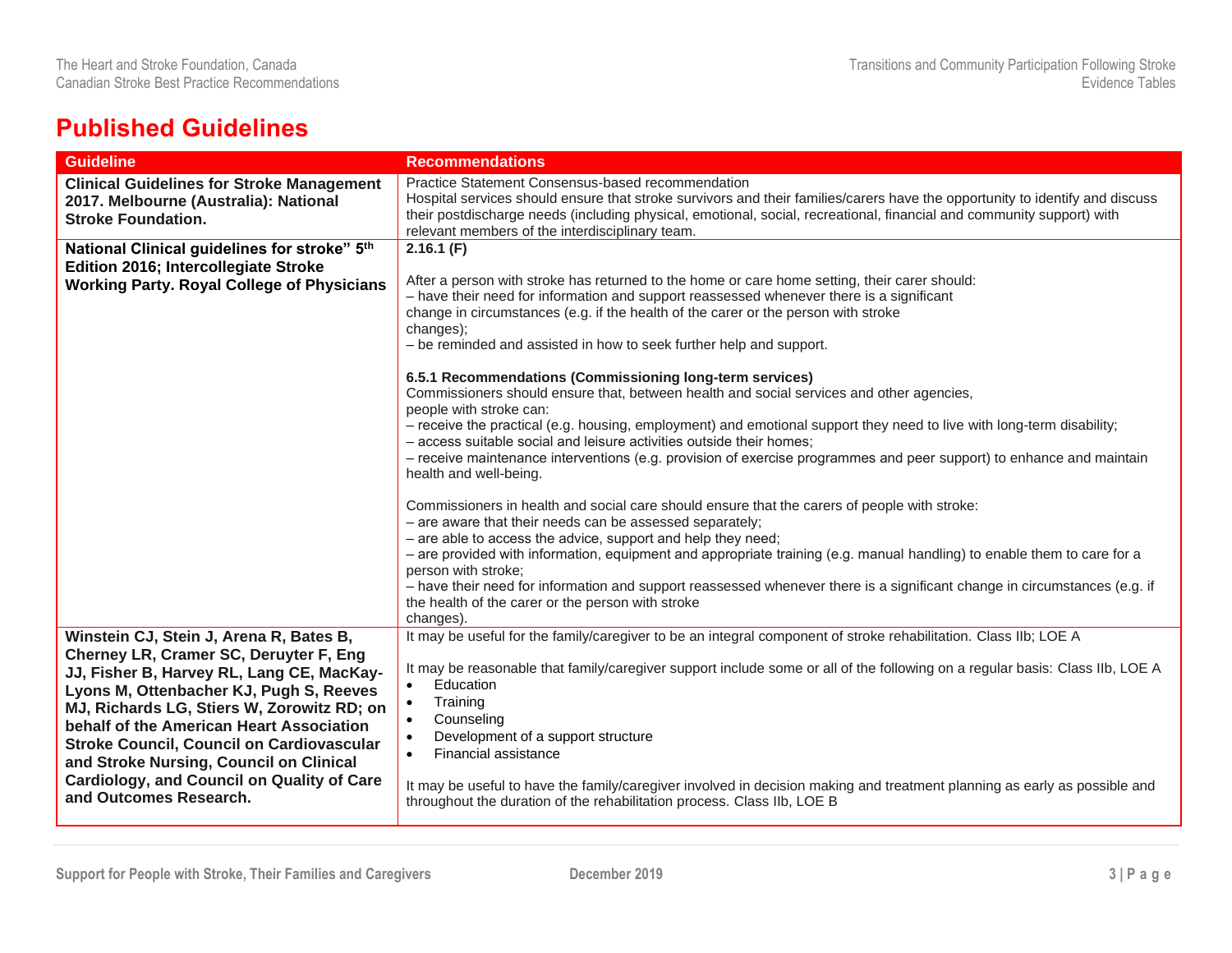| <b>Guideline</b>                                                                                                                                                                                                                                                                                                            | <b>Recommendations</b>                                                                                                                                                                                                                                                                                                                                                                                                                                                                                                                                                                                                                                                                                                                                                                                                                                                                                                                                                                                                                                                                                                                                                                                                                                                                                                                                                                                                                                                                                                                                                                                        |
|-----------------------------------------------------------------------------------------------------------------------------------------------------------------------------------------------------------------------------------------------------------------------------------------------------------------------------|---------------------------------------------------------------------------------------------------------------------------------------------------------------------------------------------------------------------------------------------------------------------------------------------------------------------------------------------------------------------------------------------------------------------------------------------------------------------------------------------------------------------------------------------------------------------------------------------------------------------------------------------------------------------------------------------------------------------------------------------------------------------------------------------------------------------------------------------------------------------------------------------------------------------------------------------------------------------------------------------------------------------------------------------------------------------------------------------------------------------------------------------------------------------------------------------------------------------------------------------------------------------------------------------------------------------------------------------------------------------------------------------------------------------------------------------------------------------------------------------------------------------------------------------------------------------------------------------------------------|
| Guidelines for adult stroke rehabilitation<br>and recovery: a guideline for healthcare<br>professionals from the American Heart<br><b>Association/American Stroke Association.</b>                                                                                                                                          |                                                                                                                                                                                                                                                                                                                                                                                                                                                                                                                                                                                                                                                                                                                                                                                                                                                                                                                                                                                                                                                                                                                                                                                                                                                                                                                                                                                                                                                                                                                                                                                                               |
| Stroke 2016;47:e98-e169                                                                                                                                                                                                                                                                                                     |                                                                                                                                                                                                                                                                                                                                                                                                                                                                                                                                                                                                                                                                                                                                                                                                                                                                                                                                                                                                                                                                                                                                                                                                                                                                                                                                                                                                                                                                                                                                                                                                               |
| Bakas T, Clark PC, Kelly-Hayes M, et al.<br>Evidence for stroke family caregiver and<br>dyad interventions: a statement for<br>healthcare professionals from the american<br>heart association and american stroke<br>association. Stroke 2014;45:2836-52                                                                   | Recommendations for caregiver vs dyad interventions:<br>Interventions that combine skill building (eg, problem solving, stress management, goal setting) with psycho-educational<br>strategies should be chosen over interventions that only use psycho-educational strategies. Class I; Level of Evidence A<br>Interventions that involve only psycho-education are not recommended and have the potential to jeopardize social<br>functioning in some survivors and caregivers. Class III; Level of Evidence B<br>Interventions that consist of support only or a combination of support and psycho-education are not well established and do<br>not have sufficiently strong evidence. Class IIb; Level of Evidence B                                                                                                                                                                                                                                                                                                                                                                                                                                                                                                                                                                                                                                                                                                                                                                                                                                                                                      |
| <b>Scottish Intercollegiate Guidelines Network</b><br>(SIGN). Management of patients with<br>stroke: rehabilitation, prevention and<br>management of complications, and<br>discharge planning. A national clinical<br>guideline. Edinburgh (Scotland): Scottish<br>Intercollegiate Guidelines Network (SIGN);<br>2010 June. | <b>Information Needs of Patients and Carers</b><br>Stroke patients and their carers should be offered information about stroke and Rehabilitation [Evidence Level D].<br>Information should be available to patients and carers routinely and offered using active information strategies, which<br>include a mixture of education and counseling techniques [Evidence Level A].<br>Information should be tailored to the information needs of individual patients and carers, followed up to check<br>$\bullet$<br>understanding and ensure clarity, and repeated as appropriate [Evidence Level A].<br>Information should be tailored to the communication needs and visual needs of individual patients and carers. Patients<br>with aphasia should be provided with accessible and easy to read material, be given sufficient time for assimilation and<br>be followed up by health professionals to ensure understanding [Evidence Level D].<br>Information needs should be monitored and information should be provided at appropriate time [Evidence Level A]<br>$\bullet$<br><b>Carer Support</b><br>• Where a carer is suspected of being clinically depressed or anxious, they should be encouraged to seek help by<br>contacting the appropriate member of the general practice team [Good Practice Point].<br><b>Stroke Liaison Workers</b><br>NHS Board areas should consider developing specialist stroke nurse led support services that include education,<br>information provision and liaison, in the community for people who have had a stroke and their carers [Good Practice<br>Point]. |
| <b>Clinical Guidelines for Stroke Management</b><br>2010. Melbourne (Australia): National<br>Stroke Foundation; 2010 Sep. p. 81-82; 97-<br>98.                                                                                                                                                                              | Safe transfer of care from hospital to community<br>A documented post-discharge care plan is developed in collaboration with the patient and family and a copy provided to<br>them. This may include relevant community services, self-management strategies (e.g. information on medication and<br>compliance advice, goals and therapy to continue at home), stroke support services, any further rehabilitation or<br>outpatient appointments, and an appropriate contact number for any queries [Grade GPP]                                                                                                                                                                                                                                                                                                                                                                                                                                                                                                                                                                                                                                                                                                                                                                                                                                                                                                                                                                                                                                                                                               |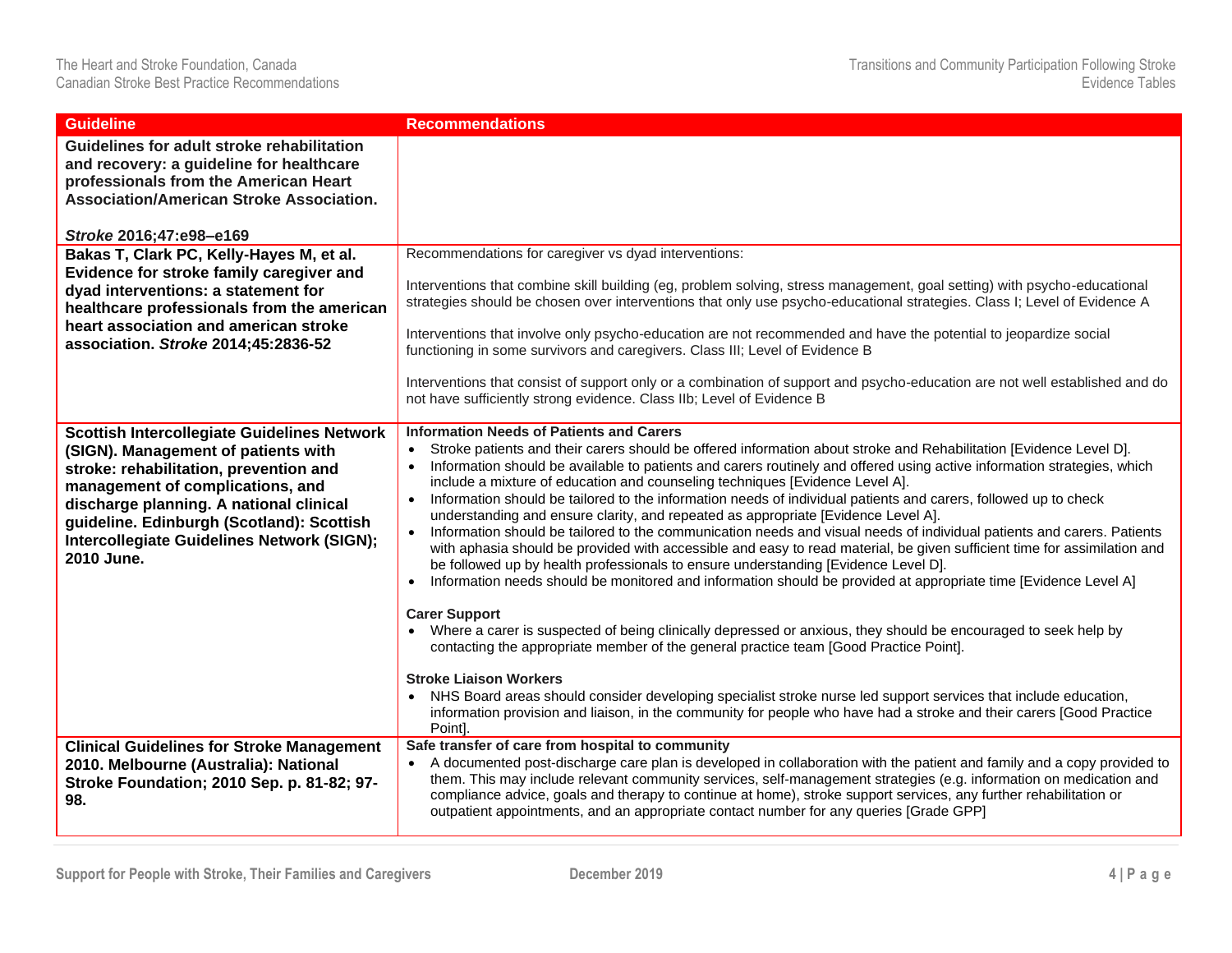| <b>Guideline</b> | <b>Recommendations</b>                                                                                                                                                                                                                                                                                                                                                                                                                                                                                                                                                                                                                                                                                                                                                                                                                                                                                                                                                                                                                                                                     |
|------------------|--------------------------------------------------------------------------------------------------------------------------------------------------------------------------------------------------------------------------------------------------------------------------------------------------------------------------------------------------------------------------------------------------------------------------------------------------------------------------------------------------------------------------------------------------------------------------------------------------------------------------------------------------------------------------------------------------------------------------------------------------------------------------------------------------------------------------------------------------------------------------------------------------------------------------------------------------------------------------------------------------------------------------------------------------------------------------------------------|
|                  | <b>Carer Training</b><br>• Relevant member of the multidisciplinary team should provide specific and tailored training for carers/family before the<br>stroke survivor is discharged home. This should include training, as necessary, in personal care techniques,<br>communication strategies, physical handling techniques, ongoing prevention and other specific stroke-related problems,<br>sage swallowing and appropriate dietary modifications, and management of behaviours and psychosocial issues [Grade<br>B]                                                                                                                                                                                                                                                                                                                                                                                                                                                                                                                                                                  |
|                  | Community rehabilitation and follow-up services<br>Contact with and education by trained staff should be offered to all stroke survivors and families/carers after discharge<br>[Grade C].<br>• Stroke survivors can be managed using a case management model after discharge. If used, case manages should be<br>about to recognize and manage depression and help to coordinate appropriate interventions via a medical practitioner<br>[Grade C].<br>Stroke survivors and their carers/families should be provided with contact information for the specialist stroke service<br>$\bullet$<br>and a contact person (in the hospital or community) for any post-discharge queries for at least the first year following<br>discharge [Grade GPP].                                                                                                                                                                                                                                                                                                                                        |
|                  | Self-Management<br>Stroke survivors who are cognitively able should be made aware of the availability of generic self-management<br>programs before discharge from hospital and be supported to access such programs once they have returned to the<br>community [Grade C].<br>Stroke-specific programs for self-management should be provided for those who require more specialized programs<br>[Grade GGP].<br>• A collaboratively developed self-management care plan can be used to harness and optimize self-management skills<br>[Grade GPP].                                                                                                                                                                                                                                                                                                                                                                                                                                                                                                                                       |
|                  | <b>Peer Support</b><br>Stroke survivors and family/carers should be given information about the availability and potential benefits of a local<br>stroke support group and/or other sources of peer support before leaving hospital and when back in the community<br>[Grade GPP].                                                                                                                                                                                                                                                                                                                                                                                                                                                                                                                                                                                                                                                                                                                                                                                                         |
|                  | <b>Carer Support</b><br>Carers should be provided with tailored information and support during all stages of the recovery process. This<br>includes (but is not limited to) information provision and opportunities to talk with relevant health professionals about the<br>stroke, stroke, team members and their roles, test or assessment results, intervention plans, discharge planning,<br>community services and appropriate contact details [Grade C].<br>• Where it is the wish of the person with stroke, carers should be actively involved in the recovery process by assisting<br>with goal setting, therapy sessions, discharge planning, and long-term activities [Grade GPP].<br>Carers should be provided with information about the availability and potential benefits of local stroke support groups<br>and services, at or before the person's return to the community [Grade C].<br>Carers should be offered support services after the person's return to the community. Such services can use a problem-<br>solving or educational-counselling approach [Grade C]. |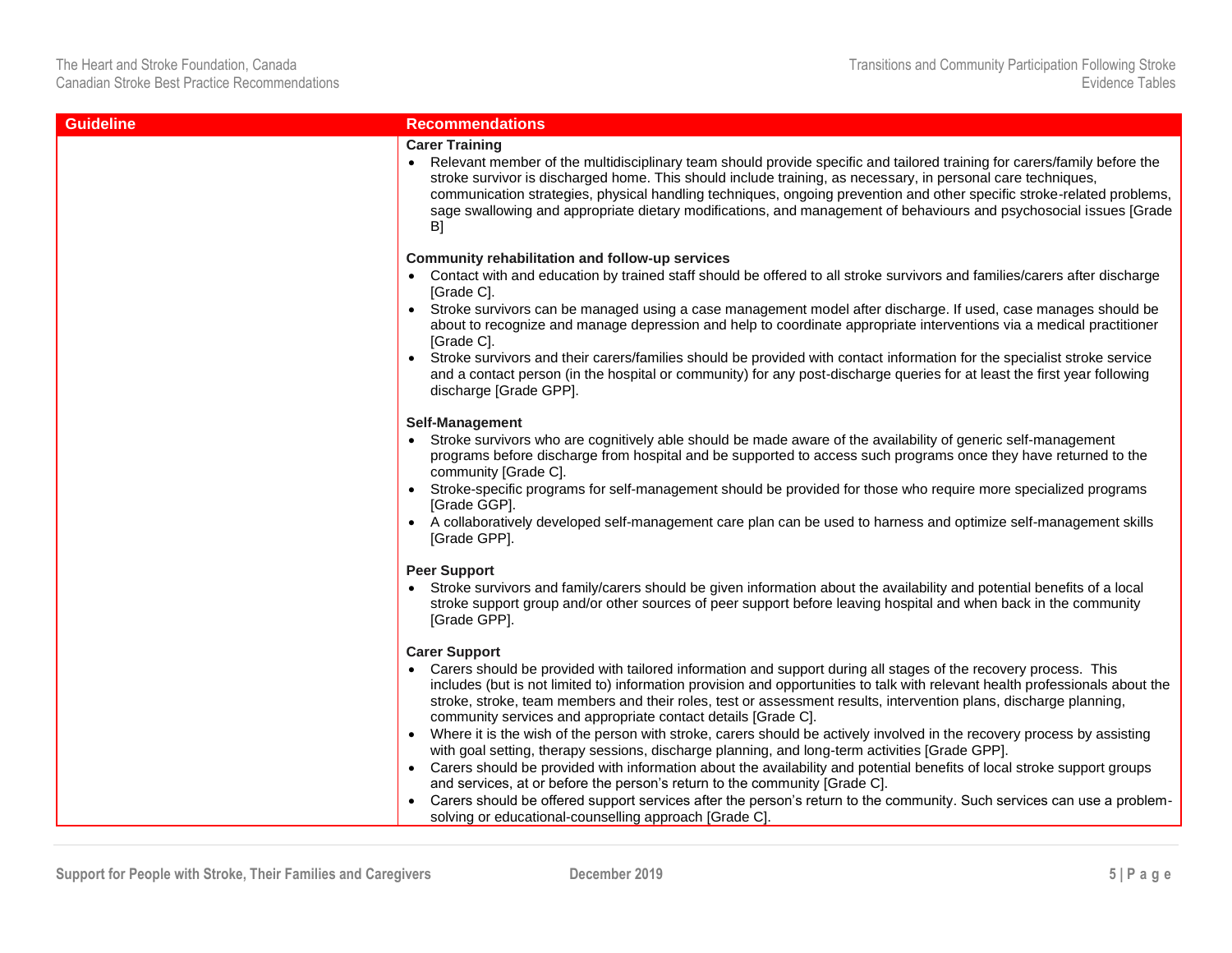| <b>Guideline</b> | <b>Recommendations</b>                                                                                                          |  |  |  |
|------------------|---------------------------------------------------------------------------------------------------------------------------------|--|--|--|
|                  | Assistance should be provided for families/carers to manage stroke survivors who have behavioural problems [Grade<br><b>GPP</b> |  |  |  |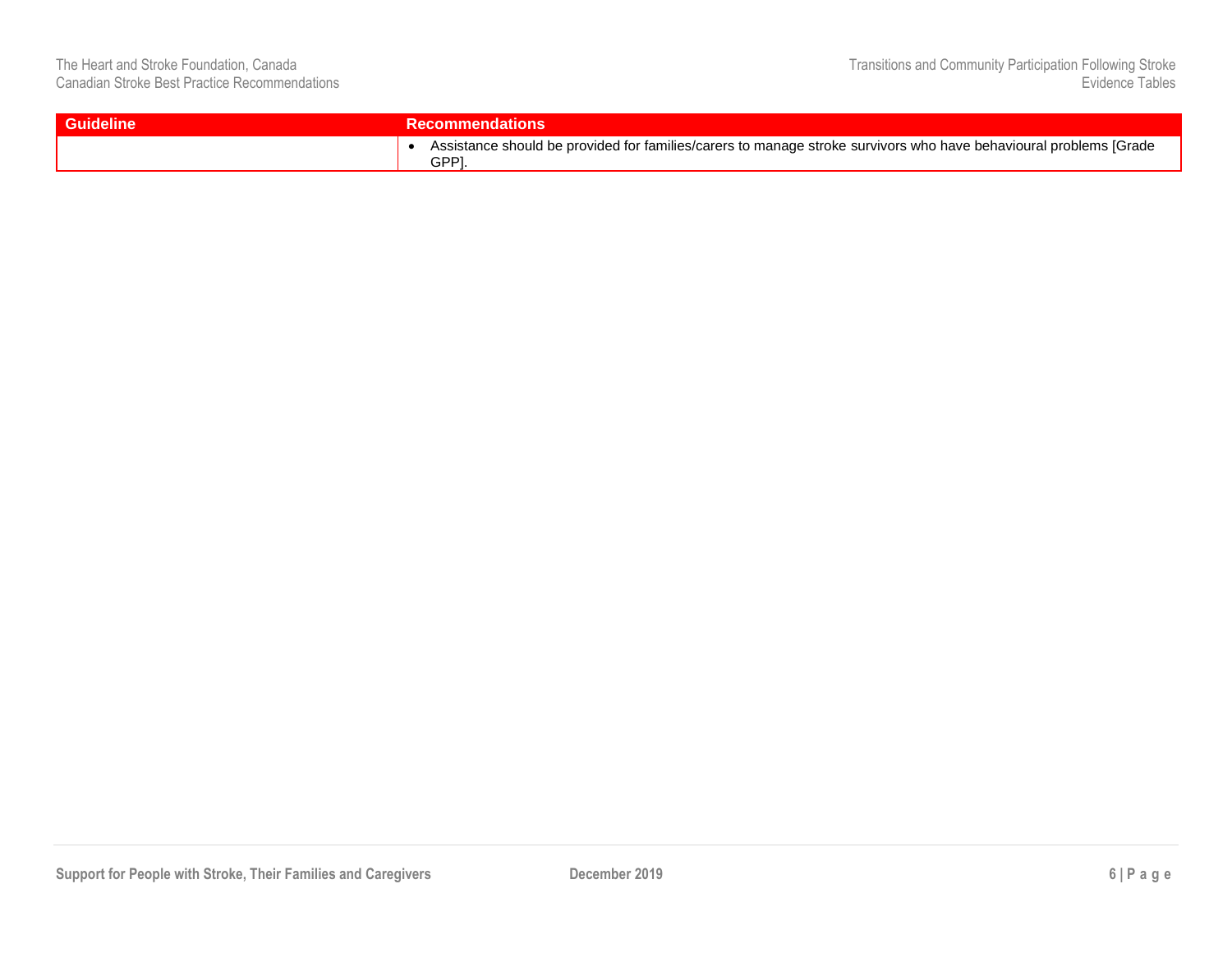## **Evidence Tables**

#### <span id="page-7-0"></span>**Impact of Stroke on Patients, Family & Informal Caregivers**

| <b>Study/Type</b>                                                              | <b>Quality</b><br><b>Rating</b> | <b>Sample Description</b>                                                                                                          | <b>Method</b>                                                                                                                                                                                                                                                                                                                                       | <b>Outcomes</b>                                                                                                                                                                                                                                                                                                                                           | <b>Key Findings and Recommendations</b>                                                                                                                                                                                                                                                                                                                                                                                                                                                                                                                                                                                                                                                                                                                                                                                                                                                                 |
|--------------------------------------------------------------------------------|---------------------------------|------------------------------------------------------------------------------------------------------------------------------------|-----------------------------------------------------------------------------------------------------------------------------------------------------------------------------------------------------------------------------------------------------------------------------------------------------------------------------------------------------|-----------------------------------------------------------------------------------------------------------------------------------------------------------------------------------------------------------------------------------------------------------------------------------------------------------------------------------------------------------|---------------------------------------------------------------------------------------------------------------------------------------------------------------------------------------------------------------------------------------------------------------------------------------------------------------------------------------------------------------------------------------------------------------------------------------------------------------------------------------------------------------------------------------------------------------------------------------------------------------------------------------------------------------------------------------------------------------------------------------------------------------------------------------------------------------------------------------------------------------------------------------------------------|
| Loh et al. 2017<br>Singapore<br><b>Systematic</b><br>review &meta-<br>analysis | <b>NA</b>                       | 12 cross-sectional<br>studies $(n=1756)$<br>including caregivers of<br>stroke survivors.                                           | The estimates of<br>psychiatric morbidity<br>(eg, anxiety,<br>depression) of<br>caregivers measured<br>after stroke onset, were<br>pooled. The methods<br>used to assess<br>psychiatric morbidity<br>were based on<br>standardized<br>instruments or clinical<br>interview                                                                          | <b>Primary outcome:</b><br>Pooled prevalences of<br>depression and anxiety                                                                                                                                                                                                                                                                                | The pooled prevalence of depressive symptoms among<br>caregivers was 40.2% (95% CI 30.1%-51.1%). Results<br>from 11 studies were included.<br>The pooled prevalence of anxiety symptoms among<br>caregivers was 21.4% (95% CI 11.6%-35.9%). Results<br>from 3 studies were included.                                                                                                                                                                                                                                                                                                                                                                                                                                                                                                                                                                                                                    |
| Atteih et al.<br>2015<br><b>UK</b><br><b>Prospective</b><br>study              | <b>NA</b>                       | 162 next-of-kin primary<br>caregivers of 256<br>patients included in<br>ASPIRE-S. Mean age<br>was 59.4 years, 75.3%<br>were women. | Home interviews were<br>conducted with stroke<br>survivors at 6 months.<br>One week prior to the<br>in-home assessment.<br>caregivers were sent a<br>postal questionnaire to<br>complete and given the<br>opportunity to clarify<br>during the home visit.<br>The questionnaire<br>included 4 sections:<br>demographics,<br>satisfaction with care, | <b>Primary carer</b><br>outcomes:<br>Satisfaction with care<br>$(100$ -point scale: $0-24$ :<br>very satisfied, 25-49:<br>moderately satisfied,<br>50-74: moderately<br>dissatisfied, and 75-<br>100: very dissatisfied),<br>Hospital Anxiety and<br><b>Depression Scale</b><br>(HADS), and<br>vulnerability (Vulnerable<br>Elders Scale, 0-13<br>points) | Mean satisfaction score was 44.2. 8.6% of caregivers<br>were very satisfied, 53.5% were moderately satisfied<br>and 37.9% were moderately dissatisfied.<br>Approximately 1/4 of caregivers indicated that they<br>were dissatisfied/very dissatisfied with both the<br>information received from the hospital (33%) and the<br>help and support received since coming home (24.2%).<br>23.9% of caregivers were dissatisfied with the<br>information received from the community.<br>Mean HADS-A and HADS-D scores were 5.9 and 3.6.<br>31.3% of caregivers were anxious (HADS-A ≥8), and<br>18.3% were depressed (HADS-D ≥8).<br>Mean VES score was 1.1. 11.5% of caregivers<br>indicated they felt vulnerable (VES ≥3)<br>Factors related to caregiver anxiety included stroke<br>survivor anxiety (OR = $3.47$ , p= 0.010), stroke survivor<br>depression (OR = $5.17$ , p = 0.002), stroke survivor |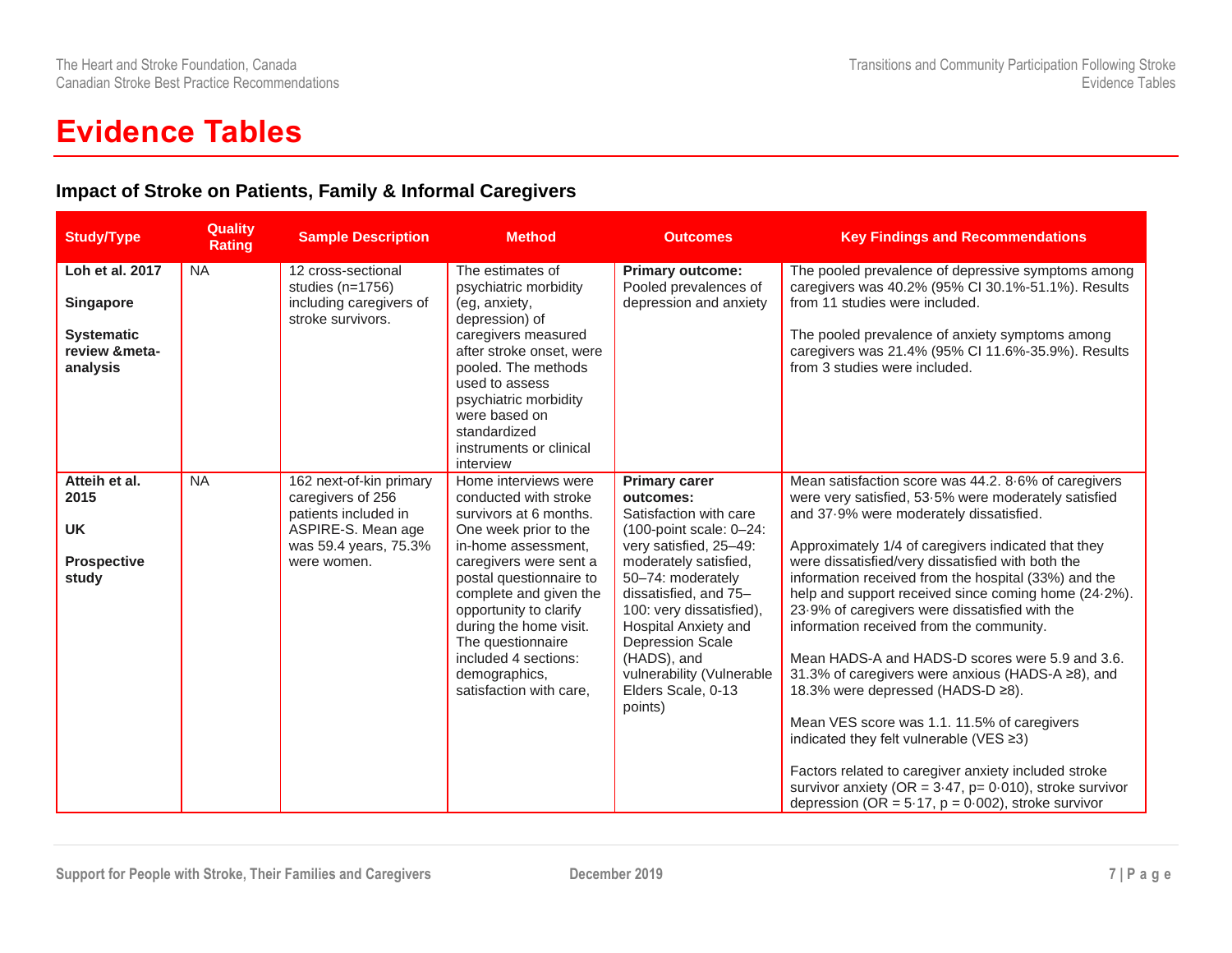| <b>Study/Type</b>                                         | <b>Quality</b><br><b>Rating</b> | <b>Sample Description</b>                                                                                                                                                                                                                                                                                                                                              | <b>Method</b>                                                                                                                                                                                                                                                                                                                                                                                                                                                                                                                                                                                                                                                                                                 | <b>Outcomes</b>                                                                            | <b>Key Findings and Recommendations</b>                                                                                                                                                                                                                                                                                                                                                                                                                                                                                                                                                                                                                                                                                                                                                                                                                                                                                                                                                                                                                                                                                                                                                                                                                                                                                                                                                                                                                                                                                                                                                                                                                                                                                                                                                                                 |
|-----------------------------------------------------------|---------------------------------|------------------------------------------------------------------------------------------------------------------------------------------------------------------------------------------------------------------------------------------------------------------------------------------------------------------------------------------------------------------------|---------------------------------------------------------------------------------------------------------------------------------------------------------------------------------------------------------------------------------------------------------------------------------------------------------------------------------------------------------------------------------------------------------------------------------------------------------------------------------------------------------------------------------------------------------------------------------------------------------------------------------------------------------------------------------------------------------------|--------------------------------------------------------------------------------------------|-------------------------------------------------------------------------------------------------------------------------------------------------------------------------------------------------------------------------------------------------------------------------------------------------------------------------------------------------------------------------------------------------------------------------------------------------------------------------------------------------------------------------------------------------------------------------------------------------------------------------------------------------------------------------------------------------------------------------------------------------------------------------------------------------------------------------------------------------------------------------------------------------------------------------------------------------------------------------------------------------------------------------------------------------------------------------------------------------------------------------------------------------------------------------------------------------------------------------------------------------------------------------------------------------------------------------------------------------------------------------------------------------------------------------------------------------------------------------------------------------------------------------------------------------------------------------------------------------------------------------------------------------------------------------------------------------------------------------------------------------------------------------------------------------------------------------|
| Olai et al. 2015<br><b>Sweden</b><br>Prospective<br>study | <b>NA</b>                       | 338 stroke patients, ≥65<br>years, and their 260<br>informal caregivers.<br>Mean patient age was<br>78 years, 57% were<br>women. Mean age of<br>caregivers was 63<br>years, 45% were<br>spouses, 40% were<br>children of the patients,<br>48% were living in the<br>same household or the<br>same building as the<br>patient, another 40% in<br>the same municipality, | One week after<br>discharge from hospital,<br>patients had a<br>structured and<br>standardized face-to-<br>face interview in their<br>homes or in nursing<br>homes, which was<br>repeated at 3 and 12 by<br>one of two registered<br>nurses. During the<br>interviews information<br>on education, marital<br>status, cohabitation,<br>type of housing,<br>functional ability, and<br>self-rated health was<br>collected.<br>At the first interview,<br>patients were asked to<br>name their most<br>important informal<br>caregiver. This person<br>received a postal<br>questionnaire at the<br>time of each interview,<br>including items related<br>to the nature and<br>amount of assistance<br>provided | <b>Primary outcomes:</b><br>Determinants of<br>caregivers' support and<br>caregiver burden | cognitive impairment ( $OR = 2.35$ , $p = 0.049$ ), and<br>caregiver vulnerability (OR = $4.03$ , p= $0.023$ ).<br>Factors related to caregiver depression included<br>caregiver vulnerability (OR = $10.62$ , p= $0.001$ ), stroke<br>survivor anxiety (OR = $4.41$ , p= 0.006), and stroke<br>survivor depressive symptoms ( $OR = 6.91$ , $p = 0.001$ ).<br>3 months after discharge, 309 patients and 210<br>caregivers remained for follow-up. At one, 314 patients<br>and 190 caregivers remained for follow-up.<br>At the time of discharge, 50.6% of patients were<br>independent in their functional ability, 26.3% were partly<br>dependent, and 23.2% were dependent.<br>Prior to stroke admission caregivers spent an average<br>of 5.0 hours per week providing care. Their mean<br>support score (range of possible scores 0-60) was 9.8<br>(women caregivers) and 7.9 (men caregivers).<br>One week after discharge, caregivers spent an average<br>of 10.5 hours per week providing care. Their mean<br>support score was 14.7 (women caregivers) and 13.0<br>(men caregivers).<br>Three months after discharge, caregivers spent an<br>average of 12.7 (women) and 7.9 (men) hours per week<br>providing care. Their mean support score was 14.6<br>(women caregivers) and 10.8 (men caregivers).<br>Twelve months after discharge, caregivers spent an<br>average of 8.8 (women) and 9.6 (men) hours per week<br>providing care. Their mean support score was 14.3<br>(women caregivers) and 10.7 (men caregivers).<br>Significant determinants of the amount of care provided<br>were low functional ability of patient, low level of<br>municipal social service support, close relationship to<br>the patient (spouse), low patient MMSE score, short<br>distance to patient's home, and male sex. |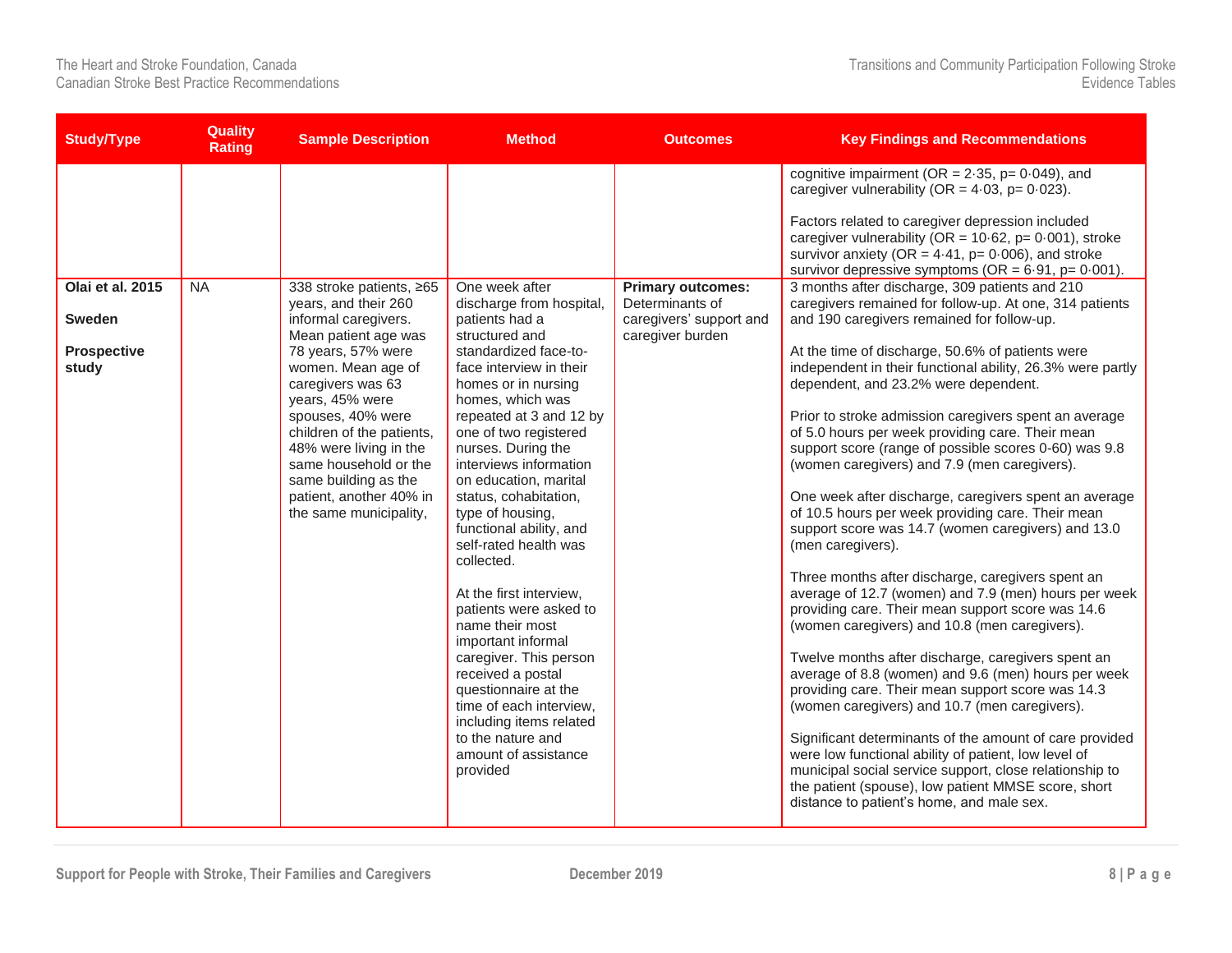| <b>Study/Type</b>                     | <b>Quality</b><br><b>Rating</b> | <b>Sample Description</b>                                                                                                                                                                                                                                                            | <b>Method</b>                                                                                                                                                                                                                                                                                                                                                                                                 | <b>Outcomes</b>                                                                                                                                                                                                                                                                                                                                                                                                                                                                 | <b>Key Findings and Recommendations</b>                                                                                                                                                                                                                                                                                                                                                                                                                                                                                                                                                                                                                                                                                                                                                                                                                                                                                                                                                                                                                                                                                                                                                                                                                                                                              |
|---------------------------------------|---------------------------------|--------------------------------------------------------------------------------------------------------------------------------------------------------------------------------------------------------------------------------------------------------------------------------------|---------------------------------------------------------------------------------------------------------------------------------------------------------------------------------------------------------------------------------------------------------------------------------------------------------------------------------------------------------------------------------------------------------------|---------------------------------------------------------------------------------------------------------------------------------------------------------------------------------------------------------------------------------------------------------------------------------------------------------------------------------------------------------------------------------------------------------------------------------------------------------------------------------|----------------------------------------------------------------------------------------------------------------------------------------------------------------------------------------------------------------------------------------------------------------------------------------------------------------------------------------------------------------------------------------------------------------------------------------------------------------------------------------------------------------------------------------------------------------------------------------------------------------------------------------------------------------------------------------------------------------------------------------------------------------------------------------------------------------------------------------------------------------------------------------------------------------------------------------------------------------------------------------------------------------------------------------------------------------------------------------------------------------------------------------------------------------------------------------------------------------------------------------------------------------------------------------------------------------------|
| Cameron et al.<br>2014<br>Canada      | <b>NA</b>                       | 399 first-ever stroke<br>survivors, identified<br>during the acute<br>hospital stay and their<br>caregivers.<br>In the year 1 sample,<br>69% of caregivers were<br>female. Mean age was<br>58 years. 70% of<br>caregivers were<br>spouses and 86% lived<br>with the stroke survivor. | Standardized<br>measurements were<br>obtained at 1, 3 6 and<br>12 months post stroke.<br>Additional<br>measurements were<br>completed at 18 and 24<br>months in a subset of<br>80 dyads.<br>Mixed effects modeling<br>was conducted to<br>examine factors related<br>to caregiver<br>psychological well-<br>being of caregivers,<br>assessed using the<br>Positive Affect Scale, at<br>12 months and 2 years. | Caregiver<br>assessments:<br>SF-36 (physical health<br>subscore), caregiver's<br>perception of<br>behavioural and<br>psychological<br>symptoms assessed<br>using the Brain<br>Impairment Behavior<br>Inventory-Revised,<br>(apathy, depression,<br>memory/comprehension<br>irritability), Caregiver<br>Assistance Scale,<br>Caregiving Impact<br>Scale, Caregiver<br>mastery (Pearlin)<br><b>Survivor</b><br>assessments:<br>Stroke Impact Scale,<br>MMSE and Charlson<br>index | Significant determinants of caregiver burden were<br>increasing amount of informal caregiver support<br>provided, small amount of municipal social service<br>support, close relationship to the patient, decreasing<br>patient MMSE, and decreasing patient age.<br>Significant associations between informal caregiver and<br>patient responses (dyad responses) were found for<br>Hospital Anxiety and Depression (anxiety), total<br>Nottingham Health Profile, and Gothenburg Quality of<br>Life Instrument activity scale. Associations were stable<br>over time.<br>In the full model, factors associated with psychological<br>well-being of caregivers at 12 months included:<br>increasing age, higher Caregiver Assistance Scale<br>scores, lower Caregiver Impact Scale scores, higher<br>Caregiver mastery scores, higher SF-36 (physical<br>health domain) scores, higher Personal gain scores,<br>lower survivor depression scores, higher Stroke Impact<br>Scale scores (physical component) of the survivor,<br>higher cognitive composite scores of the survivor and<br>lower CNS scores.<br>At 2 years, independent factors were higher mastery<br>scores, higher SF-36 (physical health domain) scores,<br>lower survivor depression scores, and lower CNS<br>scores.<br><b>Treatment Burden</b> |
| Gallacher et al.<br>2013<br><b>UK</b> | <b>NA</b>                       | 69 qualitative studies,<br>published from 2000<br>onwards that explored<br>the adult patient<br>experience of stroke                                                                                                                                                                 | Data were analyzed<br>using framework<br>synthesis, informed by<br><b>Normalization Process</b>                                                                                                                                                                                                                                                                                                               | <b>NA</b>                                                                                                                                                                                                                                                                                                                                                                                                                                                                       | 4 areas of treatment burden were identified:<br>1) Making sense of stroke management and planning<br>care. Example: In several studies, patients reported                                                                                                                                                                                                                                                                                                                                                                                                                                                                                                                                                                                                                                                                                                                                                                                                                                                                                                                                                                                                                                                                                                                                                            |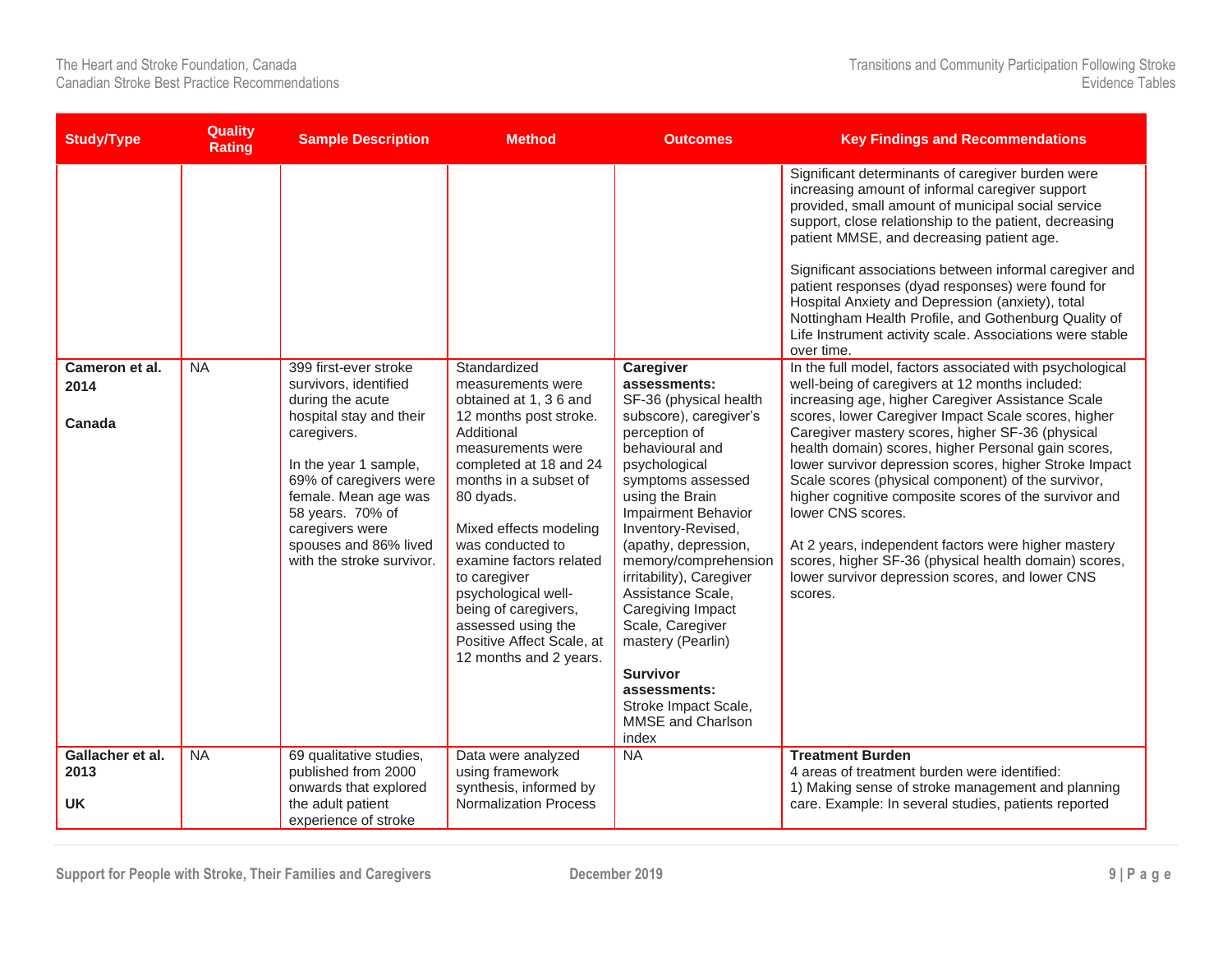| <b>Study/Type</b>               | <b>Quality</b><br><b>Rating</b> | <b>Sample Description</b>                                              | <b>Method</b>                                                             | <b>Outcomes</b>                                                      | <b>Key Findings and Recommendations</b>                                                                                                                                                                                                                                                                                                                                                                                                                                                                                                                                                                                                                                                                                                                                                                                             |
|---------------------------------|---------------------------------|------------------------------------------------------------------------|---------------------------------------------------------------------------|----------------------------------------------------------------------|-------------------------------------------------------------------------------------------------------------------------------------------------------------------------------------------------------------------------------------------------------------------------------------------------------------------------------------------------------------------------------------------------------------------------------------------------------------------------------------------------------------------------------------------------------------------------------------------------------------------------------------------------------------------------------------------------------------------------------------------------------------------------------------------------------------------------------------|
| <b>Systematic</b><br>review     |                                 | management in any<br>setting and provided                              | Theory and organized<br>into themes.                                      |                                                                      | encountering barriers to receiving timely and complete<br>information related to their recent stroke                                                                                                                                                                                                                                                                                                                                                                                                                                                                                                                                                                                                                                                                                                                                |
|                                 |                                 | information on patient<br>burden.                                      |                                                                           |                                                                      | 2) Interacting with others. Example: Many patients<br>reported a lack of time and empathy from therapists                                                                                                                                                                                                                                                                                                                                                                                                                                                                                                                                                                                                                                                                                                                           |
|                                 |                                 |                                                                        |                                                                           |                                                                      | 3) Enacting management strategies across multiple<br>care settings including 3a) institutional admission.<br>Example: patients reported negative environmental<br>circumstances such as inadequate support from staff<br>during mealtimes; 3b) managing stroke in the<br>community. Example: patients reported discharge<br>services that are poorly coordinated, badly managed<br>and inadequate; 3c) reintegration into society. Example:<br>Patients reported feeling unsupported by health<br>services in their struggle to understand bans on driving;<br>3d) adjusting to life after stroke. Example: Patients<br>report being unprepared for their slow pace of recovery.<br>4) Reflecting on management. Example:<br>miscommunication can result in a patient making a<br>treatment decision related to their care (e.g. to |
|                                 |                                 |                                                                        |                                                                           |                                                                      | discontinue a medication) that contradicts the advice of<br>their healthcare provider                                                                                                                                                                                                                                                                                                                                                                                                                                                                                                                                                                                                                                                                                                                                               |
| Denno et al.<br>2013            | <b>NA</b>                       | 153 informal caregivers<br>included in the U.S.<br>National Health and | Participants completed<br>a one-time online<br>survey.                    | <b>Measures of Caregiver</b><br>Burden:<br><b>Oberst Caregiving</b>  | Mean OCBS (time & difficulty) scores were 3.08±0.86<br>and 2.16±0.90, respectively.                                                                                                                                                                                                                                                                                                                                                                                                                                                                                                                                                                                                                                                                                                                                                 |
| <b>USA</b>                      |                                 | Wellness survey who<br>were eligible and                               | Analysis to determine                                                     | Burden Scale (OCBS)<br>(time and difficulty sub                      | Mean BCOS score was 3.28±0.87.                                                                                                                                                                                                                                                                                                                                                                                                                                                                                                                                                                                                                                                                                                                                                                                                      |
| <b>Cross-sectional</b><br>study |                                 | agreed to participate<br>(2007-2009).                                  | whether caregiver<br>burden was an<br>Independent predictor               | scores), Bakas<br>Caregiving Outcome<br>Scale (BCOS)                 | 21.6% and 22.2% of caregiving reported having anxiety<br>and depression, respectively.                                                                                                                                                                                                                                                                                                                                                                                                                                                                                                                                                                                                                                                                                                                                              |
|                                 |                                 | Inclusion criteria were:<br>≥18 years, providing<br>care for a stroke  | of self-reported anxiety<br>and depression, using<br>logistic regression. | <b>Measures of Anxiety</b><br>and Depression:                        | PHQ-9: none or mild (64%), moderate (18.3% and<br>moderately severe and severe (17.7%)                                                                                                                                                                                                                                                                                                                                                                                                                                                                                                                                                                                                                                                                                                                                              |
|                                 |                                 | survivor with spasticity<br>for at least 6 months.                     |                                                                           | <b>Patient Health</b><br>Questionnaire-9 (PHQ-                       | Increasing OCBS difficulty score was a significant<br>predictor of:                                                                                                                                                                                                                                                                                                                                                                                                                                                                                                                                                                                                                                                                                                                                                                 |
|                                 |                                 | 70.6% of caregivers                                                    |                                                                           | 9), reported<br>categorically (none,                                 | Self-report anxiety (OR=2.57, 95% Cl 1.57-4.21,<br>$p<0.001$ )                                                                                                                                                                                                                                                                                                                                                                                                                                                                                                                                                                                                                                                                                                                                                                      |
|                                 |                                 | were women. Mean<br>age: 52 years. 78% of<br>caregivers were either    |                                                                           | mild, moderate,<br>moderately severe and<br>severe) and self-report, | Self-report depression (OR=1.88, 95% CI 1.19-2.99,<br>$p=0.007$ )                                                                                                                                                                                                                                                                                                                                                                                                                                                                                                                                                                                                                                                                                                                                                                   |

Support for People with Stroke, Their Families and Caregivers December 2019 **10** P a g e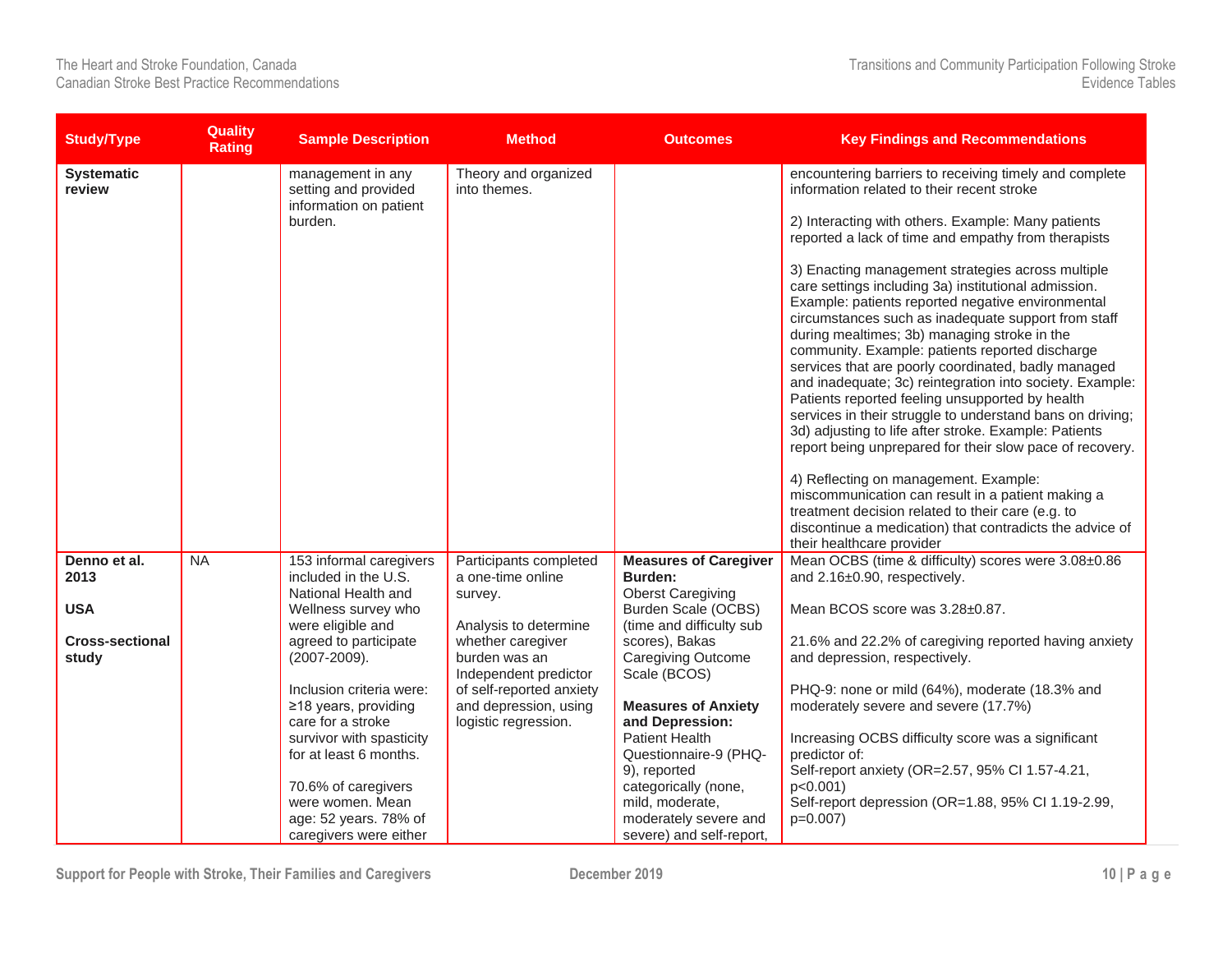| <b>Study/Type</b>                                             | <b>Quality</b><br>Rating | <b>Sample Description</b>                                                                                                                                                                                                                                                                              | <b>Method</b>                                                                                                                                                                                                                                                                                                                                                                                                                                                                           | <b>Outcomes</b>                                                                                                                                                                                                                          | <b>Key Findings and Recommendations</b>                                                                                                                                                                                                                                                                                                                                                                                                                                                                                                                                                                                                                                                                                                                                                                                                         |
|---------------------------------------------------------------|--------------------------|--------------------------------------------------------------------------------------------------------------------------------------------------------------------------------------------------------------------------------------------------------------------------------------------------------|-----------------------------------------------------------------------------------------------------------------------------------------------------------------------------------------------------------------------------------------------------------------------------------------------------------------------------------------------------------------------------------------------------------------------------------------------------------------------------------------|------------------------------------------------------------------------------------------------------------------------------------------------------------------------------------------------------------------------------------------|-------------------------------------------------------------------------------------------------------------------------------------------------------------------------------------------------------------------------------------------------------------------------------------------------------------------------------------------------------------------------------------------------------------------------------------------------------------------------------------------------------------------------------------------------------------------------------------------------------------------------------------------------------------------------------------------------------------------------------------------------------------------------------------------------------------------------------------------------|
|                                                               |                          | the survivor's spouse or<br>adult children                                                                                                                                                                                                                                                             |                                                                                                                                                                                                                                                                                                                                                                                                                                                                                         | based on physician<br>diagnosis                                                                                                                                                                                                          | Higher PHQ-9 category (OR=2.48, 95% CI 1.72-3.56,<br>p<0.001).<br>Increasing OCBS time score was a significant predictor<br>of being in a higher PHQ-9 category.<br>(OR=1.96, 95% Cl 1.35-2.83, p<0.001), but was not a<br>predictor of either self-reported anxiety or depression.<br>Increasing BCOS score was a significant predictor of:<br>Self-report anxiety (OR=2.43, 95% Cl 1.47-4.16,<br>$p<0.001$ )<br>Self-report depression (OR=2.27, 95% Cl 1.35-3.70,<br>$p=0.002$<br>Higher PHQ-9 category (OR=4.55, 95% CI 2.94-7.14,<br>$p<0.001$ ).                                                                                                                                                                                                                                                                                          |
| Goodwin et al.<br>2013<br><b>USA</b><br>Longitudinal<br>study | NA                       | 30 stroke survivors and<br>their spousal caregivers<br>who were living at home<br>had who had<br>participated in the 12-<br>month CAReS study<br>(2001-2005, n=159).<br>80% of stroke survivors<br>were males. Mean age<br>was 71 years.<br>80% of caregivers were<br>women. Mean age was<br>65 years. | In the present study,<br>data was collected on a<br>single occasion using<br>an in-home interview, 3-<br>5 years following stroke.<br>(baseline and 3, 6, and<br>12-month data had<br>been collected<br>previously)<br>Changes in HRQoL for<br>both the stroke survivor<br>and their caregiver from<br>baseline were<br>assessed. Possible<br>predictors of HRQoL<br>were also examined.<br>Mean HRQoL scores<br>for survivor and<br>caregiver were<br>compared with<br>normative means | <b>Measures of HRQoL:</b><br>SF-36, QoL (Stroke<br>Impact Scale SIS)<br><b>Other Measures:</b><br><b>Depression (Geriatric</b><br><b>Depression Scale</b><br>GDS), Mutuality<br>(Mutuality Scale),<br>burden (Zarit Burden<br>Interview) | Mean time since stroke onset was 4.7 years.<br>Caregiver: There was a significant decrease in GDS<br>scores from baseline to >2 years and no significant<br>changes in mutuality Scale scores or ZBI<br>Survivor: From baseline -12 months, GDS decreased<br>significantly, but then increased significantly from 12<br>months to end of follow-up.<br>SIS subscores: Despite significant improvements in<br>physical and social participation, there were significant<br>decreases in all SIS subscales from 12 months to end<br>of follow-up.<br>Older age and increasing number of illnesses were<br>associated with significantly lower SF-36 physical<br>domain subscore (p=0.004) for caregivers. Higher<br>levels of depression were associated with significantly<br>lower SF-36 mental domain subscores for survivors<br>$(p=0.003)$ . |
| Perkins et al.<br>2013                                        | <b>NA</b>                | Population-based,<br>longitudinal study of<br>30,239 African                                                                                                                                                                                                                                           | Data was obtained<br>using telephone<br>surveys and in-home                                                                                                                                                                                                                                                                                                                                                                                                                             | <b>Primary outcome:</b><br>Effect of care-giver<br>status on all-cause                                                                                                                                                                   | 12.3% of participants were family caregivers.                                                                                                                                                                                                                                                                                                                                                                                                                                                                                                                                                                                                                                                                                                                                                                                                   |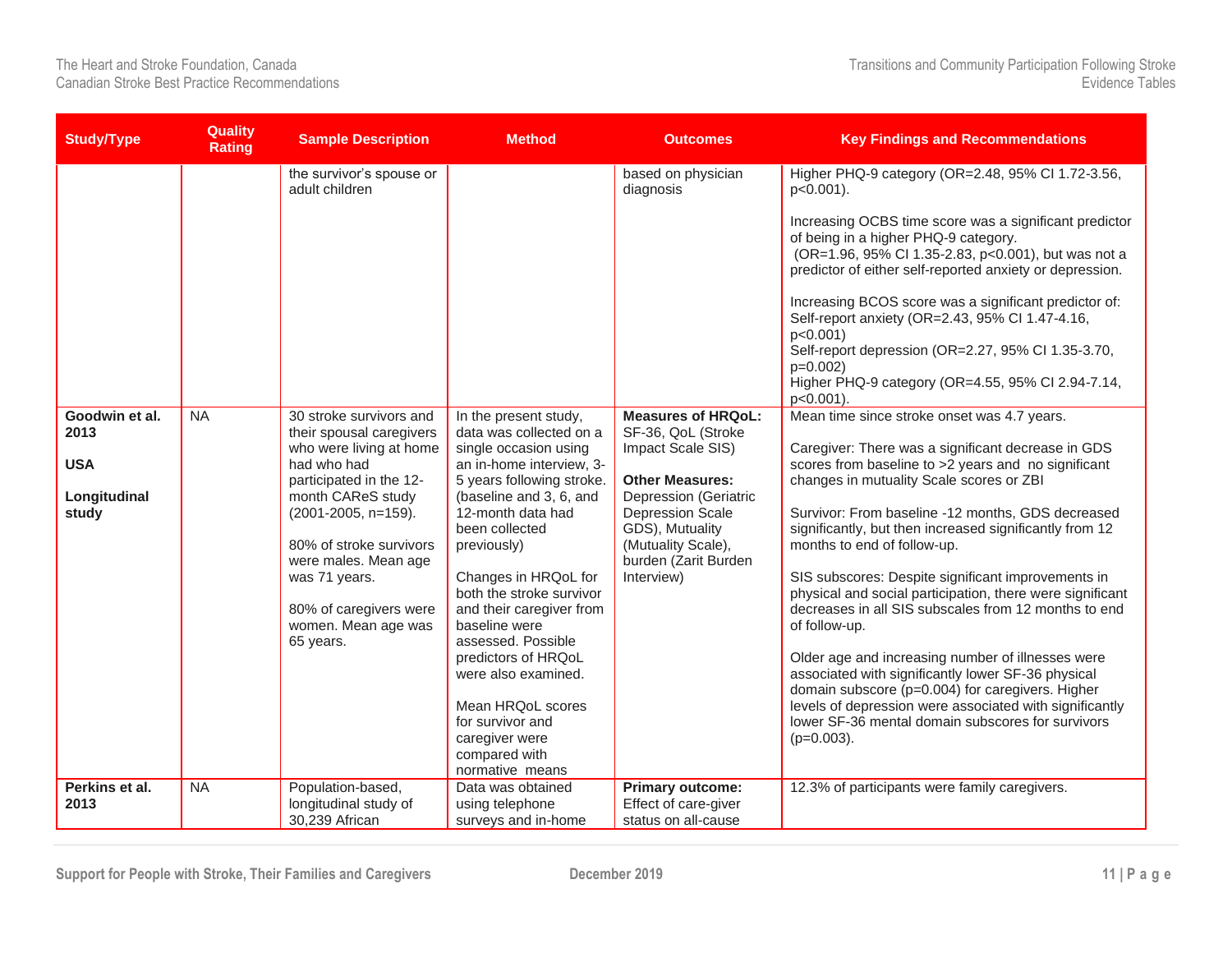| <b>Study/Type</b>                                                                                                     | <b>Quality</b><br><b>Rating</b> | <b>Sample Description</b>                                                                                                                                                                             | <b>Method</b>                                                                                                                                                                                                                                                                                                                                                                                                                                                                                                                                                                                                                                                                      | <b>Outcomes</b>                           | <b>Key Findings and Recommendations</b>                                                                                                                                                                                                                                                                                                                                                                                                                                                                                                                               |
|-----------------------------------------------------------------------------------------------------------------------|---------------------------------|-------------------------------------------------------------------------------------------------------------------------------------------------------------------------------------------------------|------------------------------------------------------------------------------------------------------------------------------------------------------------------------------------------------------------------------------------------------------------------------------------------------------------------------------------------------------------------------------------------------------------------------------------------------------------------------------------------------------------------------------------------------------------------------------------------------------------------------------------------------------------------------------------|-------------------------------------------|-----------------------------------------------------------------------------------------------------------------------------------------------------------------------------------------------------------------------------------------------------------------------------------------------------------------------------------------------------------------------------------------------------------------------------------------------------------------------------------------------------------------------------------------------------------------------|
| <b>USA</b><br><b>RAasons for</b><br>Geographical<br>and Racial<br><b>Differences in</b><br><b>Stroke</b><br>(REGARDS) |                                 | Americans (41.5%) and<br>Caucasian (58.5%)<br>participants ≥45 years<br>living in the US, with<br>half the sample<br>obtained from those<br>living in the stroke belt<br>(10 south-eastern<br>states) | examination. Data<br>collection included:<br>basic demographic and<br>socioeconomic<br>questions, whether<br>participants were<br>providing care to a<br>family member with a<br>chronic ongoing illness,<br>and if so, how many<br>hours per week and if<br>they found the task to<br>be mentally/emotionally<br>stressful (no strain,<br>some strain or a lot of<br>strain). Information<br>related to self-rated<br>health (SF-36),<br>depressive symptoms<br>(CESD-4) and health<br>status (diabetes,<br>hypertension, history of<br>stroke or heart disease)<br>were also obtained.<br>Following enrolment<br>data on all-cause<br>mortality was collected<br>every 6 months. | mortality (proportional<br>hazards model) | After an average of 5.29 years follow-up, 258 (6.95%)<br>had died.<br>Compared with caregivers who were still alive,<br>independent predictors of all-cause mortality were older<br>age, male sex, worse self-rated health, high caregiver<br>strain (a lot of strain vs. no strain: OR=1.55, 95% CI<br>1.06-2.26, p=0.02 and a lot of strain vs. some strain:<br>OR=1.83, 95% CI 1.27-2.63, p=0.001).<br>Education, income level, history of stroke, relationship<br>with care receiver and the number of hours spent<br>caregiving were not independent predictors. |
| Cameron et al.<br>2011                                                                                                | <b>NA</b>                       | 399 first-ever stroke<br>survivors and their                                                                                                                                                          | Telephone interviews                                                                                                                                                                                                                                                                                                                                                                                                                                                                                                                                                                                                                                                               | Caregiver                                 | 5 different models are presented.                                                                                                                                                                                                                                                                                                                                                                                                                                                                                                                                     |
|                                                                                                                       |                                 | caregiver.                                                                                                                                                                                            | were conducted at 1, 3,<br>6 and 12 months                                                                                                                                                                                                                                                                                                                                                                                                                                                                                                                                                                                                                                         | assessments:<br>SF-36 (physical health    | In the full model (C), using the full cohort, the only                                                                                                                                                                                                                                                                                                                                                                                                                                                                                                                |
| Canada                                                                                                                |                                 |                                                                                                                                                                                                       | following stroke.                                                                                                                                                                                                                                                                                                                                                                                                                                                                                                                                                                                                                                                                  | subscore), caregiver's                    | survivor-related factor associated with increasing                                                                                                                                                                                                                                                                                                                                                                                                                                                                                                                    |
| Longitudinal                                                                                                          |                                 | 59% of stroke survivors<br>were males. Mean age                                                                                                                                                       | Additional interviews<br>were conducted at 18                                                                                                                                                                                                                                                                                                                                                                                                                                                                                                                                                                                                                                      | perception of<br>behavioural and          | caregiver emotional distress was depression.                                                                                                                                                                                                                                                                                                                                                                                                                                                                                                                          |
| study                                                                                                                 |                                 | was 68 years.                                                                                                                                                                                         | and 24 months in a                                                                                                                                                                                                                                                                                                                                                                                                                                                                                                                                                                                                                                                                 | psychological                             | Increasing levels of emotional distress were found                                                                                                                                                                                                                                                                                                                                                                                                                                                                                                                    |
|                                                                                                                       |                                 |                                                                                                                                                                                                       | subset of 80 dyads.                                                                                                                                                                                                                                                                                                                                                                                                                                                                                                                                                                                                                                                                | symptoms assessed                         | among caregivers who were younger, female, in poorer                                                                                                                                                                                                                                                                                                                                                                                                                                                                                                                  |
|                                                                                                                       |                                 | 70% of caregivers were                                                                                                                                                                                |                                                                                                                                                                                                                                                                                                                                                                                                                                                                                                                                                                                                                                                                                    | using the Brain                           | physical health, who had experienced greater lifestyle                                                                                                                                                                                                                                                                                                                                                                                                                                                                                                                |
|                                                                                                                       |                                 | women. Mean age was                                                                                                                                                                                   | Mixed effects modeling                                                                                                                                                                                                                                                                                                                                                                                                                                                                                                                                                                                                                                                             | Impairment                                | interference, with a lower sense of personal control and                                                                                                                                                                                                                                                                                                                                                                                                                                                                                                              |
|                                                                                                                       |                                 | 58 years.                                                                                                                                                                                             | was conducted to                                                                                                                                                                                                                                                                                                                                                                                                                                                                                                                                                                                                                                                                   | Behavior Inventory-                       | who were caring for their spouse.                                                                                                                                                                                                                                                                                                                                                                                                                                                                                                                                     |
|                                                                                                                       |                                 |                                                                                                                                                                                                       | examine the                                                                                                                                                                                                                                                                                                                                                                                                                                                                                                                                                                                                                                                                        | Revised, (apathy,                         |                                                                                                                                                                                                                                                                                                                                                                                                                                                                                                                                                                       |
|                                                                                                                       |                                 | (Same sample used in<br>Cameron et al. 2014)                                                                                                                                                          | relationship between<br>survivor's physical                                                                                                                                                                                                                                                                                                                                                                                                                                                                                                                                                                                                                                        | depression,<br>memory/comprehension       |                                                                                                                                                                                                                                                                                                                                                                                                                                                                                                                                                                       |

**Support for People with Stroke, Their Families and Caregivers December 2019 12 | P a g e**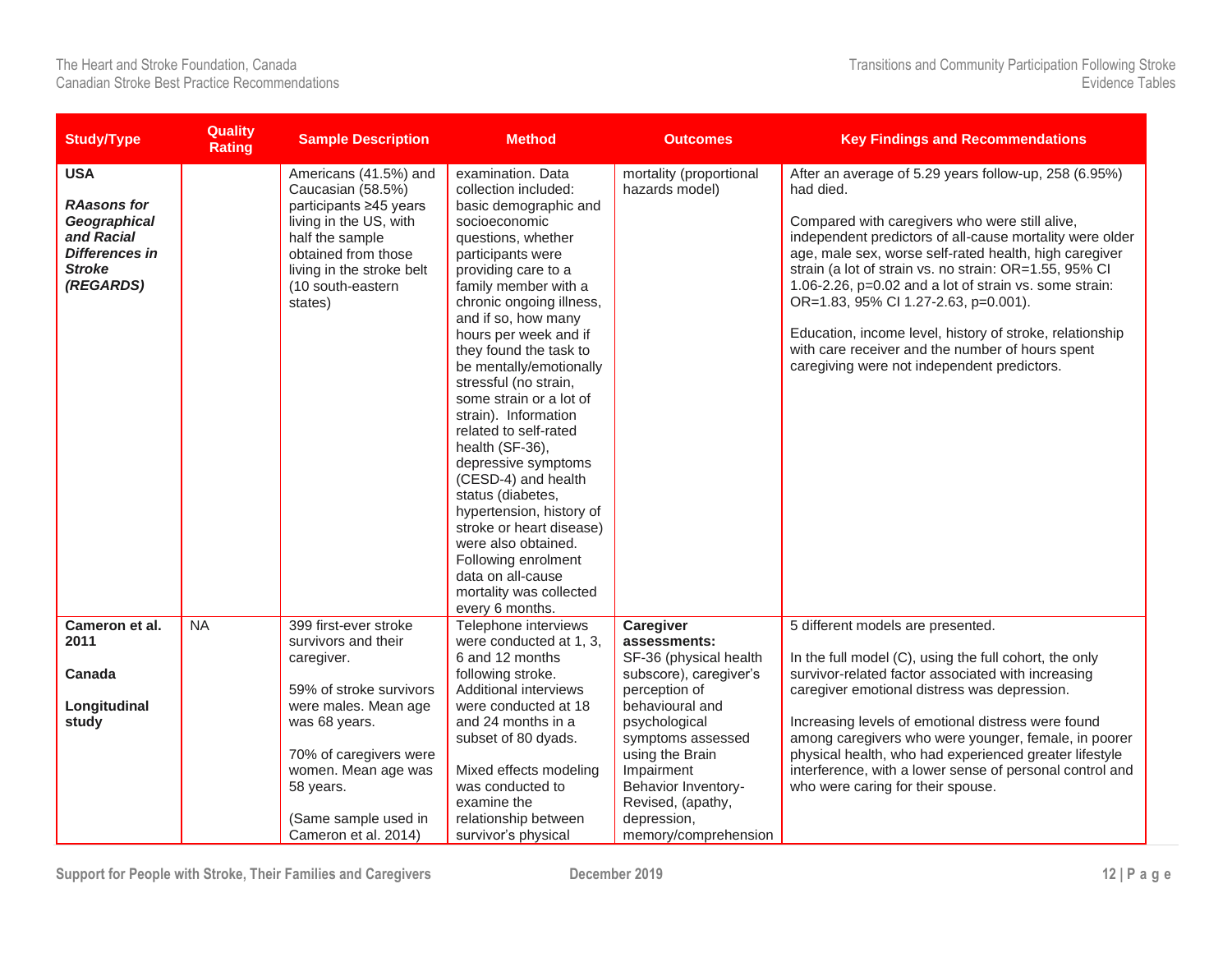| <b>Study/Type</b>                                                            | <b>Quality</b><br><b>Rating</b> | <b>Sample Description</b>                                                                                                                                                                                                                                                       | <b>Method</b>                                                                                                                                                                                                                                                                                | <b>Outcomes</b>                                                                                                                                                                                                                                                                                                                                            | <b>Key Findings and Recommendations</b>                                                                                                                                                                                                                                                                                                                                                                                                                                  |
|------------------------------------------------------------------------------|---------------------------------|---------------------------------------------------------------------------------------------------------------------------------------------------------------------------------------------------------------------------------------------------------------------------------|----------------------------------------------------------------------------------------------------------------------------------------------------------------------------------------------------------------------------------------------------------------------------------------------|------------------------------------------------------------------------------------------------------------------------------------------------------------------------------------------------------------------------------------------------------------------------------------------------------------------------------------------------------------|--------------------------------------------------------------------------------------------------------------------------------------------------------------------------------------------------------------------------------------------------------------------------------------------------------------------------------------------------------------------------------------------------------------------------------------------------------------------------|
|                                                                              |                                 |                                                                                                                                                                                                                                                                                 | disability and<br>behavioural/psychologic<br>al symptoms and<br>caregiver's emotional<br>distress.                                                                                                                                                                                           | irritability), Caregiver<br>Assistance Scale,<br>Caregiving Impact<br>Scale, Caregiver<br>mastery (Pearlin),<br>Centre for<br><b>Epidemiological Studies</b><br>Depression Scale<br><b>Survivor</b><br>assessments:<br>Stroke Impact Scale,<br>MMSE and Charlson<br>index                                                                                  | In the simplest model (D), in addition to the same<br>variables in model C, lower cognitive status was also<br>associated with increasing caregiver emotional distress.                                                                                                                                                                                                                                                                                                  |
| <b>McPherson et</b><br>al. 2011<br>Canada<br><b>Cross-sectional</b><br>study | $\overline{\mathsf{NA}}$        | 56 dyads (stroke<br>survivors who had been<br>admitted to a single<br>hospital from 2007-200)<br>and their spousal<br>caregivers.<br>84% of caregivers were<br>female. Their mean age<br>was 62 years.<br>88% of stroke survivors<br>were male. Their mean<br>age was 65 years. | A postal survey was<br>administered an<br>average of 31.7 months<br>post stroke.<br>Univariate and<br>multivariable analyses<br>were conducted to<br>explore the<br>relationships between<br>caregiver HRQoL and<br>caregiver role,<br>reciprocity, balance and<br>relationship satisfaction | <b>Care recipient</b><br>measures:<br><b>Stroke-Specific Quality</b><br>of Life Scale (SS-QoL),<br>Caregiver<br>assessments:<br>SF-36, Caregiver<br><b>Reaction Assessment</b><br>(CRA), Caregiver<br>Reciprocity Scale II<br>(CRS II), perceived<br>equity in the<br>relationship (single-<br>item, 5-point scale),<br>Quality of Marriage<br>Index (QMI) | 3 separate models were developed to assess HRQoL,<br>which explained 24% to 39% of the variance.<br>Independent predictors of SF-36 (physical domain)<br>were care recipient's age (inverse) and CRA (negative<br>dimension) (inverse)<br>Independent predictors of CRA (positive domain) were<br>QMI and CRS II (intrinsic)<br>Independent predictors of CRA (negative domain) were<br>CRS II (balance) and SS-QoL                                                      |
| Hayes et al.<br>2009<br><b>USA</b><br><b>Cross-sectional</b><br>study        | $\overline{\mathsf{NA}}$        | 275 veterans who had<br>sustained a first-ever<br>stroke (2000-2006), and<br>their informal<br>caregivers.<br>91% of caregivers were<br>women. Their mean<br>age was 61 years. 74%                                                                                              | Telephone surveys of<br>survivors and their<br>caregivers were<br>conducted on a single<br>occasion.<br>The association<br>between caregiver<br>characteristics and the                                                                                                                      | Items from the National<br>Alliance for Caregiving<br>(NAC) Survey, the<br><b>Behavioural Risk</b><br><b>Factors Surveillance</b><br>Survey and the Centre<br>for Epidemiological<br><b>Studies Depression</b><br>Scale (CES-D), were<br>used.                                                                                                             | 66 (12.6%) of caregivers were injured. Caregivers who<br>reported a physical injury were more likely to report<br>higher levels of burden, provided more hours of care<br>per week, exhibited more depressive symptoms and<br>fewer healthy days per month compared to carers<br>reporting no injury.<br>The most common type of injury reported was a back<br>injury and 53% of injured carers stated that the injury<br>interfered with their ability to provide care. |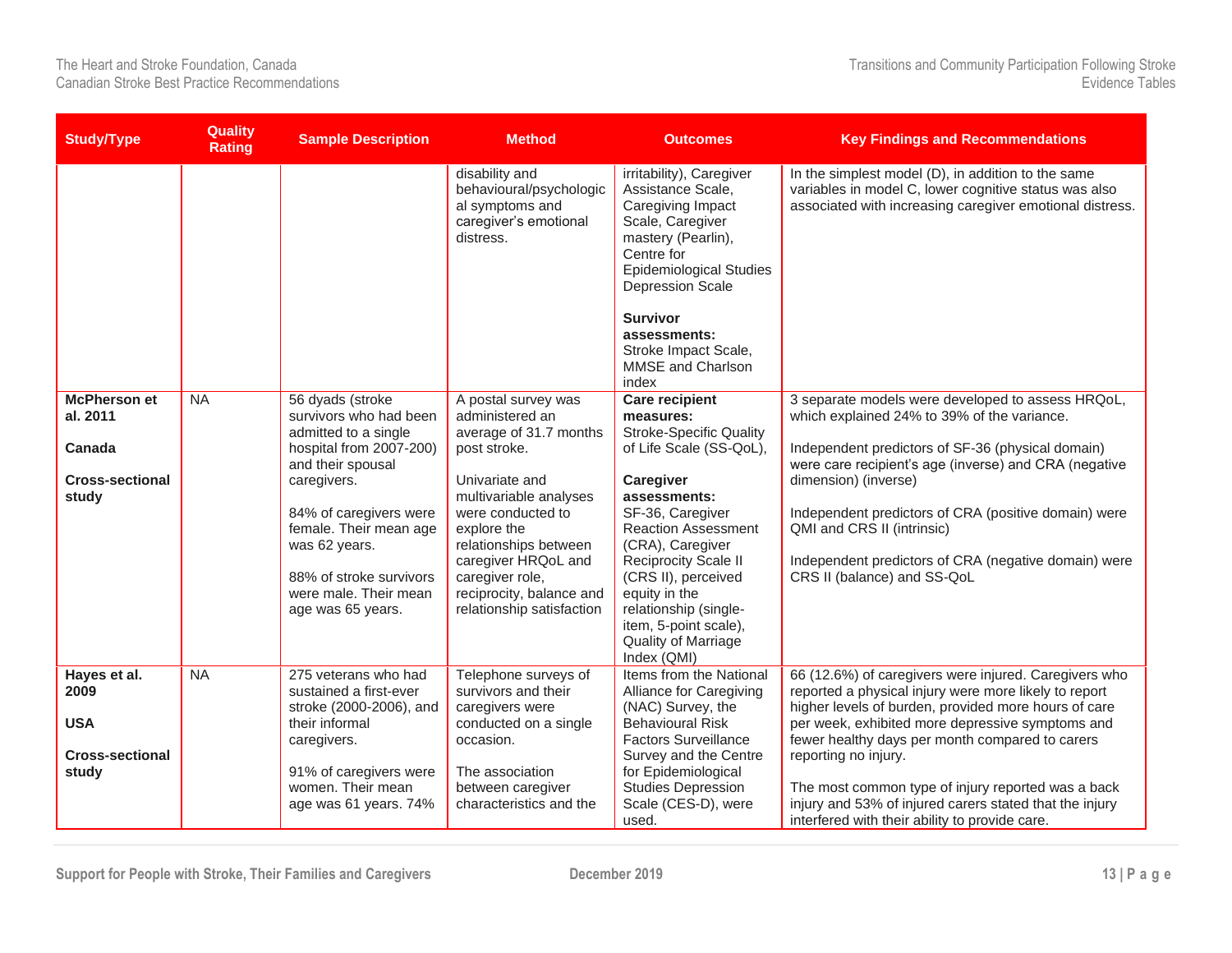| <b>Study/Type</b>                                          | <b>Quality</b><br><b>Rating</b> | <b>Sample Description</b>                                                                                                                                                                                                                                                                                                 | <b>Method</b>                                                                                                                                                                                                                                                                                                                                                                               | <b>Outcomes</b>                                                                                                                                                                                                                                                                         | <b>Key Findings and Recommendations</b>                                                                                                                                                                                                                                                                                                                                                                                                                                                                                                                                                                                                                                                                                                                                                                                                                                                             |
|------------------------------------------------------------|---------------------------------|---------------------------------------------------------------------------------------------------------------------------------------------------------------------------------------------------------------------------------------------------------------------------------------------------------------------------|---------------------------------------------------------------------------------------------------------------------------------------------------------------------------------------------------------------------------------------------------------------------------------------------------------------------------------------------------------------------------------------------|-----------------------------------------------------------------------------------------------------------------------------------------------------------------------------------------------------------------------------------------------------------------------------------------|-----------------------------------------------------------------------------------------------------------------------------------------------------------------------------------------------------------------------------------------------------------------------------------------------------------------------------------------------------------------------------------------------------------------------------------------------------------------------------------------------------------------------------------------------------------------------------------------------------------------------------------------------------------------------------------------------------------------------------------------------------------------------------------------------------------------------------------------------------------------------------------------------------|
|                                                            |                                 | of caregiver's were the<br>survivor's spouse.                                                                                                                                                                                                                                                                             | development of injuries<br>was explored.                                                                                                                                                                                                                                                                                                                                                    | The 5-level<br>classification system of<br>the NAS was used to<br>assess burden (1=low,<br>5=high)                                                                                                                                                                                      | Significant predictors of injury were higher caregiver<br>burden (OR=1.62, 95% CI 1.14-2.31, p=0.008) and<br>depression (OR=1.10, 95% Cl 1.04-1.17, p=0.001).                                                                                                                                                                                                                                                                                                                                                                                                                                                                                                                                                                                                                                                                                                                                       |
| Ko et al. 2007<br><b>USA</b>                               | NA                              | 132 caregivers who<br>participated in the<br>Family Function, Stroke<br>Recovery, and<br><b>Caregiver Outcomes</b><br>Study.<br>The stroke survivors<br>were participants of the<br><b>EXCITE</b> trial, examining<br>constraint-induced<br>movement therapy.<br>Their ages ranged from<br>30-83 years. 64% were<br>male. | In-person and<br>telephone interview<br>were conducted at 5<br>rehabilitation centres.<br>Caregiver data were<br>collected at baseline (3-<br>9 months post stroke)<br>and at 4 and 8 months,<br>in conjunction with<br><b>EXCITE</b> evaluations.<br>The characteristics of<br>working vs. nonworking<br>caregivers was<br>examined using<br>univariate and<br>multivariable<br>approaches | <b>Caregiver outcomes:</b><br>SF-36 (physical<br>domain), Centre for<br><b>Epidemiological Studies</b><br><b>Depression Scale</b><br>(CES-D), Piper Fatigue<br>Scale (PFS), Family<br><b>Assessment Device</b><br>(FAD), Family<br><b>Caregiver Conflict Scale</b><br>for Stroke (FCCS) | 52% of caregivers were working full time or part-time.<br>The majority of working caregivers reported reducing<br>their hours of paid work, or missing work. 9 caregivers<br>retired or resigned.<br>Working caregivers were younger on average (50 vs.<br>64 yrs) and were less likely to have major health<br>problems (35% vs. 65%).<br>There were no significant differences in mean scores<br>between working and nonworking caregivers for the<br>outcomes: CES-D), PSF, FAD, or FCCS. Working<br>caregivers had significantly higher mean SF-36<br>(physical) scores (54.5 vs. 49.6, p<0.05) and had<br>significantly more support from other family members.<br>Independent predictors of working full time were:<br>younger age (OR=1.13, 95% CI 1.07-1.19), better<br>physical health (OR=1.09, 95% CI 1.00-1.18),<br>increasing depressive symptoms (OR=1.12, 95% CI<br>$1.02 - 1.24$ ). |
| Rochette et al.<br>2007<br>Canada<br>Longitudinal<br>study | <b>NA</b>                       | 54 spouses (not<br>necessarily caregivers)<br>of persons who had<br>been admitted to an<br>acute care hospital from<br>2001-2003 with first-<br>ever stroke.<br>76% of spouses were<br>female. Their mean age<br>was 69 years.                                                                                            | Data was collected at 2<br>weeks and 6 months<br>following stroke by<br>interview in the<br>participant's home. Pre-<br>stroke data was also<br>collected during these<br>interviews.<br>Changes in<br>participation-level<br>outcomes (LIFE-H,<br>perceived burden and<br>presence of symptoms                                                                                             | <b>Outcomes:</b><br>LIFE-H 3.0 (excluding<br>education domain),<br>Caregiver Strain Index<br>(CSI), Beck Depression<br>Inventory (BDI)                                                                                                                                                  | The stroke severity varied widely from 1.5-11.5,<br>although most stroke survivors had mild motor<br>impairment.<br>6 months post stroke, 35.2% of spouses reported a<br>high level of burden (CSI score ≥7) and 17% were<br>identified with possible depression (BDI score ≥10).<br>From pre-stroke to 6 months post, the most significant<br>changes (clinically and statistically) were in the social<br>roles domains (personal relationships, employment and<br>recreation).                                                                                                                                                                                                                                                                                                                                                                                                                   |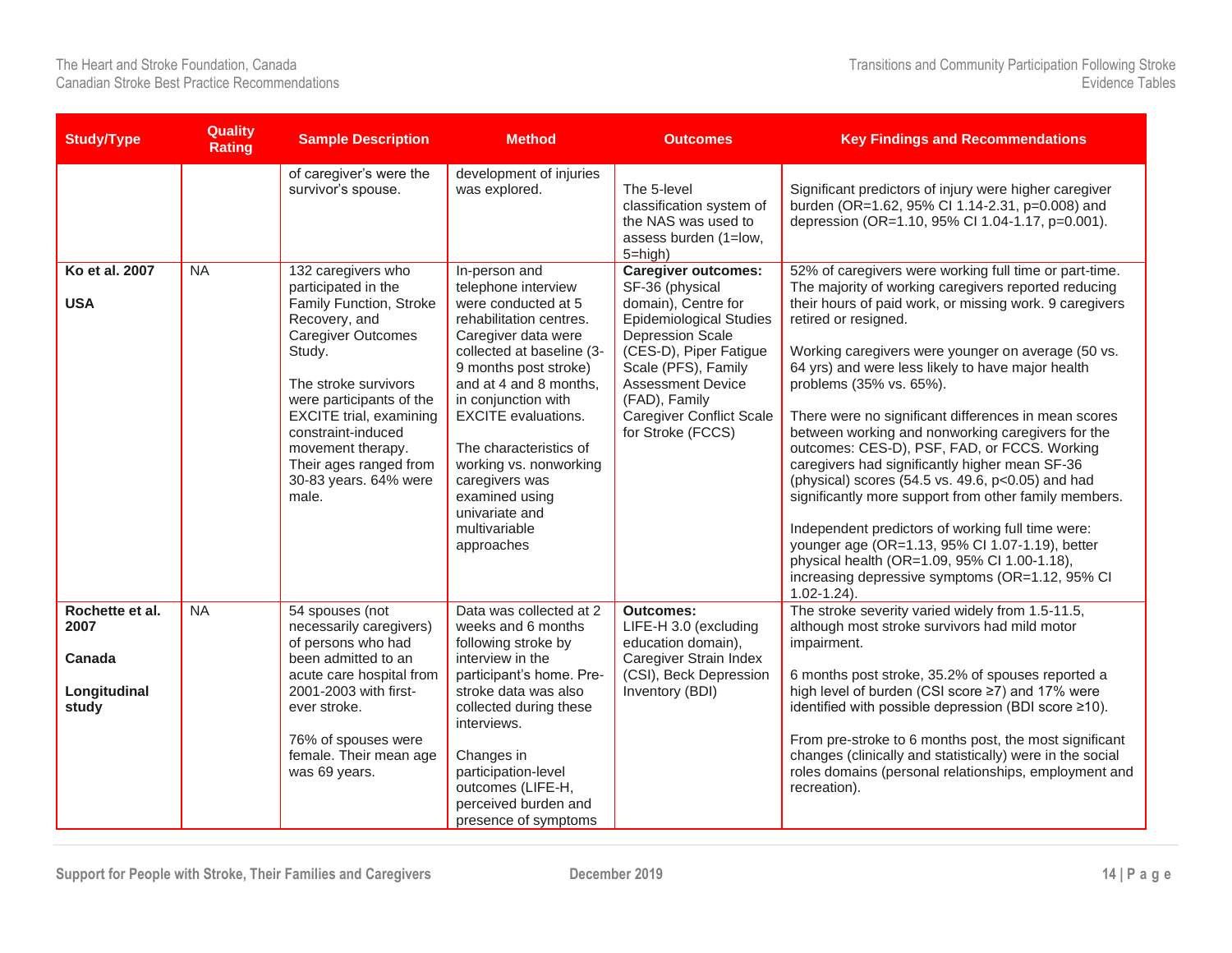| <b>Study/Type</b> | <b>Quality</b><br><b>Rating</b> | <b>Sample Description</b> | <b>Method</b>                              | <b>Outcomes</b> | Key Findings and Recommendations                                                           |
|-------------------|---------------------------------|---------------------------|--------------------------------------------|-----------------|--------------------------------------------------------------------------------------------|
|                   |                                 |                           | of depression) were<br>examined over time. |                 | These changes were associated with increased<br>caregiver strain, but not with depression. |

#### <span id="page-15-0"></span>**Support Needs for the Caregiver & Family**

| <b>Study/Type</b>                                        | <b>Quality</b><br><b>Rating</b> | <b>Sample</b><br><b>Description</b>                                                                                                                                                                                                                                                                                                                                                                                                                       | <b>Method</b>                                                                                                                                                                                                                                                                                                                                                                            | <b>Outcomes</b> | <b>Key Findings and Recommendations</b>                                                                                                                                                                                                                                                                                                                                                                                                                                                                                                                                                                                                                   |
|----------------------------------------------------------|---------------------------------|-----------------------------------------------------------------------------------------------------------------------------------------------------------------------------------------------------------------------------------------------------------------------------------------------------------------------------------------------------------------------------------------------------------------------------------------------------------|------------------------------------------------------------------------------------------------------------------------------------------------------------------------------------------------------------------------------------------------------------------------------------------------------------------------------------------------------------------------------------------|-----------------|-----------------------------------------------------------------------------------------------------------------------------------------------------------------------------------------------------------------------------------------------------------------------------------------------------------------------------------------------------------------------------------------------------------------------------------------------------------------------------------------------------------------------------------------------------------------------------------------------------------------------------------------------------------|
| Cameron et al.<br>2014<br>Canada<br>Qualitative<br>study | <b>NA</b>                       | 16 patients recruited<br>from an inpatient<br>rehabilitation stroke<br>facility and 15<br>informal caregivers.<br>12 patients were<br>female. Median age<br>was 62 years.<br>13 caregivers were<br>female. Median age<br>was 41 years. 10<br>caregivers were<br>parents.<br>20 health care<br>professionals (HCP)<br>were also included<br>(occupational/physic<br>al therapists, social<br>workers, nurses,<br>pharmacists, nurses,<br>SLPs, and others) | Information regarding<br>participant's perceptions<br>and experiences with<br>weekend passes were<br>obtained<br>Data from patients and<br>caregivers was<br>collected during the first<br>week following the first<br>weekend pass and then<br>4 weeks following<br>discharge home,<br>through in-depth<br>interviews.<br>Data from HCP was<br>obtained during a single<br>focus group. | <b>NA</b>       | 3 key themes emerged:<br>i) Preparing patients for safe return home. Patients<br>discussed the need to feel safe in the home environment<br>while caregivers discussed their need to feel supported.<br>Assessing the patient for readiness was a key theme<br>discuss by HCPs.<br>ii) Gaining insight into what life would be like, and for the<br>caregiver to evaluate their abilities to care for stroke<br>survivor<br>iii) The experiences of patients and caregivers during<br>weekend passes. Patients and caregivers discussed the<br>range of emotions they experienced and how their<br>experienced changes before and after the weekend pass. |
| Cecil et al. 2013<br><b>UK</b><br>Qualitative<br>study   | <b>NA</b>                       | 30 first-ever stroke<br>survivors and their<br>informal caregivers.<br>23 caregivers were<br>women, 19<br>caregivers were<br>spouses. Stroke                                                                                                                                                                                                                                                                                                              | Data were collected<br>through semi-structured<br>interviews, conducted 6<br>weeks following hospital<br>discharge.                                                                                                                                                                                                                                                                      | <b>NA</b>       | 9 themes across 3 categories emerged:<br>1) Impact of the stroke: issues were raised that were<br>related to the changes in lifestyle, concerns and worries<br>and mental health issues.<br>2) Extrinsic factors that support the caring scenario: issues<br>were raised related to interactions with health<br>professionals, information and knowledge received and                                                                                                                                                                                                                                                                                     |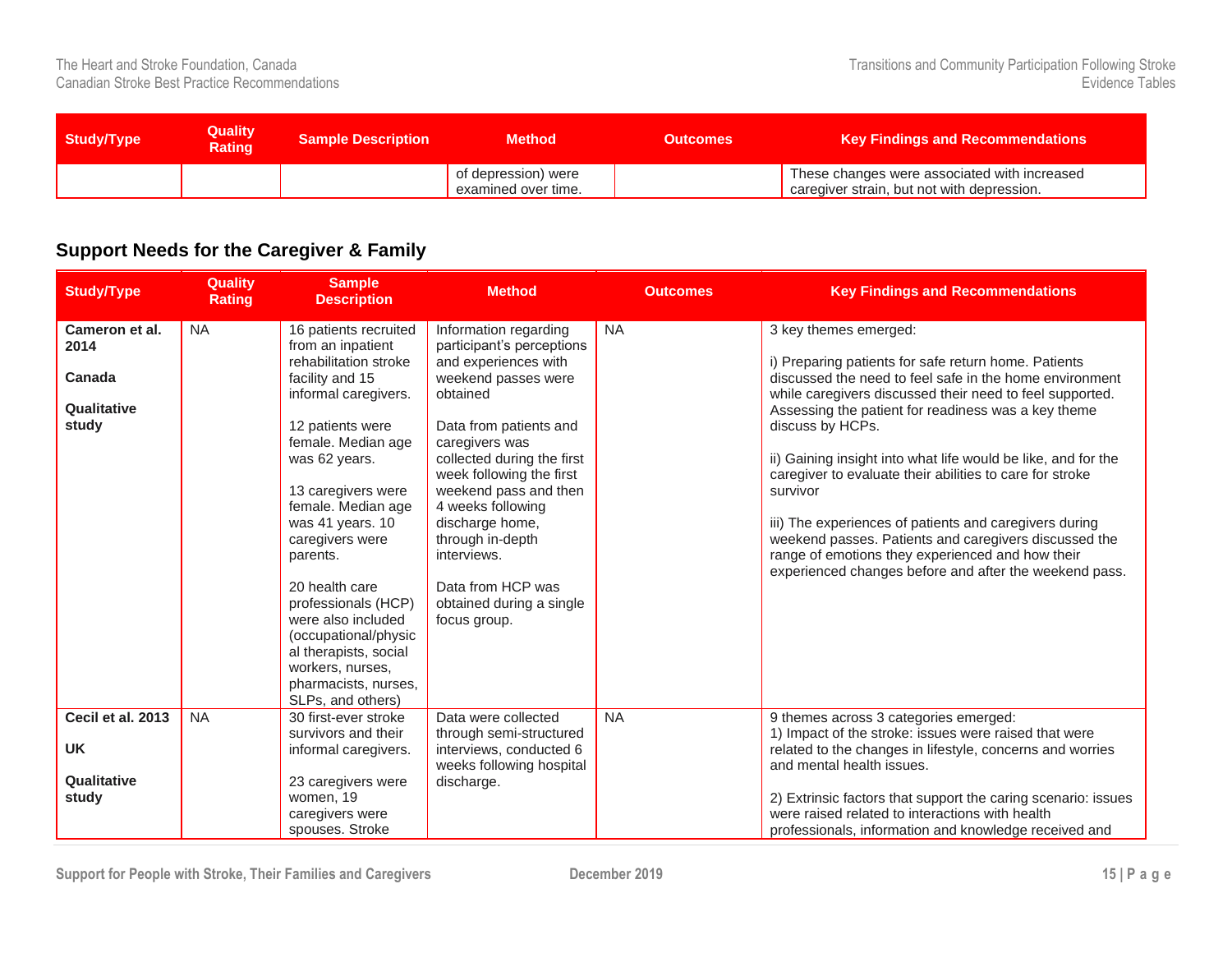| <b>Study/Type</b>                                           | <b>Quality</b><br><b>Rating</b> | <b>Sample</b><br><b>Description</b>                                                                                                                                                                                                                                                                                                                                                                            | <b>Method</b>                                                                                                                                                                                                                                                                                                                                                                                                                                                                             | <b>Outcomes</b> | <b>Key Findings and Recommendations</b>                                                                                                                                                                                                                                                                                                                                                                                                                                                                                |
|-------------------------------------------------------------|---------------------------------|----------------------------------------------------------------------------------------------------------------------------------------------------------------------------------------------------------------------------------------------------------------------------------------------------------------------------------------------------------------------------------------------------------------|-------------------------------------------------------------------------------------------------------------------------------------------------------------------------------------------------------------------------------------------------------------------------------------------------------------------------------------------------------------------------------------------------------------------------------------------------------------------------------------------|-----------------|------------------------------------------------------------------------------------------------------------------------------------------------------------------------------------------------------------------------------------------------------------------------------------------------------------------------------------------------------------------------------------------------------------------------------------------------------------------------------------------------------------------------|
|                                                             |                                 | survivors ranged in<br>age from 37-95<br>years.                                                                                                                                                                                                                                                                                                                                                                |                                                                                                                                                                                                                                                                                                                                                                                                                                                                                           |                 | experiences with other family members in their caregiver<br>role.<br>3) Intrinsic factors that help the caregiver cope: Issues<br>raised were related to the caregiver's own health and well-<br>being, gratitude and faith and the nature of the dyadic<br>relationship                                                                                                                                                                                                                                               |
| Creasy et al.<br>2013<br><b>USA</b><br>Qualitative<br>study | <b>NA</b>                       | 17 family caregivers<br>(10 female) of first-<br>ever stroke<br>survivors.<br>Mean ages of stroke<br>survivor and<br>caregiver were 69<br>and 65 years,<br>respectively.                                                                                                                                                                                                                                       | 2 interviews were<br>conducted, one close to<br>the point of discharge<br>from hospital and the<br>other, within 4 months<br>of discharge.<br>Interview questions<br>were loosely structured<br>with a focus on pre-<br>discharge expectations<br>and post-discharge<br>experiences.                                                                                                                                                                                                      | <b>NA</b>       | Caregivers expressed information needs related to their<br>role as caregiver in preparation for discharge home. They<br>expressed concerns for their own emotional support needs<br>and their ability to provide emotional support.<br>Caregivers discussed their experiences with caregiver-<br>provider interactions, some of which were positive, others,<br>negative.<br>Caregivers discussed the interactive strategies they<br>developed, from passive to active to manage their<br>interactions with providers. |
| Cameron et al.<br>2013<br>Canada<br>Qualitative<br>study    | <b>NA</b>                       | 24 informal<br>caregivers to stroke<br>survivors recruited<br>from inpatient<br>rehabilitation, a<br>community-based<br>aphasia program<br>and a rural-focused<br>community-care<br>organization and 14<br>health-care<br>professionals (HCP)<br>with primary stroke<br>care responsibilities<br>(nurses,<br>occupational and<br>physical therapists,<br>speech-language<br>pathologists and<br>case workers). | One-time interviews<br>were conducted either<br>in person or through<br>telephone.<br>The focus of the<br>questions for caregivers<br>was related to their<br>emotional, informational<br>and instrumental needs,<br>while the focus of HCP<br>was on the description<br>of the caregiver<br>supports they provided<br>and the identification of<br>needs that they<br>perceived to be unmet.<br>The data were analyzed<br>using the "Timing it<br>Right" framework<br>(described below). | <b>NA</b>       | 3 caregiver themes emerged concerning: the type and<br>intensity of support needed, who provides support and the<br>method of providing support and the primary focus of care,<br>which varied across the care continuum (i.e., as survivor<br>transitioned from inpatient rehabilitation through<br>community care).<br>Caregivers and HCP described similar issues related to<br>caregiver needs.                                                                                                                    |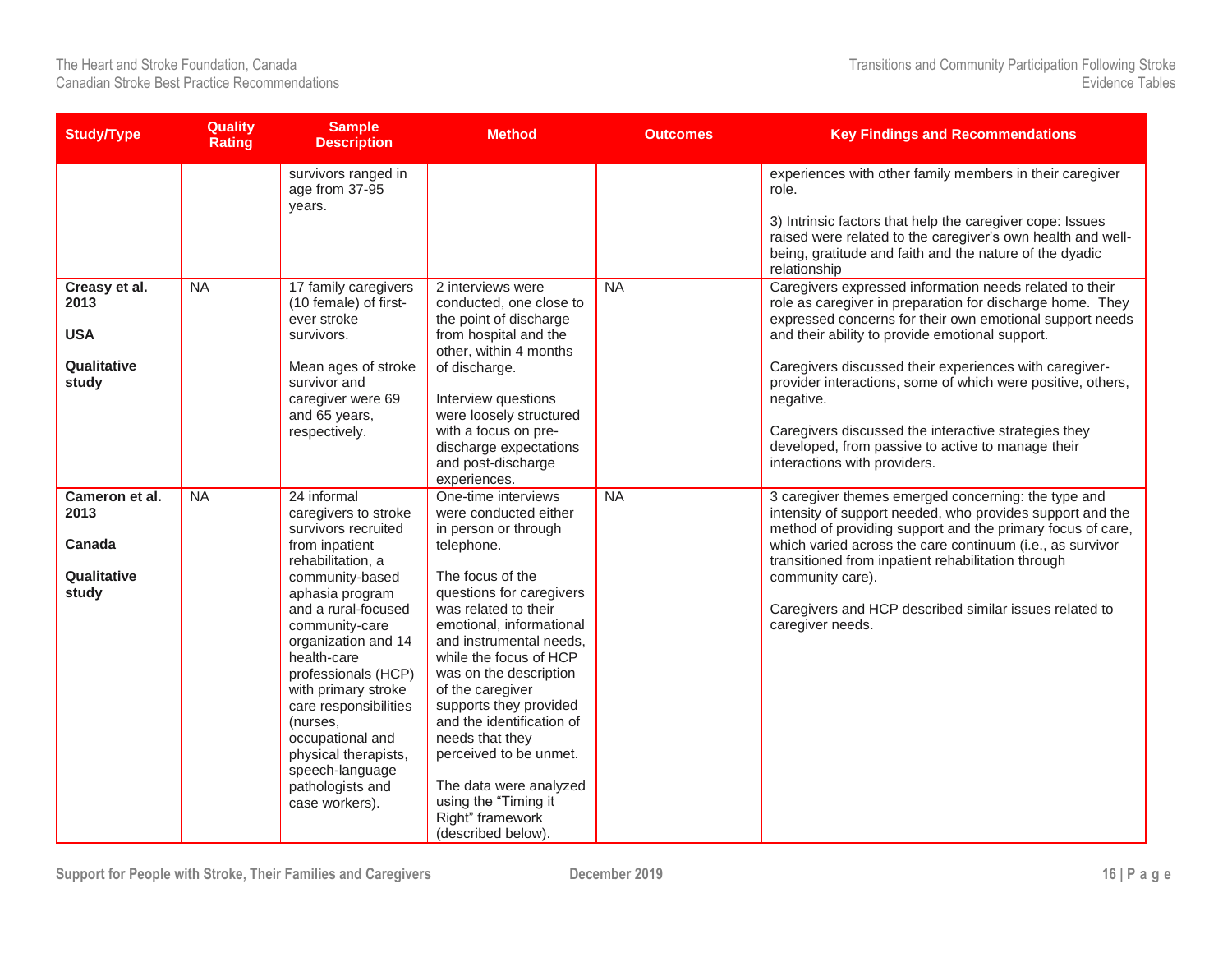| <b>Study/Type</b>                                   | <b>Quality</b><br><b>Rating</b> | <b>Sample</b><br><b>Description</b>                                                                                                                   | <b>Method</b>                                                                                       | <b>Outcomes</b>                                                                                                     | <b>Key Findings and Recommendations</b>                                                                                                                                                                                                                                                                                                                                                                                                                                                                                                                                                                                                                                                                                                                                                                                                                                                                                                                                                                                                                                                                                                                                                                                                                                                                                                                                                                                                                                                                 |
|-----------------------------------------------------|---------------------------------|-------------------------------------------------------------------------------------------------------------------------------------------------------|-----------------------------------------------------------------------------------------------------|---------------------------------------------------------------------------------------------------------------------|---------------------------------------------------------------------------------------------------------------------------------------------------------------------------------------------------------------------------------------------------------------------------------------------------------------------------------------------------------------------------------------------------------------------------------------------------------------------------------------------------------------------------------------------------------------------------------------------------------------------------------------------------------------------------------------------------------------------------------------------------------------------------------------------------------------------------------------------------------------------------------------------------------------------------------------------------------------------------------------------------------------------------------------------------------------------------------------------------------------------------------------------------------------------------------------------------------------------------------------------------------------------------------------------------------------------------------------------------------------------------------------------------------------------------------------------------------------------------------------------------------|
|                                                     |                                 | 70.8% of caregivers<br>were female. Mean<br>age was 65.5 years.                                                                                       |                                                                                                     |                                                                                                                     |                                                                                                                                                                                                                                                                                                                                                                                                                                                                                                                                                                                                                                                                                                                                                                                                                                                                                                                                                                                                                                                                                                                                                                                                                                                                                                                                                                                                                                                                                                         |
| Cameron &<br>Gignac 2008<br>Canada<br><b>Review</b> | <b>NA</b>                       | 11 qualitative and<br>quantitative studies<br>that described the<br>family caregiver<br>support needs<br>across the stroke<br>event/care<br>continuum | The results of the<br>included studies were<br>used to inform the<br>"Timing it Right"<br>framework | <b>NA</b>                                                                                                           | 5 phases with distinct caregiver needs, related to<br>information provision, emotional support, training and<br>feedback, were identified.<br>The event/diagnosis phase is characterised by short<br>duration during the acute inpatient period. Caregiver needs<br>are related to information provision (diagnosis/prognosis)<br>and emotional support<br>The stabilization phase also occurs during the acute<br>inpatient period. In addition to needs related to information<br>provision (cause of event, current care needs) and<br>emotional support, caregivers also need initial training to<br>assist with ADL and rehabilitation therapies.<br>During the preparation phase (acute or inpatient<br>rehabilitation), caregivers require information related to<br>accessing community resources, continued emotional<br>support and feedback about ADL supporting activities<br>During the first few months after the patient returns home<br>(implementation phase), caregivers require information<br>(availability of community resources), emotional support<br>(issues of anxiety and the future), practice with ADL<br>training and feedback related to their performance<br>Over the long period of the adaptation phase, caregivers<br>need information related to planning for the future, and<br>helping the stroke survivor with issues related to<br>community reintegration (work and leisure) and emotional<br>support as the relationship with the stroke survivor<br>changes. |
| Mackenzie et al.<br>2007<br><b>UK</b>               | $N_A$                           | 42 family carers of<br>patients who had<br>been admitted to an<br>acute stroke unit and                                                               | Surveys were<br>conducted before<br>discharge and 4-6<br>weeks after, to examine<br>carer's needs.  | <b>Carer assessments:</b><br><b>Carer Assessment</b><br>Scale (CAS), + 1 open-<br>ended question<br>enquiring about | The median CAS scores decreased from 10 (discharge) to<br>8 (follow-up), p=0.059. Possible scores range from 0-54<br>with higher scores=greater needs.                                                                                                                                                                                                                                                                                                                                                                                                                                                                                                                                                                                                                                                                                                                                                                                                                                                                                                                                                                                                                                                                                                                                                                                                                                                                                                                                                  |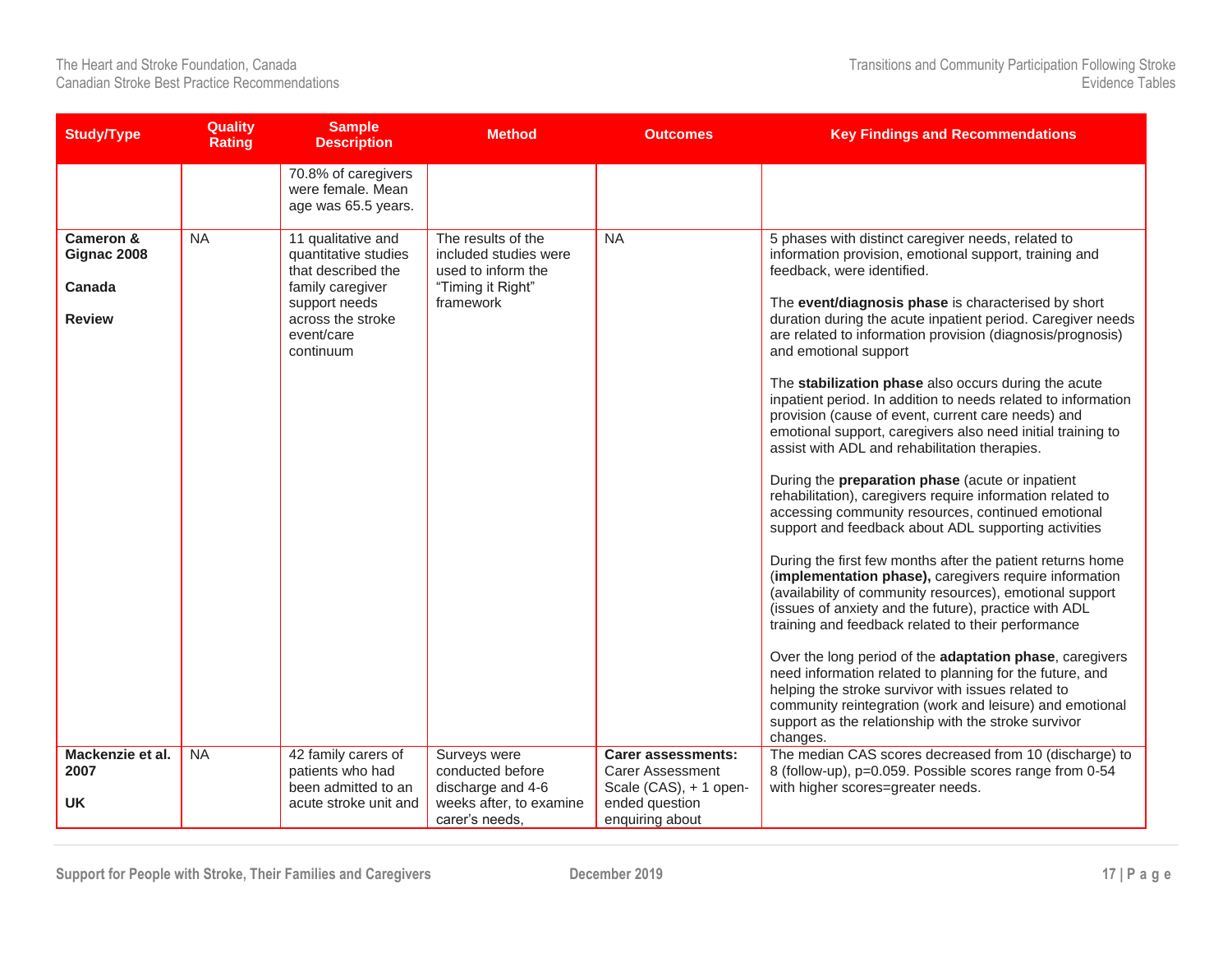| <b>Study/Type</b>                                                    | <b>Quality</b><br><b>Rating</b> | <b>Sample</b><br><b>Description</b>                                                                                                                                                                                                                                                                                             | <b>Method</b>                                                                                                                                                                                                                        | <b>Outcomes</b>                                                                                                                                                                                                                                                                                                                                                 | <b>Key Findings and Recommendations</b>                                                                                                                                                                                                                                                                                                                                                                                                                                                                                                                                                                                                                                                                                                                                                                                                                                                                                                                                                                                                                                                                                                                                                                                                                                                                                                          |
|----------------------------------------------------------------------|---------------------------------|---------------------------------------------------------------------------------------------------------------------------------------------------------------------------------------------------------------------------------------------------------------------------------------------------------------------------------|--------------------------------------------------------------------------------------------------------------------------------------------------------------------------------------------------------------------------------------|-----------------------------------------------------------------------------------------------------------------------------------------------------------------------------------------------------------------------------------------------------------------------------------------------------------------------------------------------------------------|--------------------------------------------------------------------------------------------------------------------------------------------------------------------------------------------------------------------------------------------------------------------------------------------------------------------------------------------------------------------------------------------------------------------------------------------------------------------------------------------------------------------------------------------------------------------------------------------------------------------------------------------------------------------------------------------------------------------------------------------------------------------------------------------------------------------------------------------------------------------------------------------------------------------------------------------------------------------------------------------------------------------------------------------------------------------------------------------------------------------------------------------------------------------------------------------------------------------------------------------------------------------------------------------------------------------------------------------------|
| <b>Cross-sectional</b><br>study                                      |                                 | were discharged<br>home.<br>69% of carers were<br>women. 57% were<br>spouses or partners.<br>45% of carers<br>reported some<br>degree of physical<br>problem or disability.<br>Their mean age was<br>62 years.<br>55% of survivors<br>were women. Their<br>mean age was 70<br>years. Median BI<br>score at discharge<br>was 14. | knowledge, satisfaction<br>and competence in<br>caring for stroke<br>survivors.<br>Surveys were<br>completed over a 14-<br>month period                                                                                              | additional items not on<br>the scale, Knowledge<br>of Stroke (KOS) scale<br>(administered only at<br>follow-up), Sense of<br>Competence<br>Questionnaire<br>(SCQ)(administered<br>only at follow-up),<br>Satisfaction with Stroke<br>Services (SSS) scale<br>(administered only at<br>follow-up)<br><b>Stroke Survivor</b><br>assessment:<br>Barthel Index (BI) | Prior to discharge, carers were asked to anticipate and<br>prioritize what their 3 most important problems would be.<br>The most frequently cited issues were:<br>1 <sup>st</sup> priority-elimination needs (24.4%), communication<br>(14.6% and fluctuation in mood (12.2%)<br>2 <sup>nd</sup> priority-ADL assistance (15.4%), fluctuation in mood<br>(12.8%) and elimination needs (10.3%)<br>3 <sup>rd</sup> priority-inner conflict (17.2%), witnessing sick conditions<br>(13.8%), getting information related to health and social<br>services (10.3%).<br>At 5-6 weeks follow-up, the 2 top priorities identified by<br>caregivers previously had not changed. The 3rd priority had<br>changed: getting equipment home, restriction of social life<br>and feeling tired were identified by 20% of carers.<br>The median KOS score was 24 and did not differ by sex.<br>(Possible scores range from 0-30 with higher<br>scores=greater knowledge)<br>Median SCQ score was 50 (possible scores range from<br>27-108, with higher scores=greater burden). There was a<br>significant inverse correlation with age ( $r=-0.62$ , $p<0.001$ )<br>Median SSS score was 50 (possible scores range from 12-<br>48, with higher scores=greater satisfaction). Male carers<br>reported greater satisfaction than women (32 vs. 28.5,<br>p < 0.011 |
| Smith et al.<br>2004<br><b>UK</b><br><b>Cross-sectional</b><br>study | <b>NA</b>                       | Caregivers of 90<br>patients who had<br>experienced a stroke<br>3-11 months<br>previously and who<br>were living in the<br>community.<br>62% of the patients<br>were male. The<br>mean age was 68<br>years.                                                                                                                     | Semi-structured<br>interviews lasting 1-2<br>hours with the caregiver<br>were conducted on a<br>single occasion at one-<br>year post stroke in the<br>participant's home. Key<br>themes and issues were<br>identified qualitatively. | <b>NA</b>                                                                                                                                                                                                                                                                                                                                                       | Key themes identified that were related to the post-hospital<br>experience included: the caregiver's experience with the<br>transition process from hospital-home, the changing nature<br>of the relationship with the stroke survivor, adjusting to the<br>carer role and lack of information.<br>Carers reported delays and barriers waiting for<br>applications/funding for alterations to make the home more<br>accessible, having to provide care in the immediate post-<br>discharge period with no skills training and lack of follow-<br>up with GPs. Difficulties associated with transportation to<br>follow-up appointments, financial difficulties and accessing<br>benefits were also identified as concerns.                                                                                                                                                                                                                                                                                                                                                                                                                                                                                                                                                                                                                       |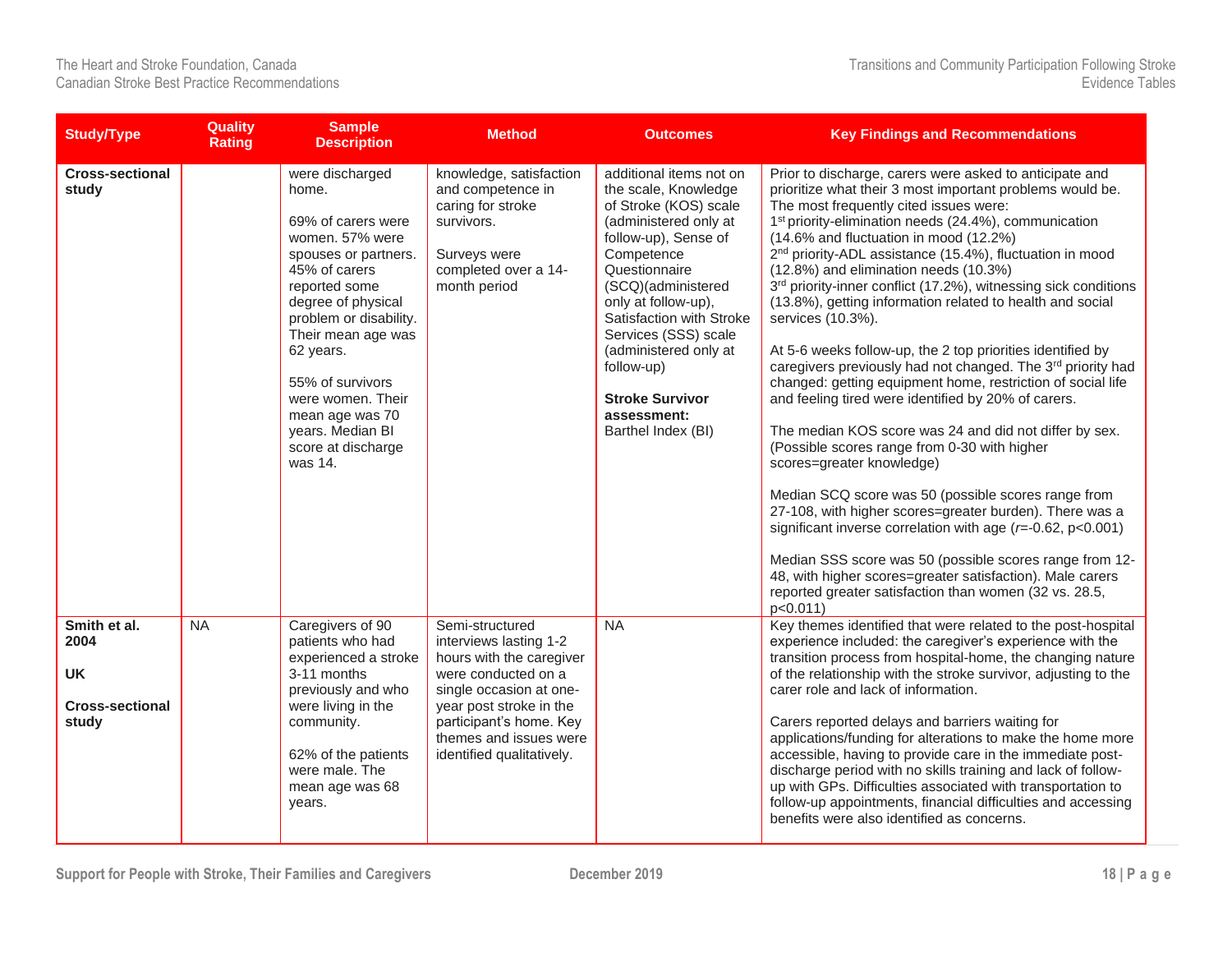| <b>Study/Type</b> | <b>Quality</b><br><b>Rating</b> | <b>Sample</b><br><b>Description</b>                                | <b>Method</b> | <b>Outcomes</b> | <b>Key Findings and Recommendations</b>                                                                                                                                                        |
|-------------------|---------------------------------|--------------------------------------------------------------------|---------------|-----------------|------------------------------------------------------------------------------------------------------------------------------------------------------------------------------------------------|
|                   |                                 | 72% of the carers<br>were female. The<br>mean age was 58<br>years. |               |                 | Carers expressed difficulty coping with patients' quick<br>anger and emotional lability. Lack of attention to the carer's<br>physical and emotional ability to provide care was also<br>noted. |
|                   |                                 |                                                                    |               |                 | Carers reported lack of timely access to comprehensive<br>information on all aspects of stroke                                                                                                 |

#### <span id="page-19-0"></span>**Interventions to Support Patients and Family Caregivers**

| <b>Study/Type</b> | <b>Quality</b><br><b>Rating</b> | <b>Sample</b><br><b>Description</b>                        | <b>Method</b>                                                                                                                                                               | <b>Outcomes</b>                                                                                                                                      | <b>Key Findings and Recommendations</b>                                                                                                                                                                                                                                                                                  |
|-------------------|---------------------------------|------------------------------------------------------------|-----------------------------------------------------------------------------------------------------------------------------------------------------------------------------|------------------------------------------------------------------------------------------------------------------------------------------------------|--------------------------------------------------------------------------------------------------------------------------------------------------------------------------------------------------------------------------------------------------------------------------------------------------------------------------|
| Ellis et al. 2010 | <b>NA</b>                       | 16 RCTs (n=4,759)                                          | Trials compared<br>referrals to a stroke                                                                                                                                    | <b>Primary outcomes</b>                                                                                                                              | Patient outcomes:                                                                                                                                                                                                                                                                                                        |
| <b>UK</b>         |                                 | including survivors<br>of acute stroke or<br>their closest | liaison worker with<br>usual care. Typically, a                                                                                                                             | (patient):<br>Subjective health status,<br>extended ADL (EADL)                                                                                       | Intervention by a stroke liaison worker was not<br>associated with an improvement in subjective health<br>status (SMD -0.03, 95% CI -0.11 to 0.04, p=0.34) or                                                                                                                                                            |
| Cochrane          |                                 | informal carer or                                          | stroke liaison worker                                                                                                                                                       |                                                                                                                                                      | performance in EADL (SMD= 0.05, 95% CI-0.02 to                                                                                                                                                                                                                                                                           |
| review            |                                 | both                                                       | provides a multifaceted<br>service including                                                                                                                                | <b>Secondary outcomes</b><br>(patient):                                                                                                              | 0.12, p=0.16), or any of the secondary outcomes.<br>There were no interactions based on the classification                                                                                                                                                                                                               |
|                   |                                 |                                                            | education and<br>information provision,                                                                                                                                     | Death, place of<br>residence, ADL,                                                                                                                   | of the intervention.                                                                                                                                                                                                                                                                                                     |
|                   |                                 |                                                            | social support and<br>liaison with other<br>services. The<br>intervention was<br>usually provided from<br>the point of patient<br>discharge from<br>hospital. Interventions | dependency,<br>depression, knowledge<br>about stroke, use of<br>services, satisfaction<br>with services.<br>participation.<br><b>Primary outcome</b> | In subgroup analysis, the odds of dependency and<br>death or dependency were significantly reduced in the<br>stroke liaison group for patients with Barthel index<br>scores of 15-19 (OR=0.62, 95% CI 0.44-0.87 and<br>OR=0.55, 95% CI 0.38-0.81).<br>Carer outcomes:<br>Intervention by a stroke liaison worker was not |
|                   |                                 |                                                            | were classified as<br>proactive and structure<br>(patients identified prior                                                                                                 | (carer):<br>Subjective health status                                                                                                                 | associated with significant improvements in the<br>primary outcome or any of the secondary outcomes.                                                                                                                                                                                                                     |
|                   |                                 |                                                            | to discharge and a<br>fixed number of visits<br>provided on a broad                                                                                                         | <b>Secondary outcomes</b><br>(carer):<br>Extended ADL, mental                                                                                        | Patients and carers reported improved satisfaction<br>with some aspects of service provision. Patients and<br>carers in the liaison groups reported they were                                                                                                                                                            |
|                   |                                 |                                                            | range of topics),<br>reactive and flexible<br>(designed to meet                                                                                                             | health, knowledge about<br>stroke, satisfaction with<br>services.                                                                                    | significantly more satisfied that 'someone has really<br>listened'. Carers felt they had not been neglected and                                                                                                                                                                                                          |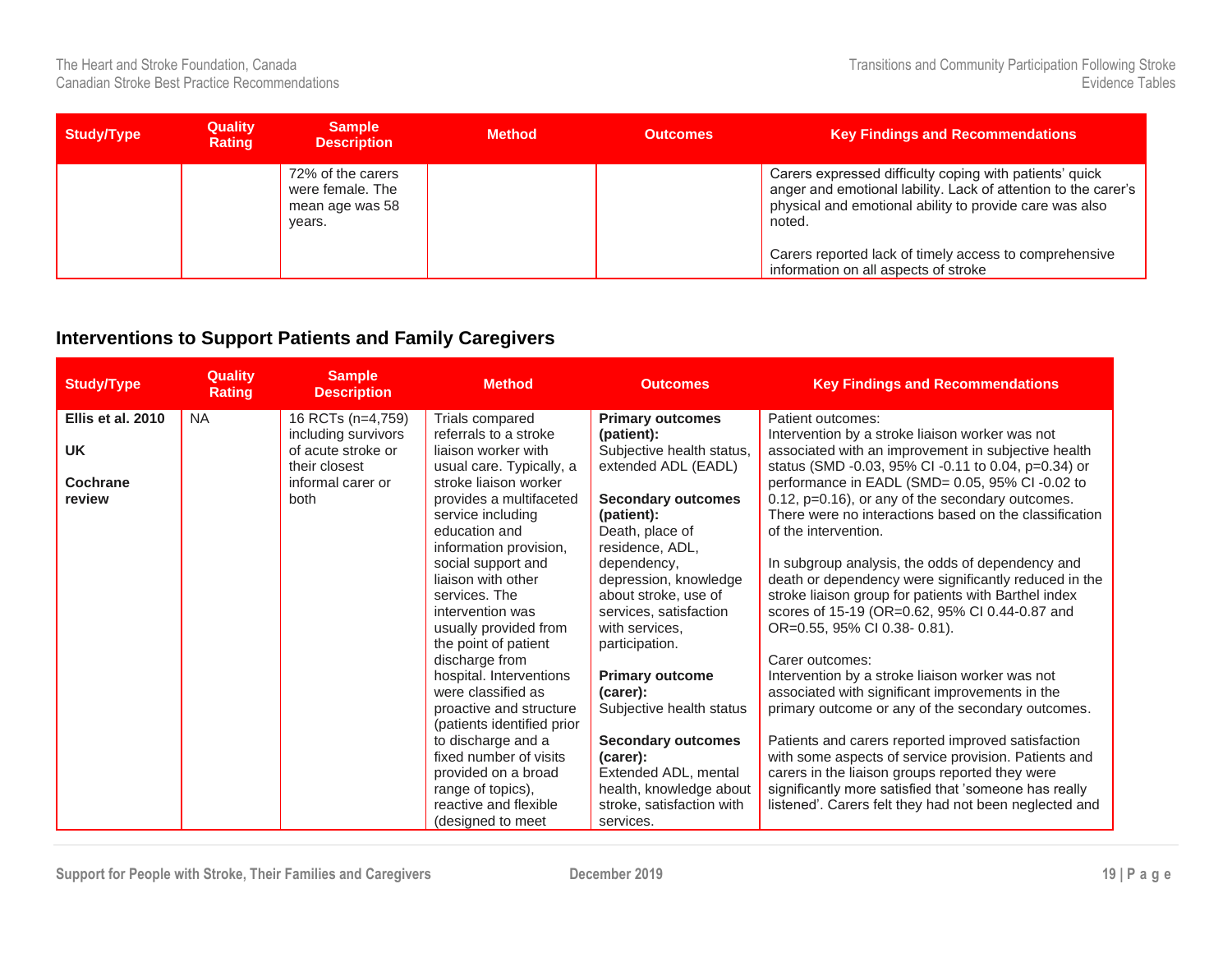| <b>Study/Type</b>                                                                                                                                                                                                   | <b>Quality</b><br><b>Rating</b>                                              | <b>Sample</b><br><b>Description</b>                                                                                                                                                                                        | <b>Method</b>                                                                                                                                                                                                                                                                                                                         | <b>Outcomes</b>                                                                                                                                                                                                                                                                                                                                                                             | <b>Key Findings and Recommendations</b>                                                                                                                                                                                                                                                                                                                                                                                                                                                                 |
|---------------------------------------------------------------------------------------------------------------------------------------------------------------------------------------------------------------------|------------------------------------------------------------------------------|----------------------------------------------------------------------------------------------------------------------------------------------------------------------------------------------------------------------------|---------------------------------------------------------------------------------------------------------------------------------------------------------------------------------------------------------------------------------------------------------------------------------------------------------------------------------------|---------------------------------------------------------------------------------------------------------------------------------------------------------------------------------------------------------------------------------------------------------------------------------------------------------------------------------------------------------------------------------------------|---------------------------------------------------------------------------------------------------------------------------------------------------------------------------------------------------------------------------------------------------------------------------------------------------------------------------------------------------------------------------------------------------------------------------------------------------------------------------------------------------------|
|                                                                                                                                                                                                                     |                                                                              |                                                                                                                                                                                                                            | needs as they arise)<br>and proactive and<br>focused (fixed duration<br>but may focus on a<br>specific issue)                                                                                                                                                                                                                         |                                                                                                                                                                                                                                                                                                                                                                                             | had received enough information related to the nature<br>of stroke and recovery and rehabilitation.                                                                                                                                                                                                                                                                                                                                                                                                     |
| <b>Managing</b><br><b>Aftercare for</b><br>Stroke (MAS):<br>$MAS-II - A$<br>Longitudinal<br>Complex-<br><i>interventional</i><br><b>Study in Post-</b><br>rehabilitation<br><b>Stroke Patients</b><br>(NCT03097146) |                                                                              | 100 patients ≥18<br>years, recovering<br>from an ischemic<br>stroke which had<br>occurred within the<br>previous 6 months.<br>Patients to be<br>recruited from a<br>single centre.                                         | Single group<br>intervention study of<br>comprehensive<br>multidisciplinary stroke<br>care, provided in both<br>an outpatient setting<br>(e.g., secondary<br>prevention) or in the<br>community, close to the<br>patients' home, based<br>on a case management<br>system<br>("Ambulanzpartner").                                      | <b>Primary outcome:</b><br>EuroQoL-5D, assessed<br>at 12 months<br><b>Secondary outcomes:</b><br><b>Post Stroke Checklist</b><br>(PSC), mRS, BI,<br>modified Ashworth<br>Scale (MAS), Pain<br>Detect, Freiburg<br>questionnaire for coping<br>(FKV), Montreal<br><b>Cognitive Assessment</b><br>(MoCA), Token Test,<br>Hamilton Rating Test for<br>Depression, all<br>assessed at 12 months | <b>TBA</b>                                                                                                                                                                                                                                                                                                                                                                                                                                                                                              |
| Bakas et al.<br>2015                                                                                                                                                                                                | CA: ☑<br>Blinding:                                                           | 254 family<br>caregivers, aged<br>≥21 years, recruited                                                                                                                                                                     | Participants were<br>randomized to the<br><b>Telephone Assessment</b>                                                                                                                                                                                                                                                                 | <b>Primary outcomes:</b><br>Depressive symptoms<br>(PHQ-9 ≥5), life                                                                                                                                                                                                                                                                                                                         | At baseline, 47.2% of caregivers in the TASK II group<br>and 50.4% in the ISR group had PHQ-9 $\geq$ 5 (p=0.61).                                                                                                                                                                                                                                                                                                                                                                                        |
| <b>USA</b><br><b>RCT</b>                                                                                                                                                                                            | Patient <b>E</b><br>Therapist <sub><math>\boxtimes</math></sub><br>Assessor⊠ | from 2 rehabilitation<br>and 6 acute care<br>hospitals who had                                                                                                                                                             | and Skill-Building Kit<br>(TASK II) group<br>$(n=123)$ or to the                                                                                                                                                                                                                                                                      | changes, (Bakas<br><b>Caregiving Outcomes</b><br>Scale [BCOS]),                                                                                                                                                                                                                                                                                                                             | There was no significant difference between groups in<br>the mean change in PHQ-9 or BCOS scores from<br>baseline at any of the assessment points.                                                                                                                                                                                                                                                                                                                                                      |
|                                                                                                                                                                                                                     | ITT: ☑                                                                       | access to a phone,<br>and planned to be<br>providing care for ≥1<br>year. Mean age was<br>54.3 years, 78.3%<br>were women. The<br>mean length of time<br>from discharge from<br>hospital to<br>recruitment was 38<br>days. | information, support,<br>and referral (ISR) group<br>(n=131). Patients in<br>both groups received a<br>pamphlet and a series<br>of 8 weekly phone calls<br>from study nurse + an<br>additional call at 12<br>weeks. The focus of the<br>calls in the TASK-II<br>group was on training<br>caregivers how to<br>identify and prioritize | unhealth days<br>(summing 2 items<br>asking caregivers to<br>estimate the number of<br>days in the past 30 days<br>that their own physical<br>or mental health had not<br>been good).<br>Assessments were<br>conducted at baseline,<br>8, 12 24 and 52 weeks                                                                                                                                | There were significantly fewer mean unhealthy days<br>compared with baseline among persons in the TASK-<br>Il group at 8 weeks (-1.1 vs. 1.8, p=0.025), but not at<br>any other time point.<br>In the sub group of persons with PHQ-9 scores ≥5 at<br>baseline (i.e. some form of depression), the mean<br>decline in PHQ-9 scores was significantly greater in<br>the TASK II group at 8 weeks (-3.6 vs. -0.9, p=0.013),<br>24 weeks (-3.5 vs.-1.6, p=0.041) and 52 weeks (-4.0<br>vs. -1.1, p=0.008). |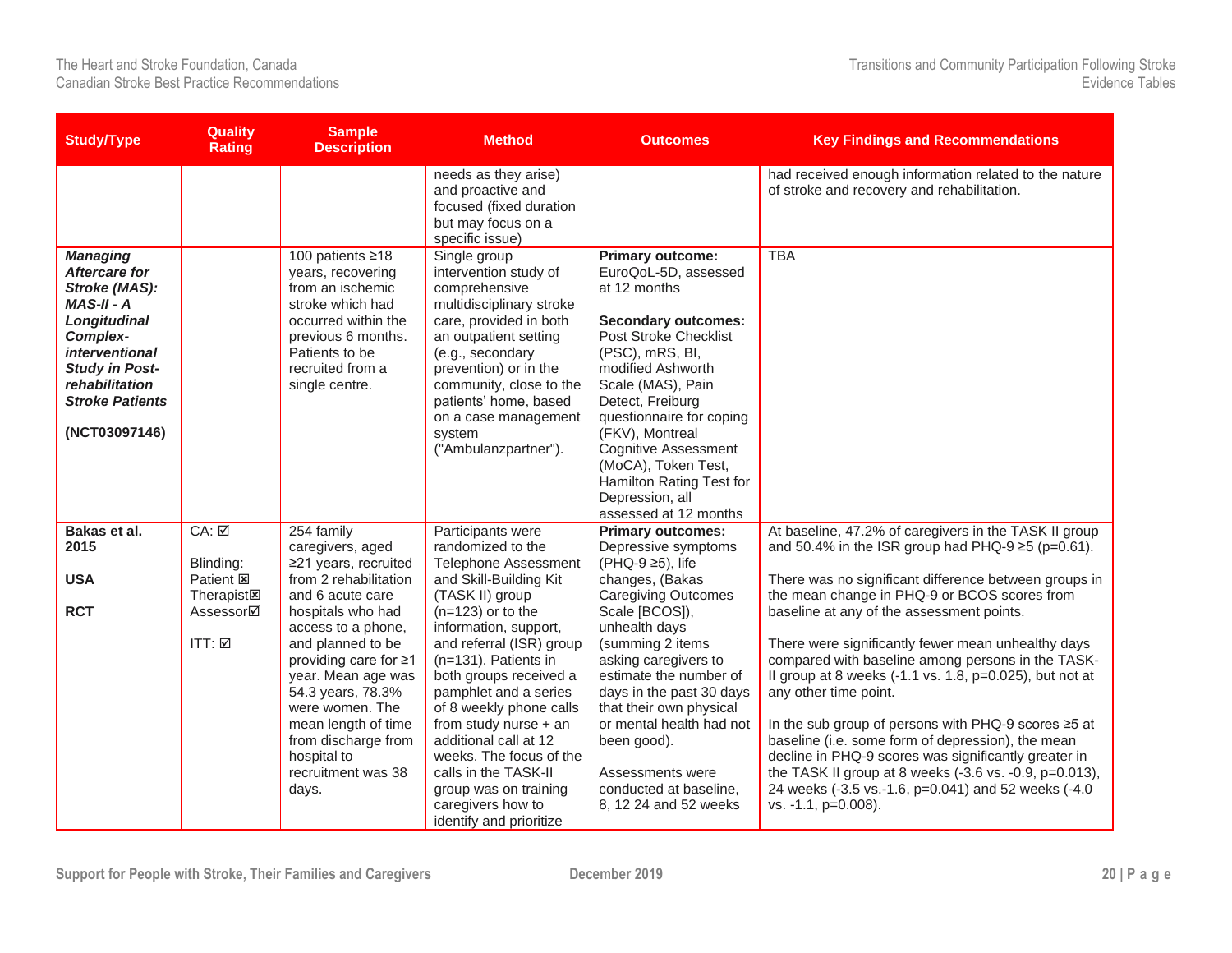| <b>Study/Type</b>       | <b>Quality</b><br><b>Rating</b> | <b>Sample</b><br><b>Description</b>                             | <b>Method</b>                                                                                                                                                                                                       | <b>Outcomes</b>                                    | <b>Key Findings and Recommendations</b>                                                                         |
|-------------------------|---------------------------------|-----------------------------------------------------------------|---------------------------------------------------------------------------------------------------------------------------------------------------------------------------------------------------------------------|----------------------------------------------------|-----------------------------------------------------------------------------------------------------------------|
|                         |                                 |                                                                 | their needs and<br>concerns, and to<br>address them using<br>innovative skill-building<br>strategies. The focus of<br>calls in the ISR group<br>was on providing<br>support through active<br>listening strategies. |                                                    | At 52 weeks, 20 caregivers were lost to follow up in<br>the TASK-II group, and 38 were lost in the ISR group.   |
| Fens et al. 2014        | <b>NA</b>                       | 171 consecutive<br>patients who were                            | The authors developed<br>a long-term care model                                                                                                                                                                     | <b>Primary outcome</b><br>(patients):              | Patient outcome:<br>There were no significant differences between groups                                        |
| <b>The</b>              |                                 | being discharged                                                | for stroke patients and                                                                                                                                                                                             | Quality of Life,                                   | at any time points in median SASIP-30, BI or HADS                                                               |
| <b>Netherlands</b>      |                                 | home following<br>admission for stroke                          | caregivers living at<br>home after                                                                                                                                                                                  | assessed using the<br><b>Stroke Adapted</b>        | scores, nor were there any significant differences in<br>the median change scores between groups at any         |
| <b>Controlled trial</b> |                                 | from 2 hospitals in<br>different regions,<br>aged ≥50 years who | hospitalization or<br>inpatient rehabilitation.<br>The model included a                                                                                                                                             | Sickness Impact Profile-<br>30 (SASIP-30)          | time point (0-6 months, 0-12 months or 0-18 months)<br>for the outcomes of SASIP-30, BI or HADS-A.              |
|                         |                                 | were living in the                                              | coordinating stroke                                                                                                                                                                                                 | <b>Secondary outcomes:</b>                         | At baseline, patients in the intervention group had                                                             |
|                         |                                 | catchment area of<br>the regional home                          | care professional who<br>collaborated with a                                                                                                                                                                        | BI, the Frenchay<br>Activities Index (FAI),        | significantly lower median FAI scores (17.5 vs. 27.0),<br>but at no other time points were scores significantly |
|                         |                                 | care organization.<br>Mean age of                               | multidisciplinary team,<br>provided a structured                                                                                                                                                                    | <b>Hospital Anxiety</b><br><b>Depression Scale</b> | different. The median changes in FAI scores from<br>baseline for patients in the intervention group were        |
|                         |                                 | patients was 72<br>years, 54% were                              | assessment and<br>included 5 regular                                                                                                                                                                                | (HADS)                                             | significantly greater (and in a positive direction) at all<br>time points (0-6 months, 6- vs. -3, p>0.001; 0-12 |
|                         |                                 | men. Mean age of<br>carers was 64                               | home visits over a<br>period of 18 months,                                                                                                                                                                          | <b>Primary outcome</b><br>(carer):                 | months 3 vs.-1.0, p=0.006 and or 0-18 months 3.5 vs.<br>$-4$ , $p<0.001$ ).                                     |
|                         |                                 | years, 25% were                                                 | which leading to                                                                                                                                                                                                    | QoL, assessed using                                |                                                                                                                 |
|                         |                                 | men.                                                            | further follow-up care<br>(such as advice,                                                                                                                                                                          | the Life Satisfaction<br>questionnaire-9 (LiSAT-   | The median change in HADS-D was significantly<br>greater for patients in the intervention group from            |
|                         |                                 |                                                                 | healthcare facilities and<br>physical aids) or                                                                                                                                                                      | 9)                                                 | baseline to 12 months (0 vs. 0, $p=0.048$ ).                                                                    |
|                         |                                 |                                                                 | referral to other                                                                                                                                                                                                   | <b>Secondary outcomes:</b>                         | Caregiver outcomes:                                                                                             |
|                         |                                 |                                                                 | healthcare<br>professionals (such as                                                                                                                                                                                | HADS and the<br>Caregivers Strain Index            | Carers in the control group had significant higher<br>median LiSAT-9 scores at baseline and 18 months           |
|                         |                                 |                                                                 | a physiotherapist or an                                                                                                                                                                                             | (CSI)                                              | (5.1 vs. 4.9 and 5.0 vs. 4.7), while carers in the                                                              |
|                         |                                 |                                                                 | occupational therapist).<br>77 patients and 60                                                                                                                                                                      | Outcomes were                                      | intervention group had significantly higher median<br>HADS-A and HADS-D scores at baseline. There were          |
|                         |                                 |                                                                 | carers were assigned                                                                                                                                                                                                | assessed at baseline (2-                           | no other significant differences in median scores                                                               |
|                         |                                 |                                                                 | to the intervention<br>group and 67 patients                                                                                                                                                                        | 4 weeks following<br>discharge) and 6, 12          | between groups for any of the other outcomes at any<br>time points.                                             |
|                         |                                 |                                                                 | and 40 carers to a                                                                                                                                                                                                  | and 18 months later                                |                                                                                                                 |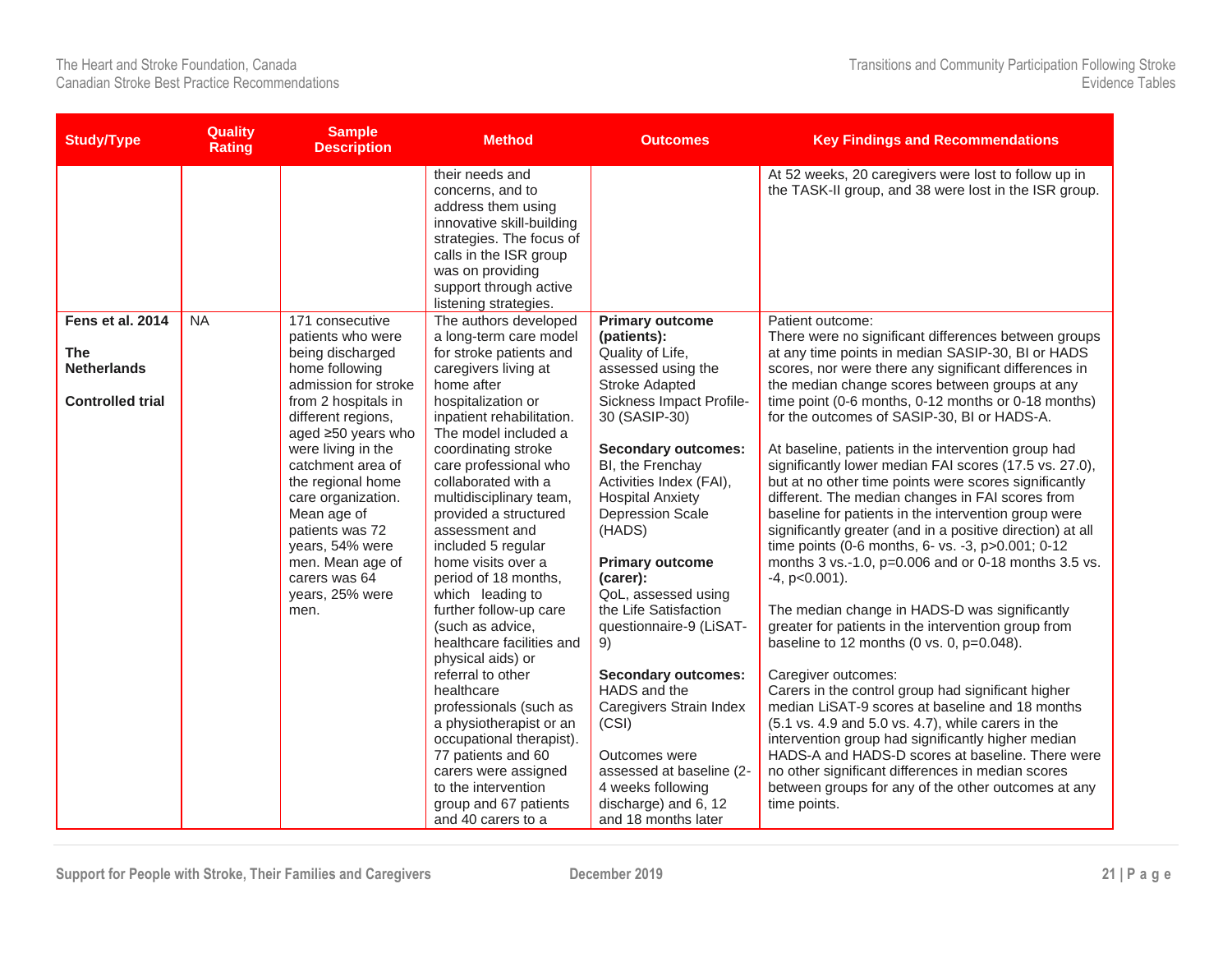| <b>Study/Type</b>                 | <b>Quality</b><br><b>Rating</b>                                              | <b>Sample</b><br><b>Description</b>                                                                                                                                                    | <b>Method</b>                                                                                                                                                                                                                                                                                                      | <b>Outcomes</b>                                                                                                                                                                                 | <b>Key Findings and Recommendations</b>                                                                                                                                                                                                                                                                                                                                                                                                                                                                                                         |
|-----------------------------------|------------------------------------------------------------------------------|----------------------------------------------------------------------------------------------------------------------------------------------------------------------------------------|--------------------------------------------------------------------------------------------------------------------------------------------------------------------------------------------------------------------------------------------------------------------------------------------------------------------|-------------------------------------------------------------------------------------------------------------------------------------------------------------------------------------------------|-------------------------------------------------------------------------------------------------------------------------------------------------------------------------------------------------------------------------------------------------------------------------------------------------------------------------------------------------------------------------------------------------------------------------------------------------------------------------------------------------------------------------------------------------|
|                                   |                                                                              |                                                                                                                                                                                        | usual care control<br>group                                                                                                                                                                                                                                                                                        |                                                                                                                                                                                                 | There were no significant differences between groups<br>in median change scores for any outcome, at any<br>time point with a single exception. From baseline to 6<br>months, there was a decline in median HADS-D<br>scores for carers in the intervention group (median<br>change -1 vs. 1, p=0.028).                                                                                                                                                                                                                                          |
| Rochette et al.<br>2013<br>Canada | CA: ☑<br>Blinding:<br>Patient <b>図</b><br><b>Therapist図</b>                  | 186 patients<br>discharged home<br>within 3 weeks of<br>admission to<br>hospital following a                                                                                           | Patients were<br>contacted during the<br>first month of their<br>return home and those<br>who consented were                                                                                                                                                                                                       | <b>Primary outcomes:</b><br>Unplanned use of health<br>services for an adverse<br>event, Quality of Life<br>Index, EQ-5D                                                                        | During the study period, only 6 patients in the YOU<br>CALL group phoned. Most of the questions patients<br>asked during these calls were related to secondary<br>prevention.                                                                                                                                                                                                                                                                                                                                                                   |
| <b>RCT</b>                        | Assessor⊠<br>ITT: ☑                                                          | first-ever mild stroke<br>(CNS score >8.5, or<br>$mRS$ 0-2 at<br>baseline), without<br>moderate or severe<br>cognitive<br>impairment. Mean<br>age was 62.5 years,<br>42.5% were female | randomized to a YOU<br>CALL group (n=94) or a<br>WE CALL group<br>(m=92). Patients in the<br>YOU CALL group were<br>provided with the name<br>and phone number of a<br>trained healthcare<br>professional whom the<br>patient could call with<br>questions. Patients in<br>the WE CALL group<br>received scheduled | <b>Secondary outcomes:</b><br>Planned use of<br>healthcare services,<br><b>Beck Depression</b><br>Inventory II, LIFE-H 3.1<br>Assessments were<br>conducted at baseline, 6<br>months and 1 year | 78.3% of patients in the WE CALL group were<br>contacted at each of the scheduled times.<br>There were no significant differences between groups<br>on any of the primary or secondary outcomes<br>between baseline and 6 months. Patients in both<br>groups made modest gains on most of the outcomes<br>assessed.<br>At 6-months, over half the patients in both groups<br>reported having difficulty with mobility, family<br>relationships, work and recreation. Many patients in<br>both groups still faced the same challenges at 1 year. |
|                                   |                                                                              |                                                                                                                                                                                        | telephone, internet and<br>paper documentation<br>support, initiated by the<br>trained professional<br>over a 6-month period.                                                                                                                                                                                      |                                                                                                                                                                                                 | Patients in the WE CALL group perceived the<br>intervention positively.<br>At one year, 47 patients could not be reached for final<br>assessment.                                                                                                                                                                                                                                                                                                                                                                                               |
| Steiner et al.<br>2008            | CA: E                                                                        | 73 caregivers of<br>patients who had                                                                                                                                                   | Participants were<br>randomly allocated to                                                                                                                                                                                                                                                                         | Measures of emotional<br>and physical support                                                                                                                                                   | At 12 months, there were no significant differences<br>between groups for any of the outcomes of interest.                                                                                                                                                                                                                                                                                                                                                                                                                                      |
| <b>USA</b>                        | Blinding:<br>Patient <b>E</b><br>Therapist <sub><math>\boxtimes</math></sub> | sustained a first-<br>ever stroke and<br>were discharged                                                                                                                               | either the intervention<br>group (n=36), which<br>consisted of the use of                                                                                                                                                                                                                                          | from family and friends<br>(measured on a 3-point<br>Likert scale) and                                                                                                                          | Assessments at other time points were not<br>conducted.                                                                                                                                                                                                                                                                                                                                                                                                                                                                                         |
| <b>RCT</b>                        | Assessor⊠<br>ITT: E                                                          | home following<br>inpatient<br>rehabilitation.                                                                                                                                         | "Caring Web", an online<br>education and support<br>including 4<br>components: "Ask the                                                                                                                                                                                                                            | caregiver health<br>(measured on a 5-point<br>Likert scale) were<br>measured at baseline,                                                                                                       | At one year, 35.1% and 38.9% of participants in the<br>non-web and web groups respectively, reported<br>feeling a lot of emotional support.                                                                                                                                                                                                                                                                                                                                                                                                     |
|                                   |                                                                              | 75% of the<br>caregivers were                                                                                                                                                          | Nurse", "Caretalk", an<br>online support group                                                                                                                                                                                                                                                                     | 3, 6 and 12 months by<br>telephone interviews.                                                                                                                                                  |                                                                                                                                                                                                                                                                                                                                                                                                                                                                                                                                                 |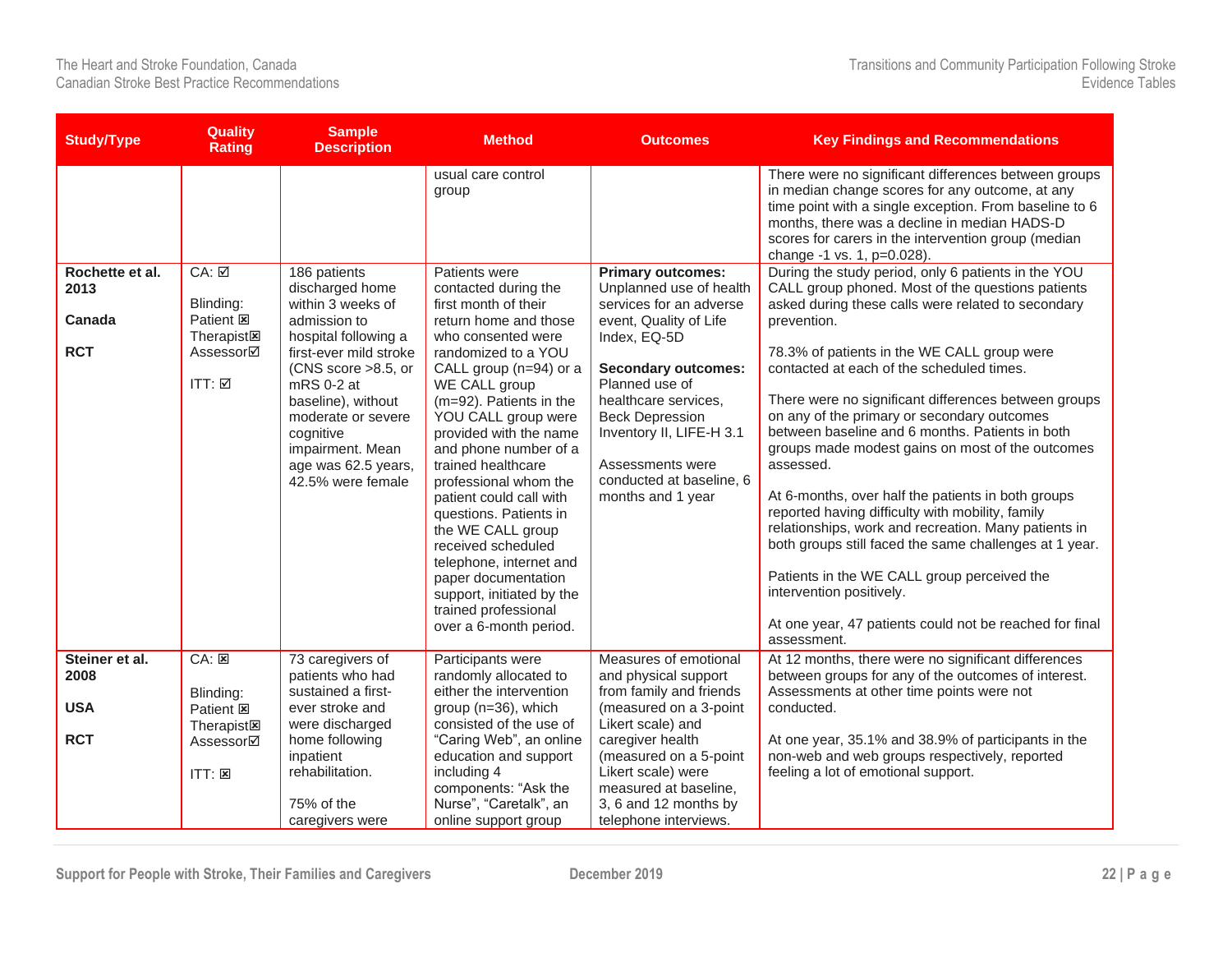| <b>Study/Type</b>                                 | <b>Quality</b><br><b>Rating</b>                                                                                        | <b>Sample</b><br><b>Description</b>                                                                                                                                                                                                                | <b>Method</b>                                                                                                                                                                                                                                                                                                                                        | <b>Outcomes</b>                                                                                                                                                                                                                                                                                                                                                                   | <b>Key Findings and Recommendations</b>                                                                                                                                                                                                                                                                                                                                                                                                                                                                                                                                                                                                                                                                                                                        |
|---------------------------------------------------|------------------------------------------------------------------------------------------------------------------------|----------------------------------------------------------------------------------------------------------------------------------------------------------------------------------------------------------------------------------------------------|------------------------------------------------------------------------------------------------------------------------------------------------------------------------------------------------------------------------------------------------------------------------------------------------------------------------------------------------------|-----------------------------------------------------------------------------------------------------------------------------------------------------------------------------------------------------------------------------------------------------------------------------------------------------------------------------------------------------------------------------------|----------------------------------------------------------------------------------------------------------------------------------------------------------------------------------------------------------------------------------------------------------------------------------------------------------------------------------------------------------------------------------------------------------------------------------------------------------------------------------------------------------------------------------------------------------------------------------------------------------------------------------------------------------------------------------------------------------------------------------------------------------------|
|                                                   |                                                                                                                        | female. Caregivers<br>included spouses<br>(69%), adult<br>children (19%0, and<br>friends (19%). Mean<br>age was 55 years.                                                                                                                          | (email), "Tip of the<br>Month" and educational<br>links or a control (non-<br>Web user) group<br>$(n=37)$ .                                                                                                                                                                                                                                          |                                                                                                                                                                                                                                                                                                                                                                                   | At one year, 16.2% and 11.1% of participants in the<br>non-web and web groups respectively, reported<br>receiving a lot of physical support.<br>At one year, 32.4% and 27.8% of participants in the<br>non-web and web groups respectively, reported their<br>health as "very good".                                                                                                                                                                                                                                                                                                                                                                                                                                                                           |
| Tilling et al.<br>2005<br><b>UK</b><br><b>RCT</b> | CA: ☑<br>Blinding:<br>Patient <b>図</b><br>Therapist <sub><math>\boxtimes</math></sub><br>Assessor⊠<br>$ITT: \boxtimes$ | 340 patients with<br>first-ever stroke<br>(67% ischemic)<br>admitted to hospital<br>and their caregivers.<br>Mean age of stroke<br>patients was 77<br>years. 50% of<br>patients were<br>incontinent, 49%<br>had dysphagia, 62%<br>were dysarthric. | Patients (and their<br>caregivers) were<br>randomized to receive<br>support from a family<br>support organizer<br>(FSO) (n=170) or<br>standard outpatient<br>care (control group,<br>n=170). The FSO<br>received training to<br>provide emotional<br>support, information<br>and prevention advice<br>to patients with stroke<br>and their families. | <b>Primary outcome:</b><br>Patient satisfaction with<br>services<br><b>Secondary outcomes:</b><br>Barthel Index (BI),<br><b>Hospital Anxiety &amp;</b><br><b>Depression Scale</b><br>(HADS), modified<br>version of Reintegration<br>to Normal Living Index<br>(RNLI), Pound<br><b>Satisfaction Scale</b><br><b>Caregiver outcomes:</b><br>Caregiver Strain Index,<br><b>HADS</b> | There was an average of 15 telephone or face to face<br>contacts with the FSO (range 1-60).<br>At 3 months, mean total RNLI scores were<br>significantly lower in the intervention group (6 vs. 7,<br>p=0.05). There were no significant differences in<br>overall all patient satisfaction scores (7.6 vs. 7.4,<br>$p=0.80$ ).<br>Al one year there were no significant differences<br>between groups except that fewer patients in the<br>intervention group had been seen in hospital for<br>stroke (21% vs. 38%, p=0.009).<br>At one year there were no significant differences<br>between groups for any of the caregiver outcomes,<br>except that significantly fewer of the caregivers in the<br>intervention group were satisfied with the information |
|                                                   |                                                                                                                        |                                                                                                                                                                                                                                                    |                                                                                                                                                                                                                                                                                                                                                      | Assessments were<br>conducted at 3 months<br>and 1 year after<br>randomization                                                                                                                                                                                                                                                                                                    | they received regarding applying for benefit and social<br>services.                                                                                                                                                                                                                                                                                                                                                                                                                                                                                                                                                                                                                                                                                           |
| Lincoln et al.<br>2003                            | CA: ☑<br>Blinding:                                                                                                     | 250 patients who<br>had been admitted<br>to hospital following                                                                                                                                                                                     | Participants were<br>randomized to receive<br>either the Stroke Family                                                                                                                                                                                                                                                                               | <b>Stroke Survivor &amp;</b><br>caregiver outcomes:<br><b>General Health</b>                                                                                                                                                                                                                                                                                                      | The mean number of contacts/patient was 6.44, which<br>were made in-person, or by telephone.                                                                                                                                                                                                                                                                                                                                                                                                                                                                                                                                                                                                                                                                   |
| <b>UK</b>                                         | Patient <b>図</b>                                                                                                       | acute stroke, with a<br>pre-stroke Barthel                                                                                                                                                                                                         | Support Organiser<br>(FSO) service (n=126)                                                                                                                                                                                                                                                                                                           | Questionnaire-12<br>(GHQ-12), Barthel index                                                                                                                                                                                                                                                                                                                                       | Patient outcomes: At 4 and 9 months, there were no<br>significant differences in median GHQ-12, BI or EADL                                                                                                                                                                                                                                                                                                                                                                                                                                                                                                                                                                                                                                                     |
| <b>RCT</b>                                        | Therapist <sub>[8]</sub><br>Assessor⊠                                                                                  | Index score ≥10 and<br>their informal<br>caregivers.                                                                                                                                                                                               | which provided support,<br>information to patients<br>and carers and liaised                                                                                                                                                                                                                                                                         | (BI), Nottingham<br>Extended ADL (EADL),<br>stroke knowledge,                                                                                                                                                                                                                                                                                                                     | scores between groups, but the FSO group had better<br>knowledge of stroke, stroke prevention, community<br>services, and emotional support. There were no                                                                                                                                                                                                                                                                                                                                                                                                                                                                                                                                                                                                     |
|                                                   | ITT: E                                                                                                                 | 65% of the stroke<br>survivors were<br>male. The mean<br>age was 70 years.                                                                                                                                                                         | with hospital or to<br>standard care (n=124),<br>for up to 9 months. The<br>aim was to reach                                                                                                                                                                                                                                                         | satisfaction with<br>information, overall<br>satisfaction.                                                                                                                                                                                                                                                                                                                        | differences between groups in overall satisfaction with<br>information on services received.<br>The pattern of results was similar for the caregiver,<br>although the median scores for satisfaction with                                                                                                                                                                                                                                                                                                                                                                                                                                                                                                                                                      |

**Support for People with Stroke, Their Families and Caregivers December 2019 23 | P a g e**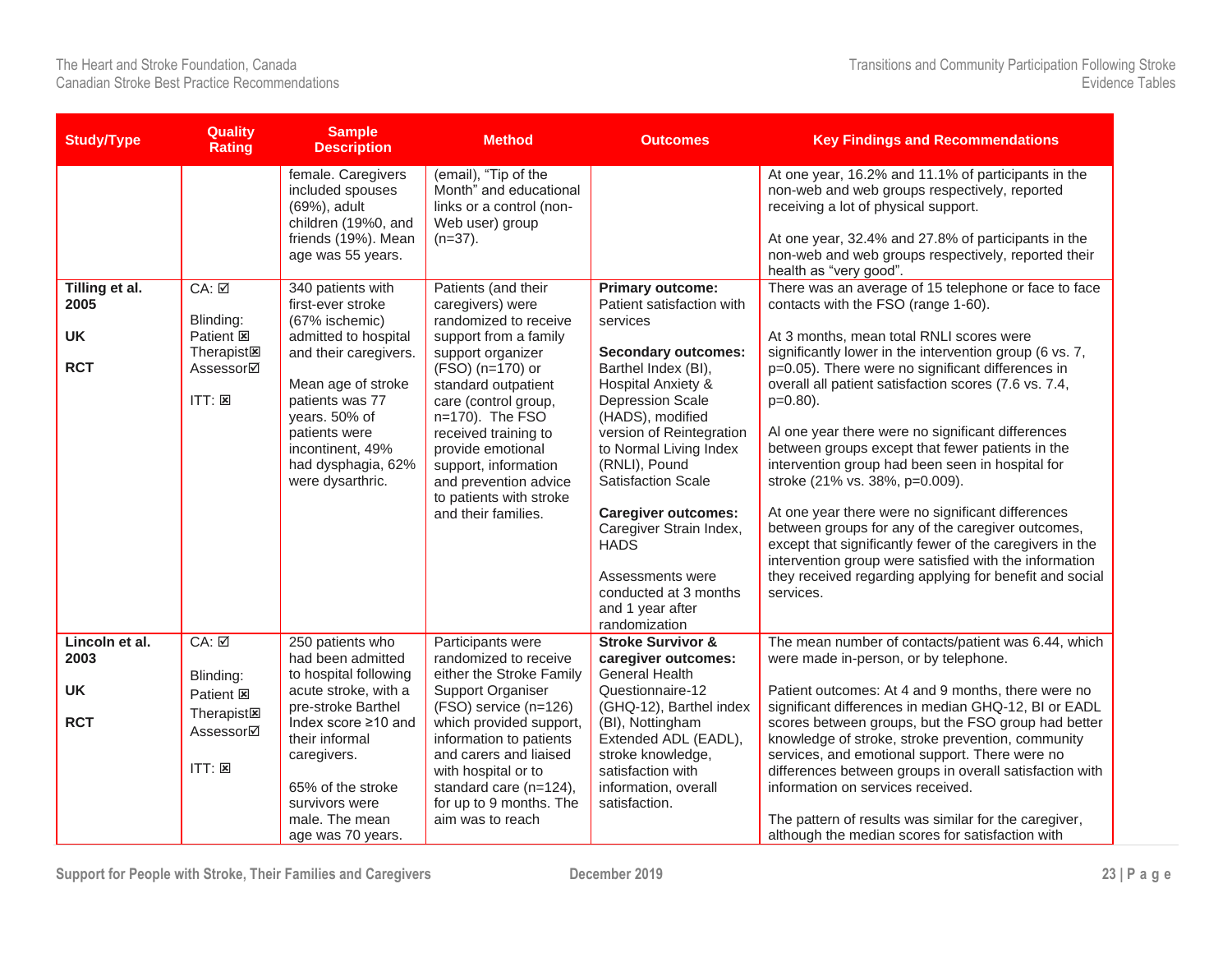| <b>Study/Type</b>                   | <b>Quality</b><br><b>Rating</b>        | <b>Sample</b><br><b>Description</b>                                                                                                                                                                                                                                                   | <b>Method</b>                                                                                                                                                                                                                                                                                                                                                                        | <b>Outcomes</b>                                                                                                                                                                                                                                                                                                                                        | <b>Key Findings and Recommendations</b>                                                                                                                                                                                                                                                                |
|-------------------------------------|----------------------------------------|---------------------------------------------------------------------------------------------------------------------------------------------------------------------------------------------------------------------------------------------------------------------------------------|--------------------------------------------------------------------------------------------------------------------------------------------------------------------------------------------------------------------------------------------------------------------------------------------------------------------------------------------------------------------------------------|--------------------------------------------------------------------------------------------------------------------------------------------------------------------------------------------------------------------------------------------------------------------------------------------------------------------------------------------------------|--------------------------------------------------------------------------------------------------------------------------------------------------------------------------------------------------------------------------------------------------------------------------------------------------------|
|                                     |                                        | No demographic<br>details were<br>reported for the<br>caregivers.                                                                                                                                                                                                                     | patients within 4 weeks<br>of stroke                                                                                                                                                                                                                                                                                                                                                 | Assessments were<br>conducted at 4 and 9<br>months.                                                                                                                                                                                                                                                                                                    | information on practical help and emotional support<br>were higher among caregivers in the FSO group at<br>both 4 and 9 months.                                                                                                                                                                        |
| Grant et. al.<br>2002<br><b>RCT</b> | CA: E<br>Blinding:<br>Patient <b>図</b> | 74 primary, informal<br>caregivers of<br>individuals who had<br>experienced an                                                                                                                                                                                                        | Participants were<br>randomized to either<br>Social Problem Solving<br>Telephone Partnership                                                                                                                                                                                                                                                                                         | Outcomes: general<br>health (SF-36), problem<br>solving skills (Social<br>Problem-Solving                                                                                                                                                                                                                                                              | The intervention group demonstrated a significant<br>improvement over time in social functioning<br>$(p=0.0176)$ .                                                                                                                                                                                     |
| <b>USA</b>                          | Assessor <b>⊠</b>                      | ischemic stroke, had<br>moderate disability                                                                                                                                                                                                                                           | (SPTP) intervention,<br>sham intervention, or a                                                                                                                                                                                                                                                                                                                                      | Inventory), satisfaction<br>with health care (Client                                                                                                                                                                                                                                                                                                   | The intervention group also demonstrated significant<br>improvements in general health (vitality, p=0.013; role                                                                                                                                                                                        |
|                                     | $ITT: \boxtimes$                       | (FIM score 36-96),<br>and had been<br>discharged home.<br>91% of the<br>caregivers were<br>women. The mean<br>age of the<br>caregivers was 57<br>years.<br>47% of stroke<br>survivors were men.<br>The mean age of<br>male stroke patients<br>was 73 years and<br>75 years for women. | control group, shortly<br>following discharge<br>from hospital.<br>STPT intervention<br>involved the training of<br>social problem-solving<br>skills to manage<br>caregiver problems and<br>cope with stress. This<br>included a 3-hour<br>session with a trained<br>nurse in the home,<br>followed by weekly<br>(weeks 2-4), and bi<br>weekly (weeks 6-12)<br>telephone contacts to | Satisfaction<br>Questionnaire).<br>depression (Centre for<br><b>Epidemiological Studies</b><br>Depression Scale),<br>caregiver preparedness<br>(Preparedness for<br>Caregiving Scale),<br>caregiver burden<br>(Caregiver Burden<br>Scale)<br>Assessments were<br>conducted at baseline,<br>week 5 of intervention, 9<br>and 13 weeks post<br>discharge | limitations related to emotional problems, p=0.007;<br>mental health, p=0.001), problem solving (negative<br>problem orientation, p<0.001; rational problem<br>solving, p=0.025; impulsivity/ carelessness style,<br>p=0.007), caregiver preparedness (p<0.001), and<br>caregiver depression (p<0.001) |
|                                     |                                        |                                                                                                                                                                                                                                                                                       | maintain skills. Sham<br>intervention group<br>received the same<br>telephone contacts to<br>identify the health<br>services the stroke<br>survivor had received<br>since the last contact.<br>The control group<br>received discharge<br>planning services only.                                                                                                                    |                                                                                                                                                                                                                                                                                                                                                        |                                                                                                                                                                                                                                                                                                        |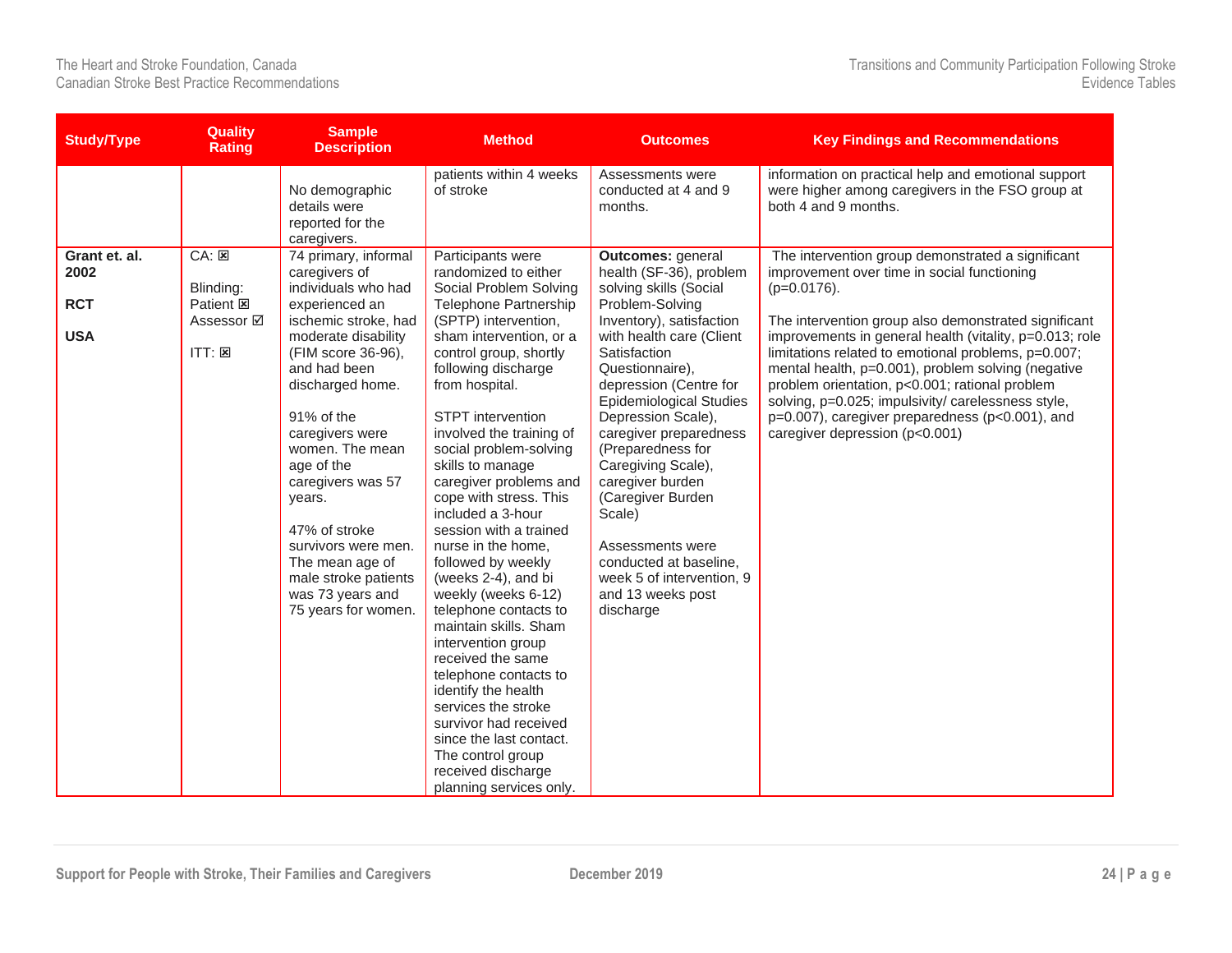| <b>Study/Type</b>                                                                                  | <b>Quality</b><br><b>Rating</b>                                                      | <b>Sample</b><br><b>Description</b>                                                                                                                                                                                                                                        | <b>Method</b>                                                                                                                                                                                                                                                                        | <b>Outcomes</b>                                                                                                                                                                                                                                                                                                                                                                                                                                                                                     | <b>Key Findings and Recommendations</b>                                                                                                                                                                                                                                                                                                                                                                                                                                                                                                                                                                                                                                                                                                                                                                                                                                                                                                                                                                                                                                                                                                                                                                                                                                                                                                                                                                                                                                                                                                                                                             |
|----------------------------------------------------------------------------------------------------|--------------------------------------------------------------------------------------|----------------------------------------------------------------------------------------------------------------------------------------------------------------------------------------------------------------------------------------------------------------------------|--------------------------------------------------------------------------------------------------------------------------------------------------------------------------------------------------------------------------------------------------------------------------------------|-----------------------------------------------------------------------------------------------------------------------------------------------------------------------------------------------------------------------------------------------------------------------------------------------------------------------------------------------------------------------------------------------------------------------------------------------------------------------------------------------------|-----------------------------------------------------------------------------------------------------------------------------------------------------------------------------------------------------------------------------------------------------------------------------------------------------------------------------------------------------------------------------------------------------------------------------------------------------------------------------------------------------------------------------------------------------------------------------------------------------------------------------------------------------------------------------------------------------------------------------------------------------------------------------------------------------------------------------------------------------------------------------------------------------------------------------------------------------------------------------------------------------------------------------------------------------------------------------------------------------------------------------------------------------------------------------------------------------------------------------------------------------------------------------------------------------------------------------------------------------------------------------------------------------------------------------------------------------------------------------------------------------------------------------------------------------------------------------------------------------|
| <b>Mant et al. 2000,</b><br>2005 (one-year<br>outcomes)<br><b>UK</b><br><b>RCT</b><br>Evans et al. | CA: ⊠<br>Blinding:<br>Patient <b>図</b><br>Assessor <b>☑</b><br>$ITT: \boxtimesCA: E$ | 520 patients ≥18<br>years admitted to<br>hospital following<br>acute stroke, who<br>were recruited<br>within 6 weeks of<br>the event, along<br>with their closest<br>carer. Mean age of<br>patients was 74<br>years, mean age of<br>carers was 65<br>years.<br>188 primary | Patients and carers<br>were randomized to a<br>family-support group<br>(n=258) or a usual care<br>group (n=262; control).<br>Participants in the FS<br>group were referred to<br>a family support<br>organizer, who<br>provided services at<br>their discretion<br>Participants were | <b>Patient and Carer</b><br>outcomes:<br><b>Frenchay Activities</b><br>Index (FAI), Dartmouth<br>co-op charts, stroke<br>knowledge<br><b>Patient outcomes:</b><br>Barthel Index (BI),<br><b>Rivermead Mobility</b><br>Index (RMI), London<br>Handicap Scale (LHS),<br><b>Hospital Anxiety &amp;</b><br><b>Depression Scale</b><br>(HADS)<br><b>Carer outcomes:</b><br><b>General Health</b><br>Questionnaire-28<br>(GHQ-28), Caregiver<br>Strain Index (CSI), SF-<br>36<br><b>Primary Outcomes:</b> | 323 patients and 267 carers completed the 6 months<br>follow up.<br>The family support organizer contacted all but one of<br>the 156 followed up patients in the intervention group,<br>with an average of one hospital visit, one home visit,<br>and three telephone calls, and liaised with one other<br>service per family in the first 6 months. For some<br>families, contacts were more extensive, with up to five<br>hospital visits, four home visits, seven telephone calls,<br>and liaison with five different services.<br>There was no significant difference between groups<br>with respect to the use of services, with one<br>exception. A greater proportion of patients in the<br>control group received PT services.<br>At 6 months, the median FAI scorer of carers in the<br>FS group was significantly higher (33 vs. 31.5,<br>p=0.03). 5 of the SF-36 sub scores for carers and one<br>part of the Dartmouth co-op charts were significantly<br>higher in the FS group.<br>There were no significant differences between groups<br>for any of the outcome for patients.<br>One-year outcomes<br>294 patients and 212 carers completed one-year<br>follow-up.<br>The average number of contacts of any sort between<br>six and 12 months was 3.<br>There was no significant difference between groups in<br>median FAI scores. One domain of the SF-36 (energy<br>and vitality) was significantly higher in the FS group.<br>There were no significant differences between<br>groups for any of the outcome for patients.<br>Mean SCIT scores and FAD scores (problem solving, |
| 1998                                                                                               |                                                                                      | caregivers of all                                                                                                                                                                                                                                                          | randomized to a control                                                                                                                                                                                                                                                              | Stroke Care Information                                                                                                                                                                                                                                                                                                                                                                                                                                                                             | communication and global family function sub scores)                                                                                                                                                                                                                                                                                                                                                                                                                                                                                                                                                                                                                                                                                                                                                                                                                                                                                                                                                                                                                                                                                                                                                                                                                                                                                                                                                                                                                                                                                                                                                |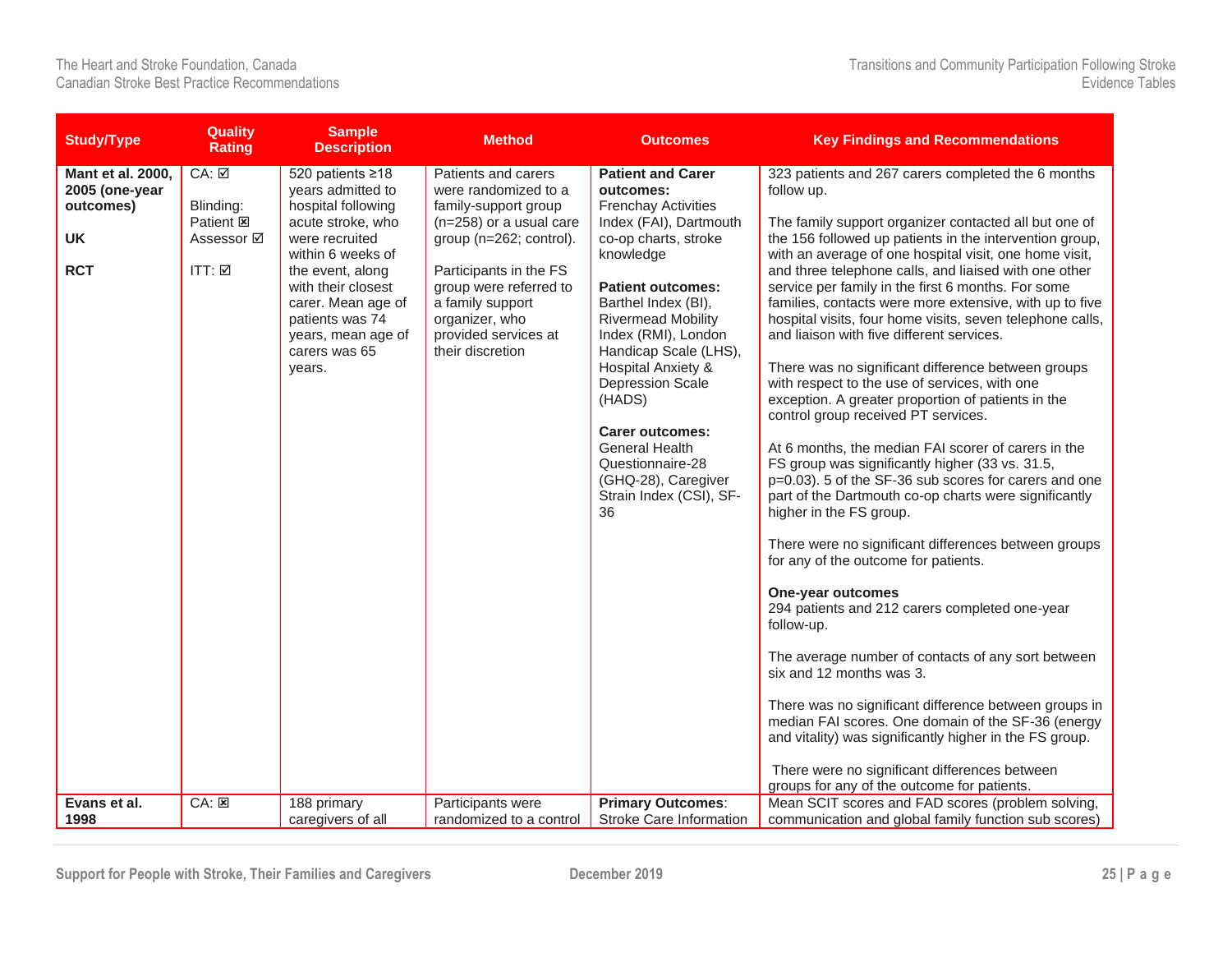| <b>Study/Type</b>                                | <b>Quality</b><br><b>Rating</b>                                       | <b>Sample</b><br><b>Description</b>                                                                                                                                                                                                    | <b>Method</b>                                                                                                                                                                                                                                                                                                                                                                                                                                           | <b>Outcomes</b>                                                                                                                                                                                                                                                                                                                                                                                    | <b>Key Findings and Recommendations</b>                                                                                                                                                                                                                                                                                                                                                                                                                                                                                                                                                                                                                                                                                                                                 |
|--------------------------------------------------|-----------------------------------------------------------------------|----------------------------------------------------------------------------------------------------------------------------------------------------------------------------------------------------------------------------------------|---------------------------------------------------------------------------------------------------------------------------------------------------------------------------------------------------------------------------------------------------------------------------------------------------------------------------------------------------------------------------------------------------------------------------------------------------------|----------------------------------------------------------------------------------------------------------------------------------------------------------------------------------------------------------------------------------------------------------------------------------------------------------------------------------------------------------------------------------------------------|-------------------------------------------------------------------------------------------------------------------------------------------------------------------------------------------------------------------------------------------------------------------------------------------------------------------------------------------------------------------------------------------------------------------------------------------------------------------------------------------------------------------------------------------------------------------------------------------------------------------------------------------------------------------------------------------------------------------------------------------------------------------------|
| <b>USA</b><br><b>RCT</b>                         | Blinding:<br>Patient <b>図</b><br>Assessor 図<br>ITT: E                 | patients who had<br>sustained a stroke<br>at a single Veteran's<br>hospital.<br>>90% of the stroke<br>survivors were<br>male. The mean<br>age was 62 years.<br>>90% of the<br>caregivers were<br>female. The mean<br>age was 49 years. | group (n=63), an<br>education group (n=64)<br>or a counseling group<br>$(n=61)$ .<br>Participants in the<br>control group may have<br>received social services<br>but contacts were<br>limited. Participants in<br>the education group<br>attended 2x one-hour<br>classes, while those in<br>the counseling group<br>received 2 hours of<br>education (same as<br>education group) $+$ an<br>additional 7 individual 1<br>hour counselling<br>sessions. | Test (SCIT), Family<br>Assessment Device,<br>ESCROW profile,<br>Personal Adjustment<br>and Role Skills Scale<br>(PARS)<br>Assessments were<br>conducted at baseline<br>(by 3rd week of<br>hospitalization), 6<br>months and one year<br>following stroke                                                                                                                                           | for participants in both treatment groups were<br>significantly better, compared with control at both 6<br>months and one year.<br>At one year, the mean affective involvement sub<br>score of the FAD was significantly lower (better) for<br>participants in both treatment groups compared with<br>control.<br>There were no significant differences among groups<br>in the mean role assignment or affective<br>responsiveness sub scores of the FAD, at either 6<br>months or one year.<br>There were no significant differences in mean<br>ESCROW scores among groups at 6 months or one<br>year.<br>The mean PARS scores for participants in the<br>counseling group were significantly higher at 6<br>months and one year, compared with the other 2<br>groups. |
| Dennis et al.<br>1997<br><b>UK</b><br><b>RCT</b> | CA: ☑<br>Blinding:<br>Patient <b>図</b><br>Assessor <b>Ø</b><br>ITT: ☑ | 417 patients with a<br>confirmed stroke<br>within the previous<br>30 days                                                                                                                                                              | Patients were<br>randomized to receive<br>either post stroke visits<br>by a stroke family care<br>worker (n=210) who<br>identified unmet needs<br>and aimed at fulfilling<br>them or usual care (no<br>family care worker,<br>n=207) for 6 months.                                                                                                                                                                                                      | <b>Primary outcome:</b><br><b>Frenchay Activities</b><br>Index (FAI), Oxford<br>Handicap Scale, Barthel<br>Index, General Health<br>Questionnaire, Social<br>Adjustment Scale,<br><b>Caregiving Hassles</b><br>Scale<br><b>Secondary outcomes:</b><br>Hospital Anxiety &<br><b>Depression Scale</b><br>(HADS), mental<br>Adjustment to Stroke<br>Scale, Caregiver<br>Satisfaction<br>Questionnaire | There were no significant differences between groups<br>on any of the primary outcomes.<br>Among the 246 carers, there were no significant<br>differences between groups on any of the outcomes<br>of interest, except for lower median GHQ scores (4<br>vs. 7.5) and lower median caregiver hassle score (4<br>vs. 8) and lower HADS score (anxiety sub score: 7 vs.<br>$7.5$ ).<br>Both patients and caregivers in the intervention group<br>were more satisfied with certain aspects of care (more<br>attentive care during hospitalization, satisfaction with<br>outpatient services, provision of information, feeling<br>supported)                                                                                                                               |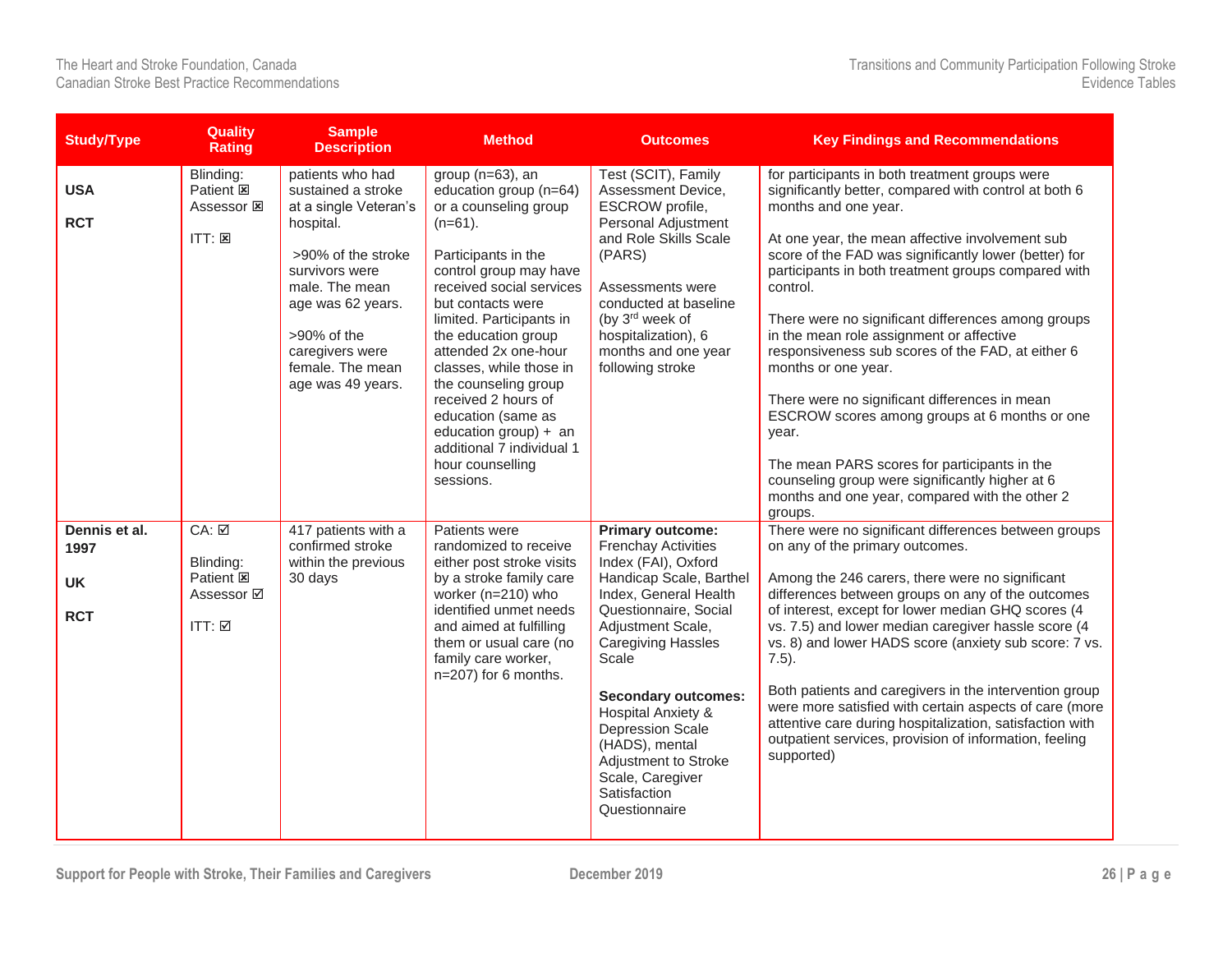| <b>Study/Type</b> | <b>Quality</b><br><b>Rating</b> | <b>Sample</b><br><b>Description</b> | <b>Method</b> | <b>Outcomes</b>                                                      | <b>Key Findings and Recommendations</b> |
|-------------------|---------------------------------|-------------------------------------|---------------|----------------------------------------------------------------------|-----------------------------------------|
|                   |                                 |                                     |               | Assessments were<br>conducted at 6 months<br>following randomization |                                         |

#### <span id="page-27-0"></span>**Telemedicine for Stroke Rehabilitation**

| <b>Study/Type</b>                                    | <b>Quality</b><br><b>Rating</b> | <b>Sample Description</b>                                                                                  | <b>Method</b>                                                                                                | <b>Outcomes</b>                                                                                             | <b>Key Findings and Recommendations</b>                                                                                                                                                     |
|------------------------------------------------------|---------------------------------|------------------------------------------------------------------------------------------------------------|--------------------------------------------------------------------------------------------------------------|-------------------------------------------------------------------------------------------------------------|---------------------------------------------------------------------------------------------------------------------------------------------------------------------------------------------|
| Chen et al. 2016                                     | <b>NA</b>                       | 7 RCTs that included<br>patients ≥18 years who                                                             | In 6 trials, virtual reality-<br>based training was                                                          | <b>Primary outcome:</b><br>Measures of disability                                                           | Using the results from 4 trials, there was no difference<br>in mean Barthel Index scores between groups (SMD=-                                                                              |
| China                                                |                                 | had sustained a stroke<br>and received rehab                                                               | used to provide rehab<br>therapies, while                                                                    | or ADL assessment                                                                                           | 0.05, 95% CI -0.24-0.13, p=0.57).                                                                                                                                                           |
| <b>Systematic</b><br>review & meta-                  |                                 | therapies through<br>telemedicine systems                                                                  | therapies or support<br>were provided by either                                                              | <b>Secondary outcomes:</b><br>Motor function,                                                               | Using the results from 2 trials, there was no difference<br>in mean Berg Balance Scale scores between groups                                                                                |
| analysis                                             |                                 | for a minimum of 4<br>weeks in duration.                                                                   | the phone or the<br>internet in 2 trials. The                                                                | cognitive assessments,<br>health-related OoL                                                                | (SMD=-0.17, 95% CI -0.70-0.37, p=0.54).                                                                                                                                                     |
|                                                      |                                 | Mean ages of patients<br>ranged from 53-75<br>years.                                                       | control group in most<br>trials was usual or<br>standard care.                                               |                                                                                                             | Using the results from 2 trials, there was no difference<br>in mean Fugl-Meyer (Upper Extremity) scores between<br>groups (SMD=0.05, 95% CI-0.09-1.09, p=0.10).                             |
| Laver et al.<br>2013<br><b>Australia</b><br>Cochrane | <b>NA</b>                       | 10 RCTs (n=860)<br>including patients with<br>all stroke types,<br>including SAH at all                    | Trials comparing<br>telerehabilitation<br>(services delivered<br>using information and                       | <b>Primary outcome:</b><br>Independence in ADL<br><b>Secondary outcome:</b>                                 | There was no significant difference in the ability to<br>perform ADLs between groups (SMD=0.0, 95% CI -<br>0.15-0.15, p=0.990). The results from 2 trials included.                         |
| review                                               |                                 | levels of severity and at<br>all stages stroke<br>recovery.<br>2 trials recruited<br>patients in the acute | communication<br>technologies) programs<br>composed of $\geq 1$<br>session, compared with<br>in-person or no | Upper-limb function,<br>mobility, participant<br>satisfaction, HR QoL,<br>cognitive function,<br>functional | There was no significant difference in upper-extremity<br>performance between groups (MD Fugl Meyer<br>Assessment=3.65, 95% CI -0.26-7.57, p=0.067). The<br>results from 2 trials included. |
|                                                      |                                 | stage of stroke while<br>the remainder recruited<br>patients in the subacute<br>and chronic stage.         | rehabilitation and trials<br>comparing 2 different<br>types of<br>telerehabilitation.                        | communication                                                                                               | Pooled analyses for other outcomes were not possible.                                                                                                                                       |
|                                                      |                                 |                                                                                                            | All interventions were<br>delivered in patient's<br>homes. 4 trials used                                     |                                                                                                             |                                                                                                                                                                                             |
|                                                      |                                 |                                                                                                            | customised computer-<br>based training<br>programmes and 4                                                   |                                                                                                             |                                                                                                                                                                                             |
|                                                      |                                 |                                                                                                            | delivered an exercise                                                                                        |                                                                                                             |                                                                                                                                                                                             |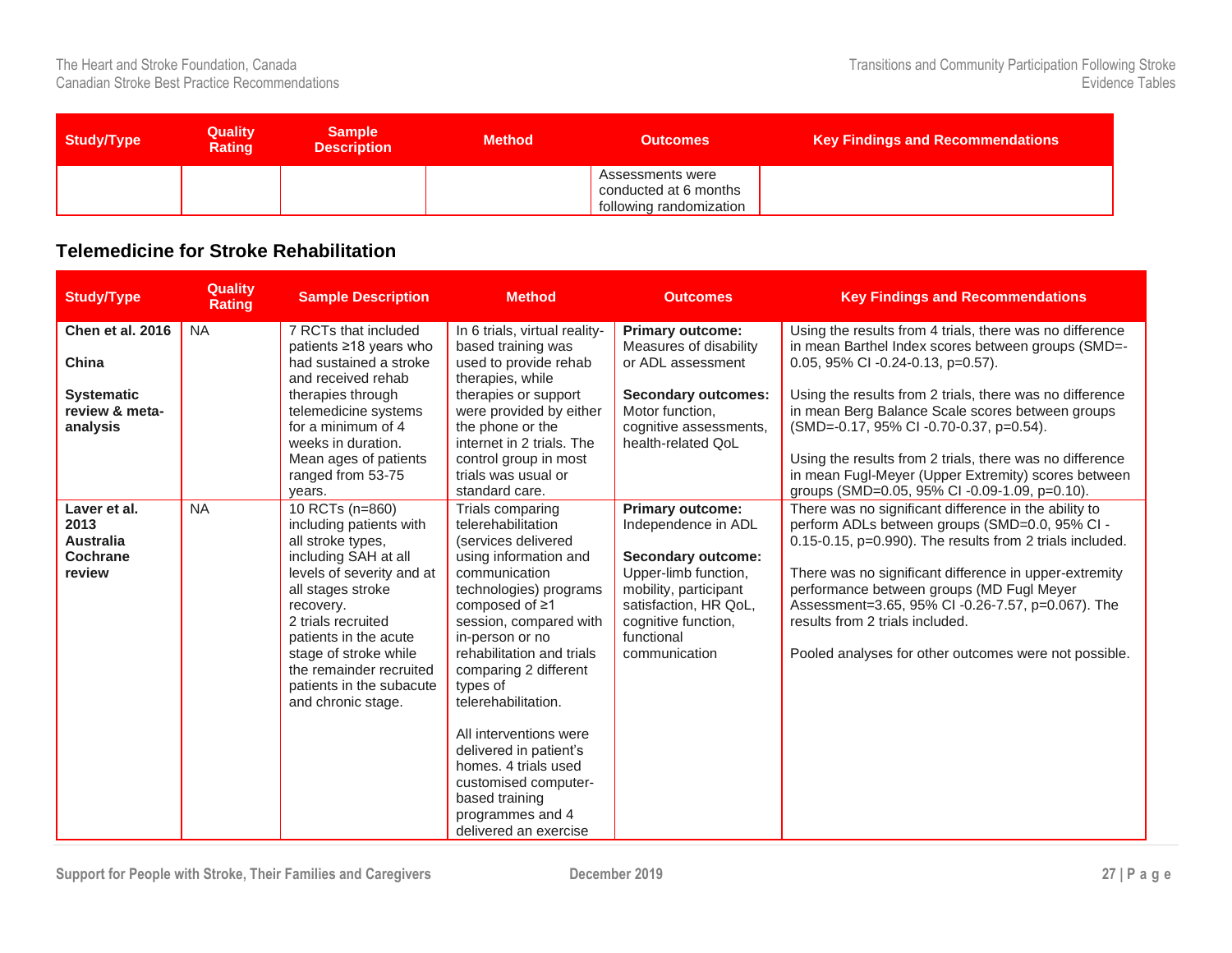| <b>Study/Type</b>                                                                                                    | <b>Rating</b>                                                                                     | <b>Sample Description</b>                                                                                                                                                                                             | <b>Method</b>                                                                                                                                                                                                                                                                                                                                                                                                                                                                                                                            | <b>Outcomes</b>                                                                                                                                                                                                                                                                                  | <b>Key Findings and Recommendations</b>                                                                                                                                                                                                                                                                                                                                                                                           |
|----------------------------------------------------------------------------------------------------------------------|---------------------------------------------------------------------------------------------------|-----------------------------------------------------------------------------------------------------------------------------------------------------------------------------------------------------------------------|------------------------------------------------------------------------------------------------------------------------------------------------------------------------------------------------------------------------------------------------------------------------------------------------------------------------------------------------------------------------------------------------------------------------------------------------------------------------------------------------------------------------------------------|--------------------------------------------------------------------------------------------------------------------------------------------------------------------------------------------------------------------------------------------------------------------------------------------------|-----------------------------------------------------------------------------------------------------------------------------------------------------------------------------------------------------------------------------------------------------------------------------------------------------------------------------------------------------------------------------------------------------------------------------------|
| Chumbler et al.<br>2012, 2015<br><b>USA</b><br><b>Stroke</b><br><b>Telerehabilitatio</b><br>n (STeleR)<br><b>RCT</b> | <b>Quality</b><br>$CA: \overline{M}$<br>Blinding<br>patient: E<br>assessor: Ø<br>$ITT: \boxtimes$ | 52 veterans who had<br>suffered a stroke within<br>the previous 2 years,<br>aged 45-90 years, living<br>in the community,<br>without cognitive<br>impairment, and a<br>discharge FIM score of<br>18-88 were included. | programme using<br>technologies to enable<br>communication<br>between the participant<br>and the teletherapist.<br>Most interventions<br>included at least 3<br>contacts with follow-up<br>periods of at least 1<br>month<br>Patients were<br>randomized to a<br>STeleR group (n=25) or<br>to a usual care group<br>$(n=23)$<br>The STeleR<br>intervention focused on<br>improvement of<br>functional mobility. The<br>program lasted 3<br>months, and included 3<br>components: 3x 1 hour<br>televisits to the<br>participant's home, 5 | <b>Primary outcome</b><br>$(2012)$ :<br>Telephone Version of<br>FIM (FONEFIM), overall<br>function domain of the<br>Late-Life Function and<br><b>Disability Instrument</b><br>(LLFDI)<br><b>Secondary outcome</b><br>$(2012)$ :<br>Additional domains of<br>the LLFDI<br><b>Primary outcomes</b> | 48 patients completed baseline assessments.<br>2012<br>Mean±sd scores for STeleR and usual care groups at<br>baseline and 6 months were:<br>FONEFIM (motor domain): 83.5±9.5 to 83.7±9.9 vs.<br>81.5±12.1 to 80.9±12.0, p=0.306<br>LLFDI (overall function total): $49.5\pm10.1$ to $54.6\pm12.0$<br>vs. 51.7±12.8 to 50.6±11.7, p=0.248<br>LLFDI (disability components):<br>Personal role frequency: 47.6±10.8 to 49.6±18.1 vs. |
|                                                                                                                      |                                                                                                   |                                                                                                                                                                                                                       | telephone calls and an<br>in-home messaging<br>device system to<br>instruct patients on<br>functional exercises and<br>adaptive strategies.                                                                                                                                                                                                                                                                                                                                                                                              | (2015):<br><b>Falls Efficacy Scale</b><br>(FES), Stroke-specific<br>Patient Satisfaction with<br>Care Scale (SSPSC)-9<br>items for hospital care,                                                                                                                                                | 49.2±14.8 to 47.2±11.9, p=0.025<br>Difficulty dimension total: 53.9±21.5 to 68.0±16.6 vs.<br>62.2±15.3 to 59.5±17.7, p=0.025<br>Instrumental role difficulty: 52.5±21.5 to 68.1±13.2 vs.<br>61.2±15.9 to 58.0±18.7, p=0.031.                                                                                                                                                                                                      |
|                                                                                                                      |                                                                                                   |                                                                                                                                                                                                                       | Patients in the usual<br>care group could<br>receive any services<br>provided by VA or non-<br>VA, at their discretion                                                                                                                                                                                                                                                                                                                                                                                                                   | 4 items for home care<br>Outcomes were<br>assessed a baseline, 3<br>and 6 months                                                                                                                                                                                                                 | There were no significant differences between groups<br>on any of the other LLFDI function domains (upper,<br>lower or advance lower extremity scores), or the<br>remaining disability components (frequency dimension<br>total and social role frequency)                                                                                                                                                                        |
|                                                                                                                      |                                                                                                   |                                                                                                                                                                                                                       |                                                                                                                                                                                                                                                                                                                                                                                                                                                                                                                                          |                                                                                                                                                                                                                                                                                                  | 2015<br>There were no significant differences in mean baseline<br>FES scores between groups or 6-month follow-up. The<br>scores in both groups increased over time (2.2 vs. 2.3)<br>points)                                                                                                                                                                                                                                       |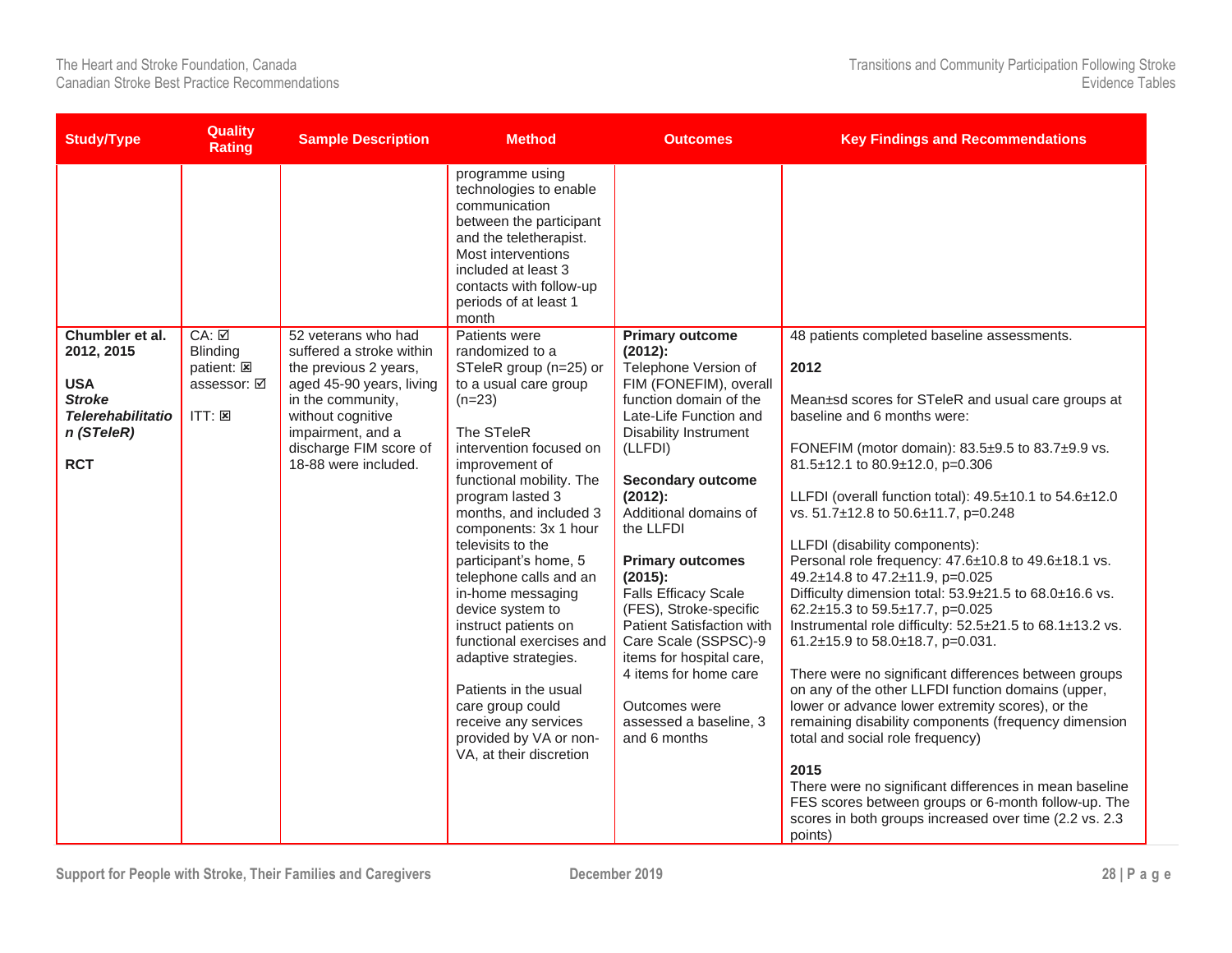| There was a significant increase in the mean SSPSC                                                                                                                                                                                                                                         | <b>Key Findings and Recommendations</b> |
|--------------------------------------------------------------------------------------------------------------------------------------------------------------------------------------------------------------------------------------------------------------------------------------------|-----------------------------------------|
| score (hospital care) at 6 months between groups<br>favouring the STeleR group (+4.5 vs. -3.2, p=0.029).<br>There was no significant difference in mean SSPSC<br>score (home care) at 6 months between groups (+1.7)<br>vs. $-0.4$ , $p=0.077$ ).<br>Dropouts and losses to follow-up: n=5 |                                         |

#### **Abbreviations**

| CA: Concealed allocation          |
|-----------------------------------|
| CI: Confidence Interval           |
| ITT: Intention-to-treat           |
| MD: mean difference               |
| NA: Not assessed                  |
| OR: Odds ratio                    |
| SMD: standardized mean difference |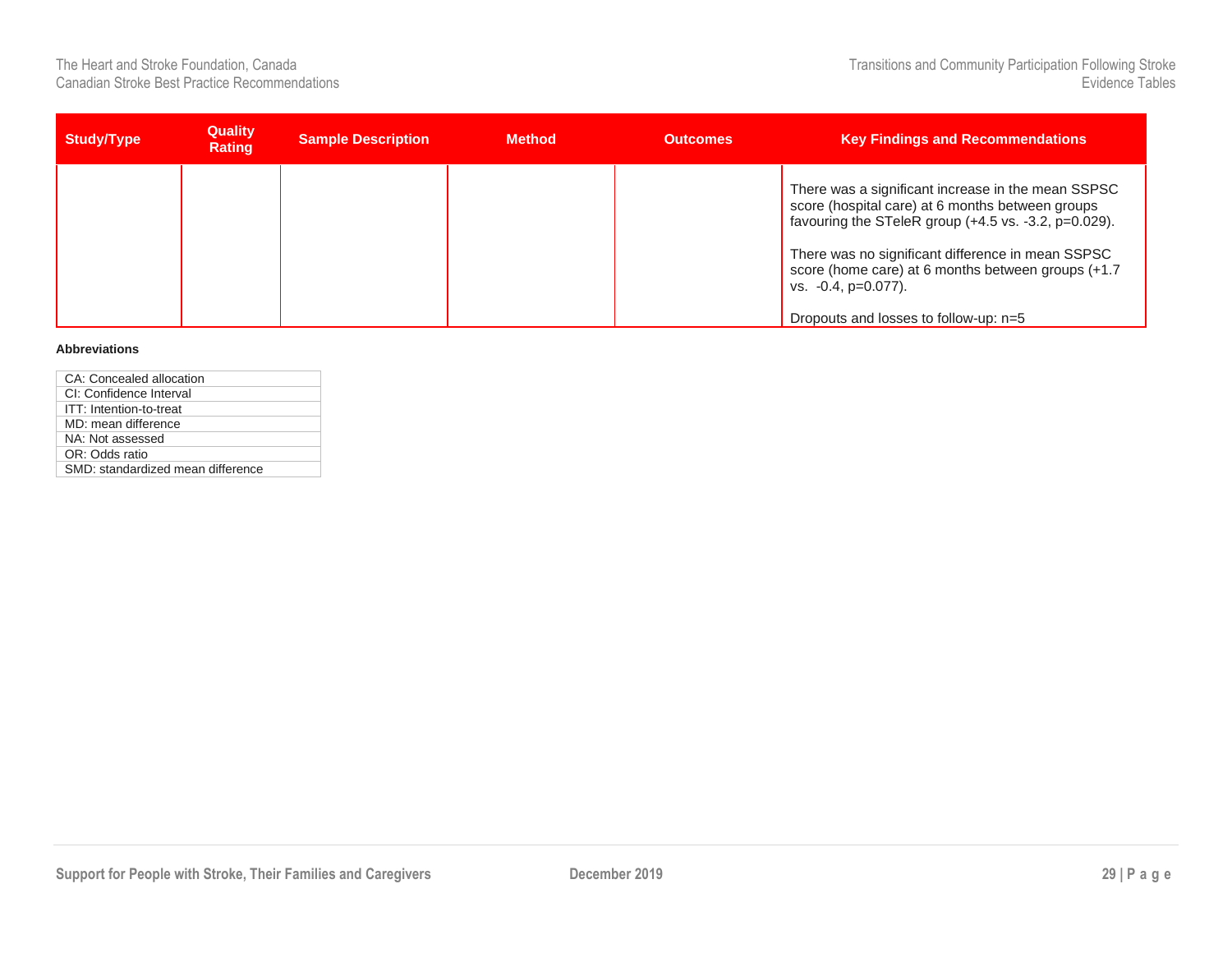#### <span id="page-30-0"></span>**References**

- Atteih S, Mellon L, Hall P, Brewer L, Horgan F, Williams D, Hickey A. Implications of stroke for caregiver outcomes: findings from the ASPIRE-S study. *Int J Stroke* 2015;10(6):918- 23.
- Bakas T, Austin JK, Habermann B, Jessup NM, McLennon SM, Mitchell PH, Morrison G, Yang Z, Stump TE, Weaver MT. Telephone assessment and skill-building kit for stroke caregivers: a randomized controlled clinical trial. *Stroke* 2015;46(12):3478-87.
- Cameron JI, Gignac MA. "Timing It Right": a conceptual framework for addressing the support needs of family caregivers to stroke survivors from the hospital to the home. *Patient Educ Couns* 2008;70:305-14.
- Cameron JI, Cheung AM, Streiner DL, et al. Stroke survivor depressive symptoms are associated with family caregiver depression during the first 2 years poststroke. *Stroke* 2011;42:302-06.
- Cameron JI, Naglie G, Silver FL, et al. Stroke family caregivers' support needs change across the care continuum: a qualitative study using the timing it right framework. *Disabil Rehabil* 2013;35:315-24.

Cameron JI, Stewart DE, Streiner DL, et al. What makes family caregivers happy during the first 2 years post stroke? *Stroke* 2014;45:1084-89.

- Cameron JI, Bastawrous M, Marsella A, et al. Stroke survivors', caregivers', and health care professionals' perspectives on the weekend pass to facilitate transition home. *J Rehabil Med* 2014;46:858-63.
- Cecil R, Thompson K, Parahoo K, et al. Towards an understanding of the lives of families affected by stroke: a qualitative study of home carers. *J Adv Nurs* 2013;69:1761-70.
- Chen J, Jin W, Zhang XX, Xu W, Liu XN, Ren CC. Telerehabilitation Approaches for Stroke Patients: Systematic Review and Meta-analysis of Randomized Controlled Trials. *J Stroke Cerebrovasc Dis 2015*;24(12):2660-8.

Chumbler NR, Quigley P, Li X, et al. Effects of telerehabilitation on physical function and disability for stroke patients: a randomized, controlled trial*. Stroke* 2012;43:2168-74.

- Chumbler NR, Li X, Quigley P, Morey MC, Rose D, Griffiths P et al. A randomized controlled trial on Stroke telerehabilitation: The effects on falls self-efficacy and satisfaction with care. *J Telemed Telecare* 2015;21(3):139-43.
- Creasy KR, Lutz BJ, Young ME, et al. The impact of interactions with providers on stroke caregivers' needs. *Rehabil Nurs* 2013;38:88-98.

Dennis M, O'Rourke S, Slattery J, et al. Evaluation of a stroke family care worker: results of a randomised controlled trial. *BMJ* 1997;314:1071-76.

- Denno MS, Gillard PJ, Graham GD, et al. Anxiety and depression associated with caregiver burden in caregivers of stroke survivors with spasticity. *Arch Phys Med Rehabil* 2013;94:1731-36.
- Ellis G, Mant J, Langhorne P, Dennis M, Winner S. Stroke liaison workers for stroke patients and carers: an individual patient data meta-analysis. *Cochrane Database of Systematic Reviews* 2010, Issue 5. Art. No.: CD005066. DOI: 10.1002/14651858.CD005066.pub2.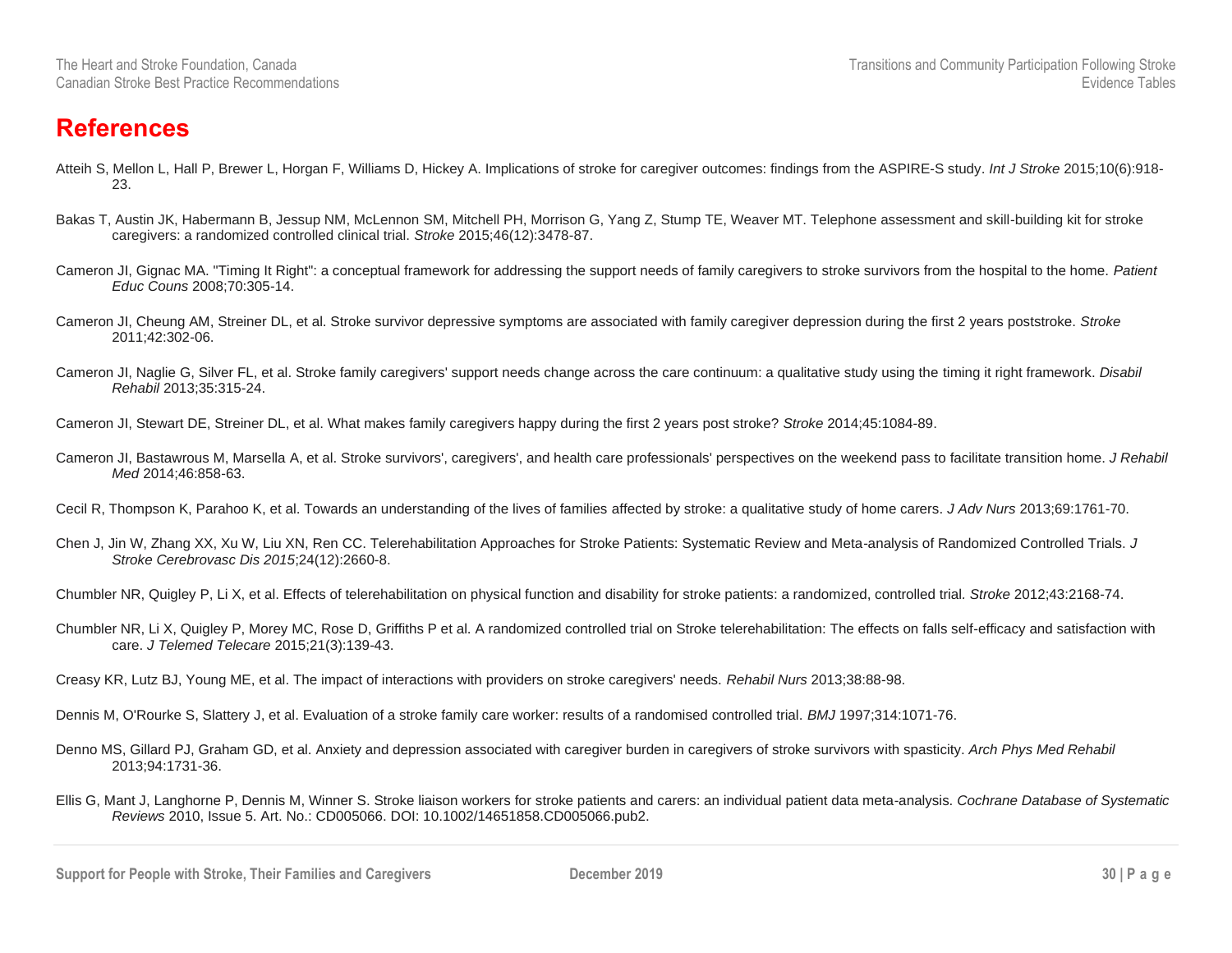Evans RL, Matlock AL, Bishop DS, et al. Family intervention after stroke: does counseling or education help? *Stroke* 1988;19:1243-49.

Fens M, van Heugten CM, Beusmans G, Metsemakers J, Kester A, Limburg M. Effect of a stroke-specific follow-up care model on the quality of life of stroke patients and caregivers: A controlled trial*. J Rehabil Med* 2014;46(1):7-15.

Gallacher K, Morrison D, Jani B, et al. Uncovering treatment burden as a key concept for stroke care: a systematic review of qualitative research. *PLoS Med* 2013;10:e1001473.

Godwin KM, Ostwald SK, Cron SG, et al. Long-term health-related quality of life of stroke survivors and their spousal caregivers. *J Neurosci Nurs* 2013;45:147-54.

Grant JS, Elliott TR, Weaver M, et al. Telephone intervention with family caregivers of stroke survivors after rehabilitation. *Stroke* 2002;33:2060-65.

Hayes J, Chapman P, Young LJ, et al. The prevalence of injury for stroke caregivers and associated risk factors. *Top Stroke Rehabil* 2009;16:300-07.

Ko JY, Aycock DM, Clark PC. A comparison of working versus nonworking family caregivers of stroke survivors. *J Neurosci Nurs* 2007;39:217-25.

Laver KE, Schoene D, Crotty M, George S, Lannin NA, Sherrington C. Telerehabilitation services for stroke. *Cochrane Database of Systematic Reviews* 2013, Issue 12. Art. No.: CD010255. DOI: 10.1002/14651858.CD010255.pub2.

Lincoln NB, Francis VM, Lilley SA, et al. Evaluation of a stroke family support organiser: a randomized controlled trial. *Stroke* 2003;34:116-21.

Loh AZ, Tan JS, Zhang MW, Ho RC. The global prevalence of anxiety and depressive symptoms among caregivers of stroke survivors. *J Am Med Dir Assoc* 2017;18(2):111-6.

Mackenzie A, Perry L, Lockhart E, et al. Family carers of stroke survivors: needs, knowledge, satisfaction and competence in caring. *Disabil Rehabil* 2007;29:111-21.

Mant J, Carter J, Wade DT, Winner S. Family support for stroke: a randomised controlled trial. *Lancet.* 2000;356:808–813.

Mant J, Winner S, Roche J, Wade DT. Family support for stroke: one year follow up of a randomised controlled trial. *J Neurol Neurosurg Psych*. 2005;76:1006–1008.

- McPherson CJ, Wilson KG, Chyurlia L, et al. The caregiving relationship and quality of life among partners of stroke survivors: a cross-sectional study. *Health Qual Life Outcomes* 2011;9:29.
- Olai L, Borgquist L, Svärdsudd K. Life situations and the care burden for stroke patients and their informal caregivers in a prospective cohort study. *Ups J Med Sci* 2015;120(4):290- 8.

Perkins M, Howard VJ, Wadley VG, et al. Caregiving strain and all-cause mortality: evidence from the REGARDS study. *J Gerontol B Psychol Sci Soc Sci* 2013;68:504-12.

Rochette A, Desrosiers J, Bravo G, et al. Changes in participation level after spouse's first stroke and relationship to burden and depressive symptoms. *Cerebrovasc Dis* 2007;24:255-60.

**Support for People with Stroke, Their Families and Caregivers <b>December 2019 31 P** a g e

Rochette A, Korner-Bitensky N, Bishop D, Teasell R, White CL, Bravo G et al. The YOU CALL-WE CALL randomized clinical trial: Impact of a multimodal support intervention after a mild stroke. *Circ Cardiovasc Qual Outcomes* 2013; 6(6):674-679.